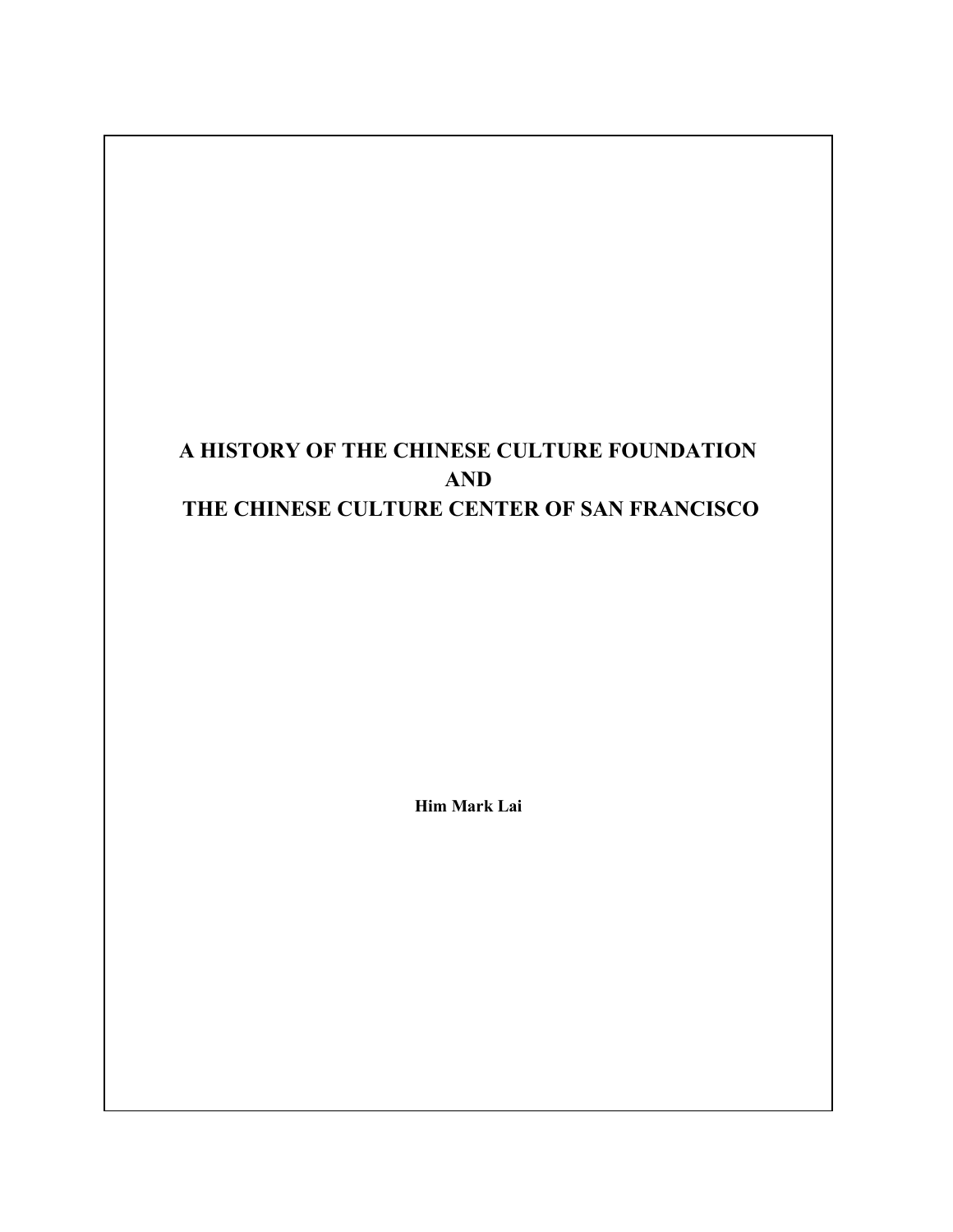# A HISTORY OF THE CHINESE CULTURE FOUNDATION AND THE CHINESE CULTURE CENTER OF SAN FRANCISCO

## Him Mark Lai

## INTRODUCTION

 The Chinese Culture Foundation (CCF) of San Francisco is one of the earliest Chinese community cultural organizations founded in the United States in the post-World War II era. Its founders included both Chinese Americans and non-Chinese Americans. The organization operates the Chinese Culture Center (CCC) and offers programming to promote Chinese and Chinese American culture, serving the Chinese community as well as members of the larger society. This essay traces the evolution of CCF and CC and how this development was influenced and shaped by changes in American society, particularly in the Chinese American community.

## THE SOCIAL MILIEU

 During World War II Congress repealed the Chinese Exclusion Acts in 1943 and granted naturalization rights to Chinese aliens in this country. Thus Chinese Americans emerged from the War with optimistic prospects of improved status in American society. Slowly this was realized in the succeeding decades. The relaxation in immigration restrictions allowed a growth in the number of families also signaled the passing of the bachelor society.

 During the exclusion period from 1882 to 1943, the oppressive atmosphere faced by Chinese in the country had fostered alienation among them toward America, and had encouraged the continued maintenance of strong sentimental ties to the ancestral land. Changes in the postwar decades such as the opening of more opportunities to Chinese Americans and tense relations between the US and mainland Chinese government however, weakened their links to China and encouraged them to identify with this country. Moreover, America's economic prosperity during the post-war decades fostered rapid growth of a western oriented Chinese American middle class that often was more fluent in English that in Chinese. The middle class comprising of businesspersons, professionals, and technical personnel with interests firmly rooted in this country had begun to forge numerous economic, political and social ties to mainstream America. As part of this development there was a strong desire among these Chinese Americans to be equal partners in American society. Within their own community a heightened sense of ethnic awareness and kindred feelings of community expressed their group solidarity to attain the common goal.

 As this new middle class grew in number, it sought to play leading roles in pushing for change and modernization of the Chinese community. Using the links they had been developing with mainstream politicians, members if the new middle class such as Lim P. Lee, H. K. Wong, Paul Louie as well as some leaders of the Chinese American Citizens' Alliance promoted and supported projects to improve the quality of life in the Chinese community. For example, on October 24, 1951, San Francisco Chinatown saw the dedication of its first public housing project, East Ping Yuen, followed two weeks later by the opening of the Chinese Recreation Center. Most often the undertakings furthered and facilitated the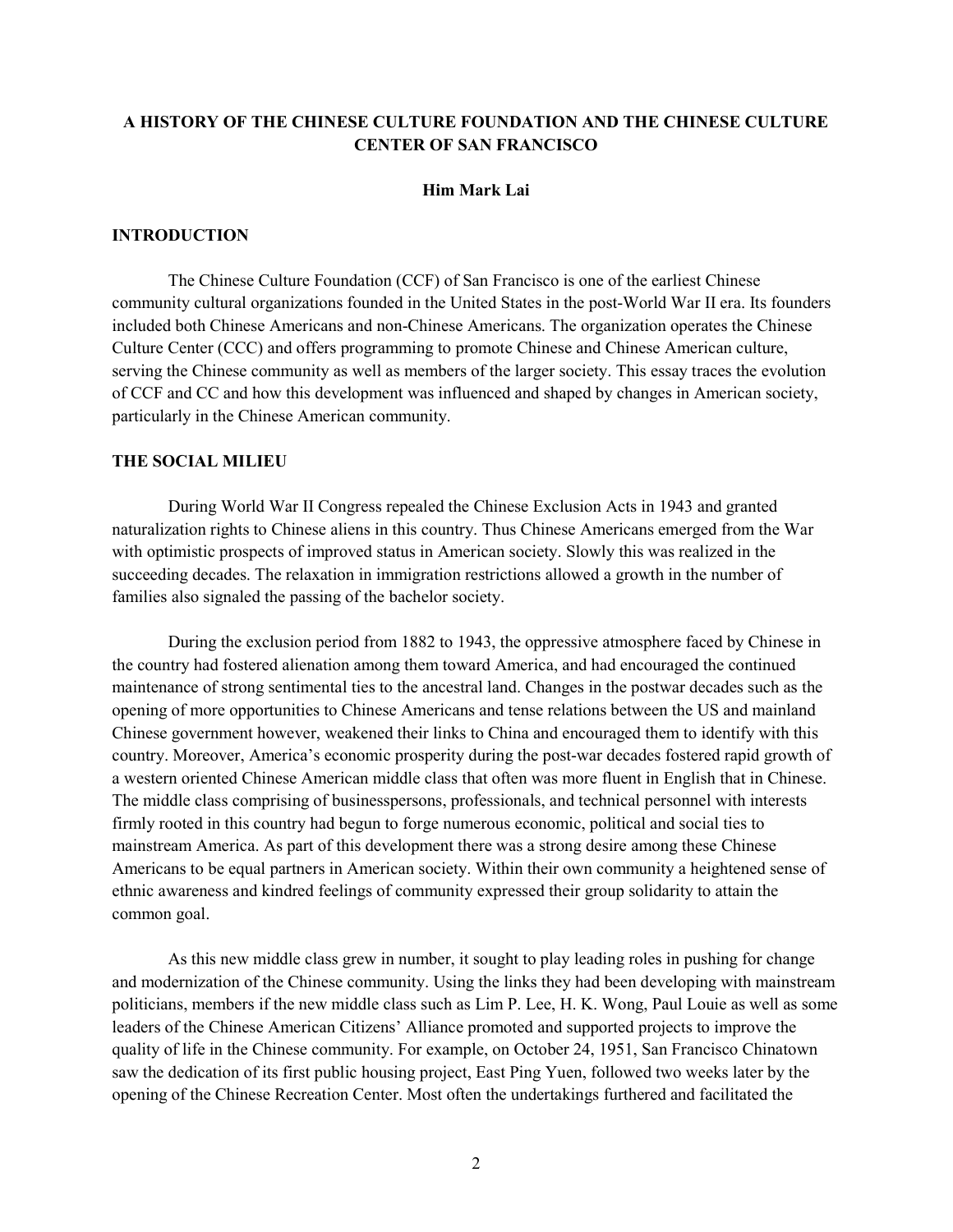development of Chinatown businesses. Thus in 1953 Chinese American merchants initiated the first Chinese New Year Festival, changing a traditional festival into a tourist attraction complete with parades, exhibitions, and later, queen competitions, more familiarly known as "beauty contests." By 1962 a public garage underneath Portsmouth Square opened to facilitate parking for Chinatown visitors. This middle class was eager and desirous of changing the community to better advance their class interests. However, their relatively small numbers and weak economic base in the Chinese community, as well as their limited influence in mainstream American politics, inhibited their effectiveness to push for changes in the heavily immigrant-dominated Chinatown community. Also, due to interlocking economic ties and working relations some of the new middle class had developed with the Chinatown elite over a period of time, self interest prevailed over the desire to challenge the status quo.

 Since the mid-nineteenth century, the immigrant-dominated district associations, family associations, and secret societies had provided the leadership in a Chinatown bachelor society which was comprised largely of laborers socially isolated from mainstream America. During the twentieth century, especially during and after World War II, the increasing number of families, the higher level of education, as well as the increasing participation of Chinese Americans in mainstream American society all worked to whittle down the influence of the traditional organizations and undermined their ability to effectively exercise leadership in the community. Although the reins of power in most organizations were still held by Chinatown's traditional elite comprised of prominent merchants and heads of secret societies, members of the new Chinese American middle class were beginning to enter decision making circles in some organizations. However, traditional events soon played a role in slowing this development and instead placed control of many organizations firmly in the hands of a small circle of politically partisan leaders.

 The Cold War between the Soviet Union and the Western Nations had begun in the late 1940s. China became involved when the Communists defeated the Chinese Nationalists (Kuomintang) government in a civil war. The victors led the found of the People's Republic of China (PRC) in 1949 and aligned that nation with the Soviet Union's socialist camp. In the meantime, remnants of the defeated Nationalist regime took refuge on the island of Taiwan. Before the dust even had a chance to settle in this conflict, fighting broke out between neighboring North and South Korea in mid-1950. By the end of that year the fledgling People's Republic had also joined the fray when it went to aid of its North Korean ally and confronted the armed might of the United States and its allies supporting South Korea. Meanwhile, the Cold War engendered the growth of an anti-Communist hysteria in this country that resulted in political witch hunts dedicated to rooting out alleged Communist sympathizers. The federal government's investigation into Chinese immigration fraud in the 1950s further abetted this pervasive atmosphere of fear in the Chinese community and led many Chinese to become politically circumspect. This era was soon followed by the US participation the the Vietnam War during which the PRC was again supporting the other side.

 This situation was favorable for the hard-pressed Nationalist (Kuomintang) regime on Taiwan. It was allowed to mobilize the party network in America to take measures to cull the support of the Chinese in America. Gaining control of the traditional associations was not difficult for by this time small oligarchies were controlling most organizations. A number of these active members were already Kuomintang members or sympathizers. Kuomintang members also became active in other associations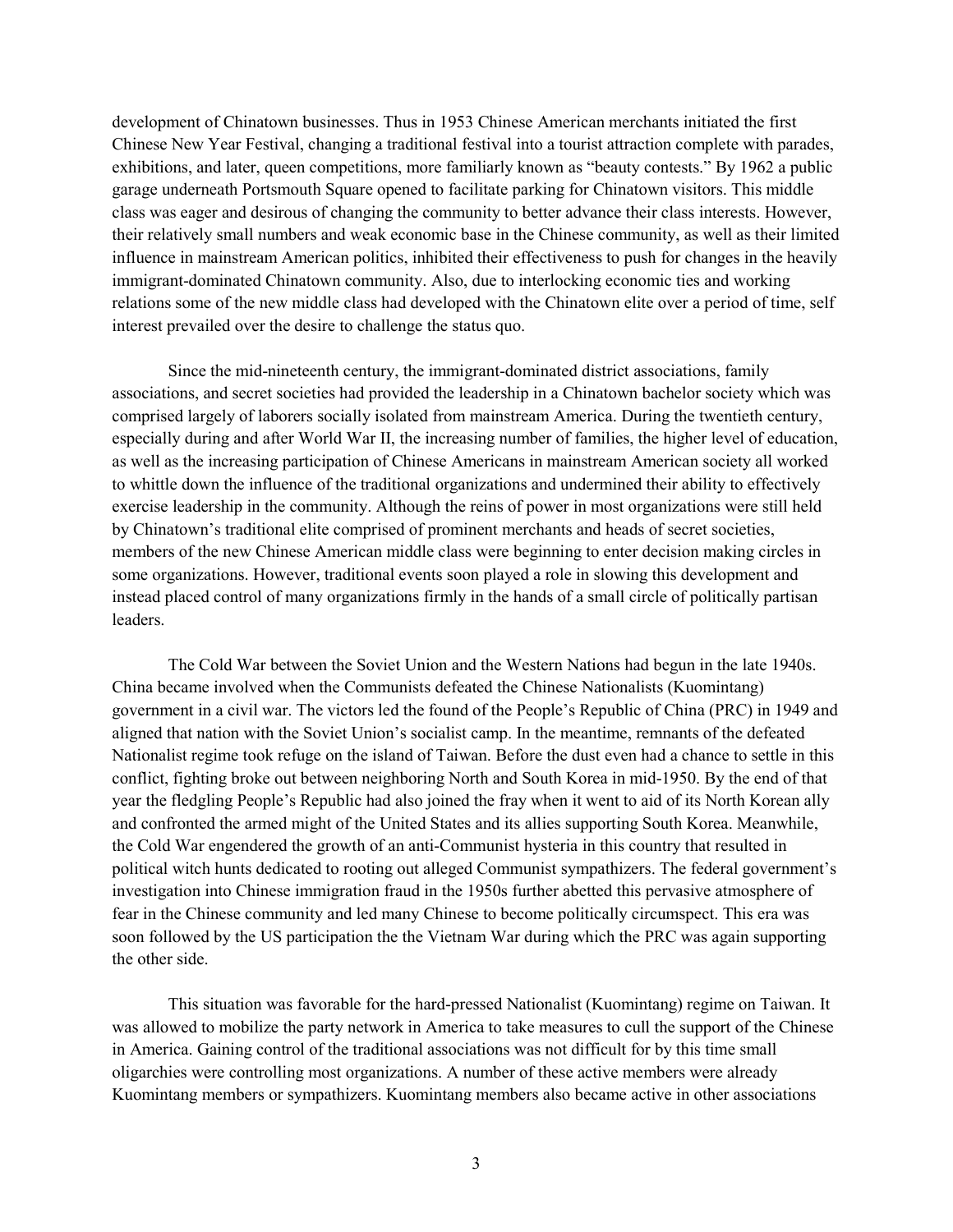and entered decision-making circles. Thus by the 1950s the Kuomintang members was increasingly able to control and use the traditional organizations led by the Chinese Consolidated Benevolent Association (CCBA; also known as the Chinese Six Companies in San Francisco) to maintain political dominance in the community. They imposed a rigid one-sided exclusionary political orthodoxy on the Chinatown media, the Chinese schools, as well as on cultural activities and public opinion. The politically-correct view they advocated was that Republic of China on Taiwan was the sole legitimate government of all of China and that the influence of the PRC "Communist bandits" should be banished from Chinatown. They systematically excluded from organization decision making positions all individuals suspected of being unfriendly to Taiwan or advocating better relations with the PRC.

 In the meantime, a continuous influx of Chinese refugees and immigrants from Hong Kong had greatly aggravated the severity of Chinatown's social and economic problems in employment, housing, and crime by the 1960s. However, the CCBA demonstrated little interest in the understanding and dealing with these complex social issues. As the situation worsened in Chinatown, critical articles on the community's problems began to appear in the metropolitan dailies.<sup>1</sup> The Chinese Six Companies, speaking for these organizations as a group, persistently denied the existence of any serious social and economic ills, all the while insisting that the Chinese community could take care of its own.<sup>2</sup>

 By the time Chinese Americans growing up in the post-war era were emerging in society. Even more so than their parents, they possessed an intense desire to be equal partners in American society and were beginning to play active roles in mainstream politics. Although their primary interest was not Chinese politics, many nevertheless took a pragmatic view favoring normalization of US diplomatic relations with the PRC. The increased ethnic consciousness and concern for the community became part of this development that spurred many young activists with the desire to play roles in shaping Chinatown's destiny. Taking their cue from civil rights movement in the US that had made gains when Congress passed the Civil Rights Act in 1964, these Chinese Americans became involved in social programs in the community. They became a progressive activist faction of the new middle class in contrast to the older more conservative group. These activists began vying with the conservatives for the leadership role among the middle class. Like David facing Goliath, or more fittingly, like new-born calves who were unafraid of facing tigers, the activists also challenged the CCBA and began attacking the latter's inaction in the face of social problems and its failure to provide constructive leadership in the community. CCBA reacted by branding them as "a few unworthy Chinese" who teamed up with "some Caucasian agitators" to stir up Chinatown's social problems.<sup>3</sup> In line with the CCBA's pro-Taiwan political position it also regarded the activists as pro-Communists since they favored better US relations with the PRC. $4$ 

 It was these interactions in the Chinese community in the 1960s and the 1970s that became important factors in shaping the course of development of the Chinese Culture Center Foundation and the Chinese Culture Center. This may be considered as occurring in three principal stages: 1. Planning a Chinese Culture Center; 2. Opening and maturation of the facility; 3. Strengthening the Center's ties with the Chinese community.

## PLANNING A CHINESE CULTURE CENTER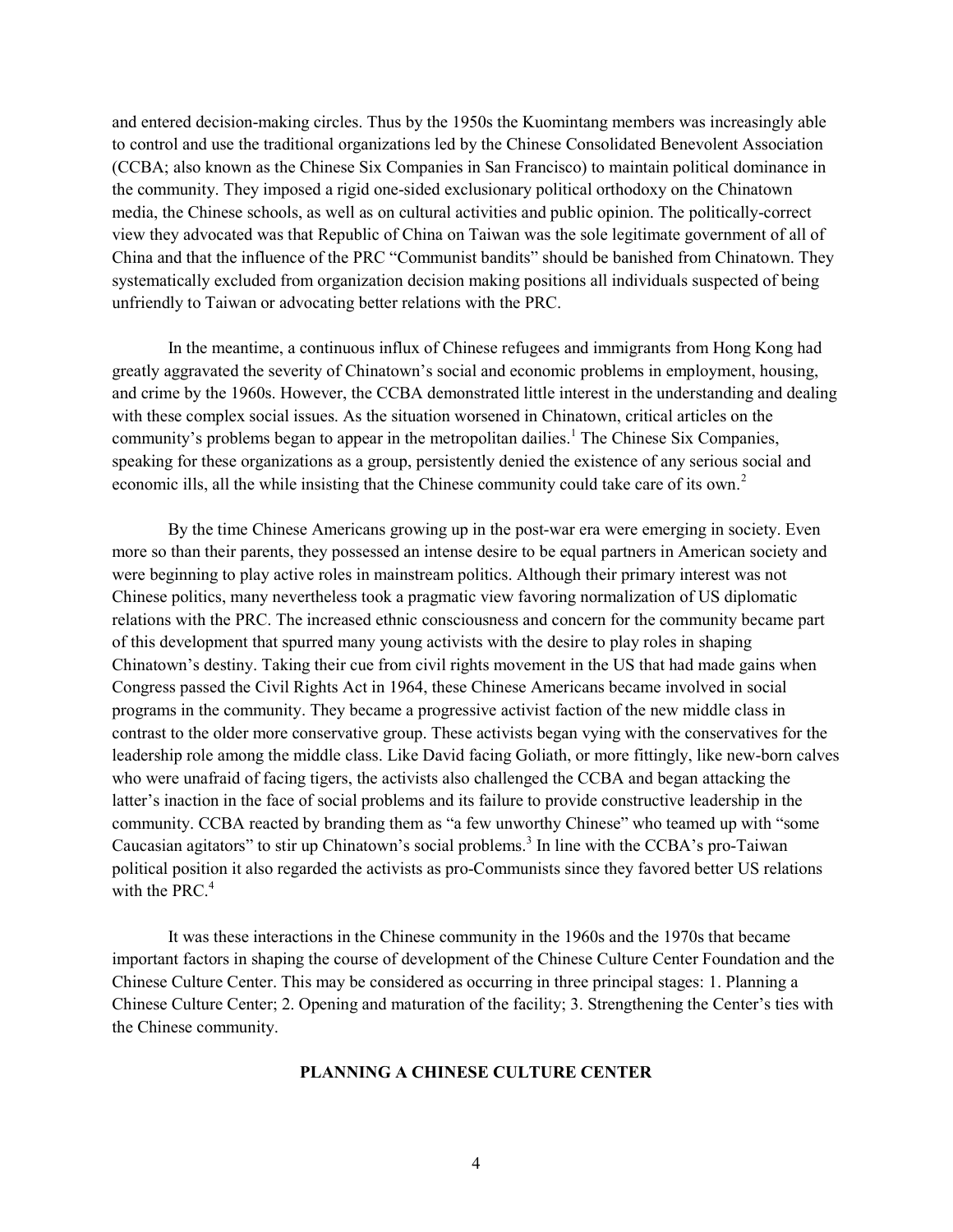#### J.K. CHOY AND THE SFGCCSA

 Beginning in the early 1960s the civil-right movement led by African Americans had promoted increased ethnic awareness among non-white minorities. The validity of diverse ethnic identities analogous to ingredients in a "salad bowl" was beginning to replace the traditional notion of America and a "melting pot" where different cultures merge together into one homogenous mass. In the pursuit of cultural equity and the belief that the arts and culture should not be divorced from the community, cultural centers began to appear in ethnic communities to give expression to the ethnic identities of its members.

In San Francisco Chinatown members of the new Chinese American middle class founded the Chinese Historical Society of America in 1963. This was the first organized attempt in the community to research and promote the history of the Chinese in America. Shortly afterward there came a push to establish a more inclusive Chinese cultural organization that would appeal to a wider range of people.

It was the members of the new Chinese American middle class in San Francisco that took the lead in establishing such an institution. A leading figure guiding the early efforts was Jun Ke Choy, commonly known as J.K. Choy.<sup>5</sup> Choy was a Hawaii-born Chinese who had served the Chinese government for almost three decades. His most notable accomplishment was the reorganization of the government-owned China Merchants Steamship Company, of which he was the general manager from 1935-41. Choy returned to his native America in 1945 and became active in community affairs soon after his arrival. He became an outspoken, relentless and often tactless and intolerant critic of what he considered to be unproductive and outdated practices in Chinatown institutions that led to their ineffectiveness and encouraged corruption. He soon became a controversial figure in the community and those with vested interests in the status quo regarded him as an annoying gadfly. In 1954-55, Choy became the first executive director of the anti-Chiang Kai-shek, anti-Communist Crusade for Free Democratic China. The fact that the crusade was not only anti-Communist, but also anti-Chiang Kai-shek did not endear him to Taiwan partisans. Choy possessed an astute and shrewd political sense, honed by decades of experience in the treacherous sands of republican officialdom in mainland China. He also had numerous contacts in high political financial circles.

In 1957 Choy established and became manager of the Chinatown branch of the San Francisco Savings and Loans Association located at 1044 Grant Avenue. With thrifty Chinatown residents attracted by the institution's higher interest rates as compared to banks, the branch became highly successful. By 1960 the branch had moved into an adjacent new building it built. Soon afterward the Kennedy administration took office in Washington. In America the civil rights movement was growing in intensity along with the demand for a renewed sense of national purpose, with an increased demand to enhance the quality of American life. This change in the national political atmosphere probably played a role in influencing Choy to convert the former office of the savings and loan into a Chinese Community Center, sometimes known as the Chinese Community House, wholly supported by his financial institution. The facility housed a small library, community bulletin board, and a meeting hall. Personnel stationed there also provided some assistance and advice on access to social welfare services. <sup>6</sup> Choy probably had an idea of eventually using this as a launching pad for the social and political action in Chinatown.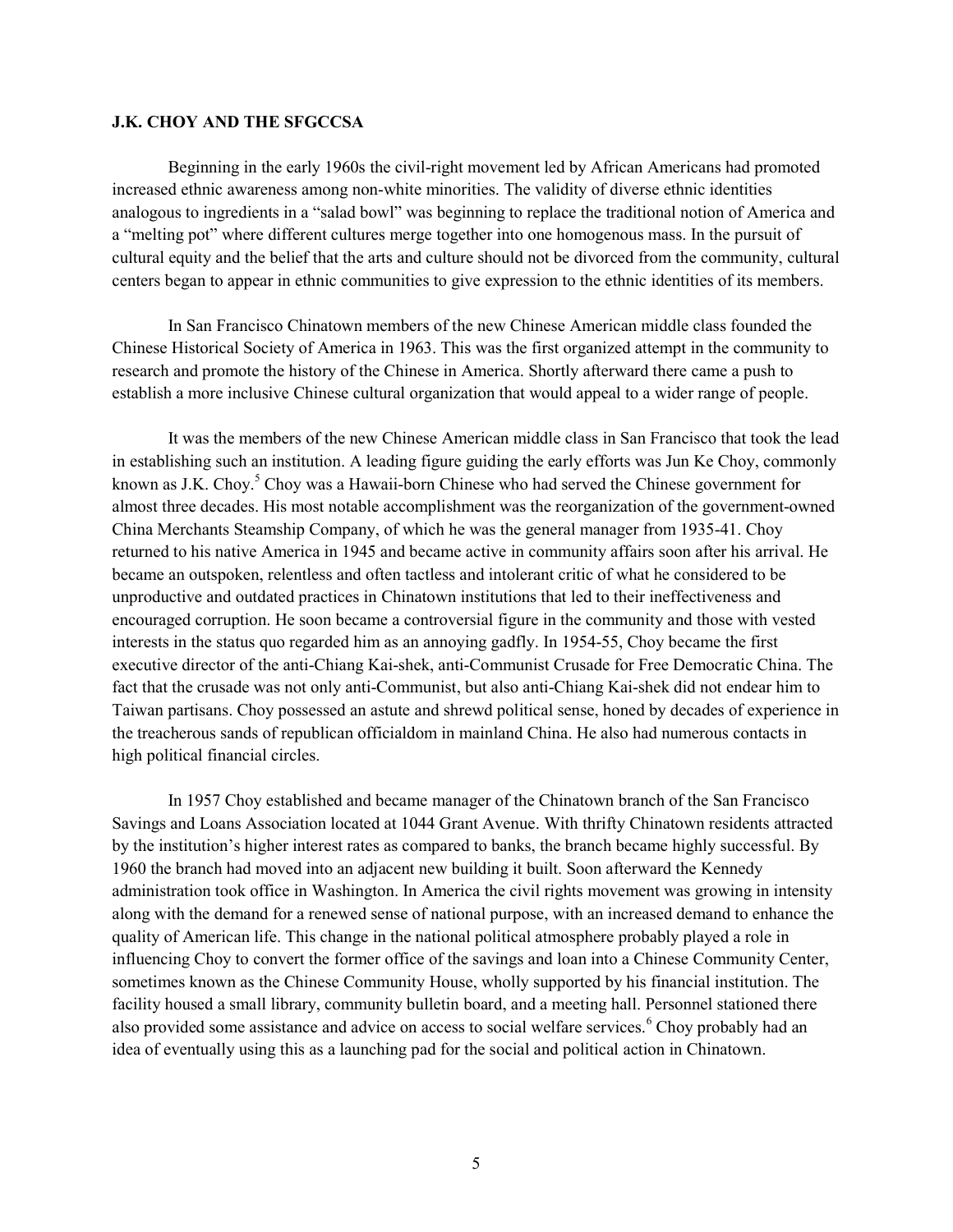Chinese Community House filled an obvious need in a Chinatown that was beginning to feel the pressure of numerous social problems. It soon attracted the attention of many individuals concerned with finding solutions to the community's needs. On February 26, 1963 Choy announced formation of the San Francisco Greater Chinatown Community Service Association Organization (SFGCCSA) "to keep pace with the times providing the maximum amount of social and other community services, as called for by President Kennedy in extending the service of the Peace Corps to help the underprivileged in communities throughout the country."

Among SFGCCSA's founders were Choy's associates from San Francisco Federal Savings and Loan Association as well as activists connected with churches and community groups. These included Lorna Logan, Director of Presbyterian Cameron House; Irving Kriegsfeld, Director of Telegraph Hill Neighborhood Center and Dr. John Rigney, psychiatrist and director of San Francisco Planning and Urban Renewal Association (SPUR). There were also prominent Chinatown figures such as Joe Yuey, Samuel Wong, Nellie Tom Quock as well as other businesspersons, professionals and enlightened community leaders.

Joe Yuey was one of the owners of the upscale Imperial Palace Restaurant and leader in the influential Chinatown fraternal association Suey Sing. An immigrant who had risen from humble beginnings, he had become a respected leader in the Chinatown business community. He was also a collector in Chinese art and well-known in art circles. In 1949 Joe Yuey was one of a group of Chinese American leaders who owned the newspaper *Chung Sai Yat Po* that advocated American recognition of the newly established People's Republic of China.<sup>7</sup> Samuel Wong was a wealthy real estate owner. He had long been a critic of what he perceived as CCBA's lack of fiscal accountability to the Chinese community. Thus around the time of the founding of SFGCCSA, when CCBA was soliciting contributions to remodel the headquarters building, Samuel Wong offered to donate \$1,000 but pointedly announced in public that CCBA must first make public the income and expenditures for the construction of Victory Hall after World War II, as well as the accounts for "Double Ten" celebrations for the previous three years. Although the public opinion generally sided with Wong, CCBA rejected his contribution rather than release the figures. <sup>8</sup> Nellie Tom Quock, a social worker, was born and raised in America but had long been interested in Chinese art and culture and was active in Chinatown cultural groups. Through her influence, the Tom family and the Tom Do Hing Foundation became active supporters of Chinese cultural activities, and of the future Chinese Culture Foundation as well.

SFGCCSA became a platform independent of the CCBA and traditional associations for advocating and launching community projects. The founding president and executive vice president were J. K. Choy and Joe Yuey. The two established a complementary working relationship that was to last throughout the next decade.

#### PLAYING THE POLITICAL GAME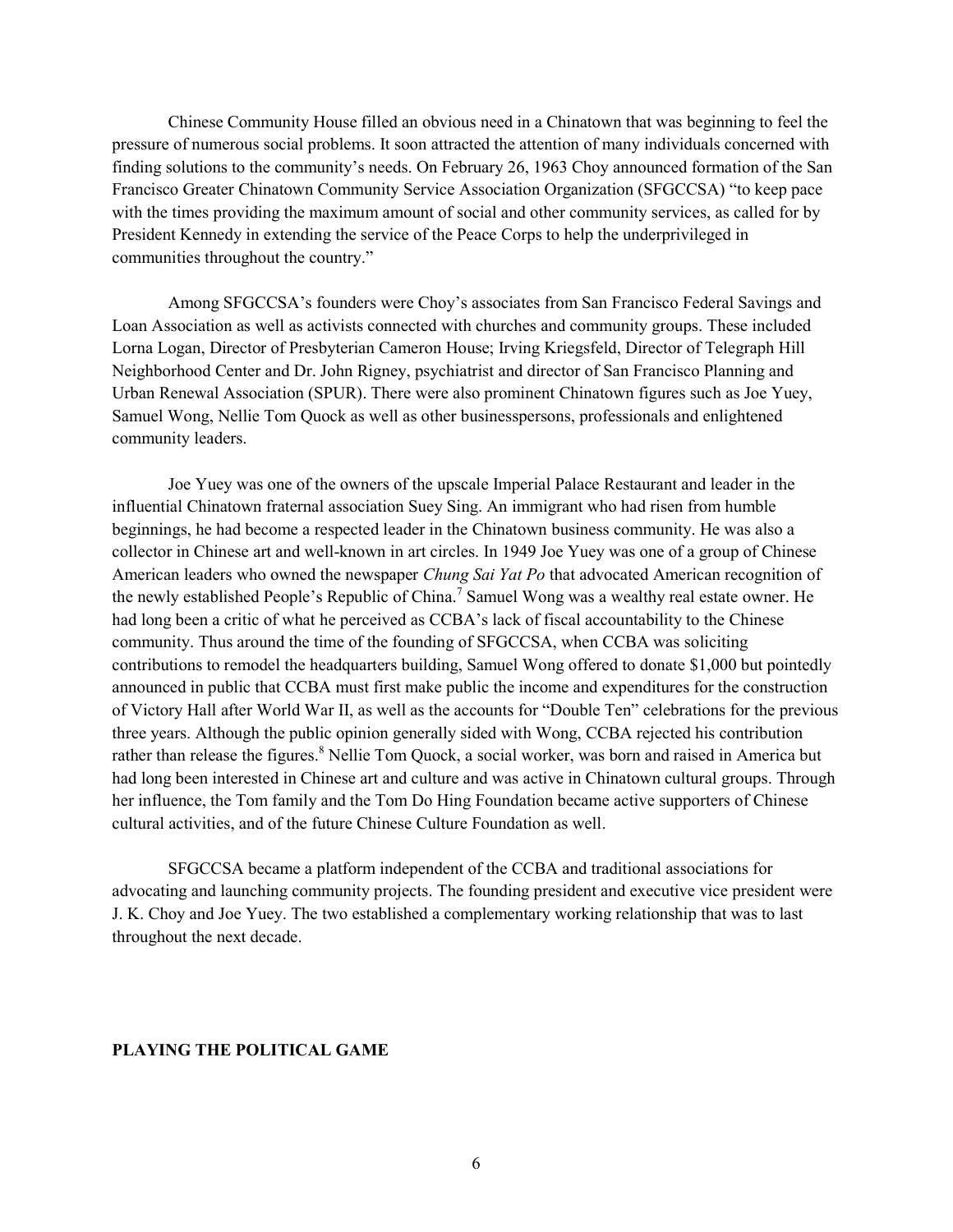Coincidentally with the founding of SFGCCSA in February 1963, the city government announced a month later that the city-owned land at Kearny and Washington Streets opposite of Portsmouth Square on the edge of Chinatown (formerly occupied by the Hall of Justice that moved out in 1956) was up for sale for a minimum price of \$850,000. The City soon received an offer from the Howard Johnson interests to buy the land for construction of a 21-story auto court and was inclined to approve the deal. Getting wind of the pending sale J. K. Choy, representing SFGCCSA, contacted City authorities regarding the possible conversion of the abandoned building into a museum, cultural center, or other public facility for use by the community. When the City came back with the conclusion that such a project would be economically unfeasible, Choy and his associates, through the mayor's office, persuaded a reluctant Board of Supervisors to postpone a decision on the land to allow Choy's group to make a feasibility study and come up with a similar proposal for a Chinese cultural and trade center.<sup>9</sup>

 In April I964 SFGCCSA contracted the firm of J. Francis Ward who did the architectural design for the Ping Yuen public housing project to draw up preliminary plans. Most of the design was the responsibility of a young architect Thomas Hsieh.<sup>10</sup> Subsequently in May SFGCCSA entered into a working arrangement with San Francisco Redevelopers in a proposal to acquire and develop the site.<sup>11</sup> In the meantime SFGCCSA also established a cultural committee chaired by Prof. John D. LaPlante, acting as head of Stanford University Museum, to work with the architect to formulate ideas for the facility. Committee members included representation from San Francisco Redevelopment Agency, educators, experts on Chinese arts and culture as well as lay persons actively involved in such activities. There were also individuals such as Chinese Historical Society of America founders H.K. Wong, Ching Wah Lee, and Thomas Chinn. Others were SFGCCSA members.<sup>12</sup> The group came up with a conceptual plan envisioning a Chinese Cultural and Trade Center on the site that includes apartment and/or motel area, a garage, a cultural center with theater, museum and social areas, a commercial area of shops and offices. However, San Francisco Redevelopers soon ran into financial difficulties. SFGCCSA terminated the working agreement in late December and so informed the City in January 1965.<sup>13</sup> The project was now left without a developer.

 On March 1, 1965, the County Board of Supervisors met to consider the proposed project. A supervisor raised the objection that the long delay in developing the site was "robbing San Francisco of needed tax revenues." However, SFGCCSA successfully lobbied the Board to pass a resolution by a vote of 7 to 2, turning over the property to the Redevelopment Agency to begin negotiating with several prospective buyers, select a design and developer and dispose of the land by December 31, 1965.<sup>14</sup> By November 30 the Agency had approved two concepts for further study. One was by Clement Chen and Dartmond Cherk, while the other was by Campbell and Wong & Associates and Chan-Rader & Associates. It was not until a year later, on November 15, 1966, before the Redevelopment Agency finally recommended the investor's group, Justice Enterprises, Inc. to be the developer to construct a 27-story skyscraper based on a modified version of a design submitted by Clement Chen and Associates. The structure was to be operated as a Holiday Inn. Furthermore, Justice Enterprises was to build a 20,000 square foot facility dedicated to cultural activities within the edifice and to contribute \$70,000 toward its completion.<sup>15</sup>

# FOUNDING OF CHINESE CULTURE FOUNDATION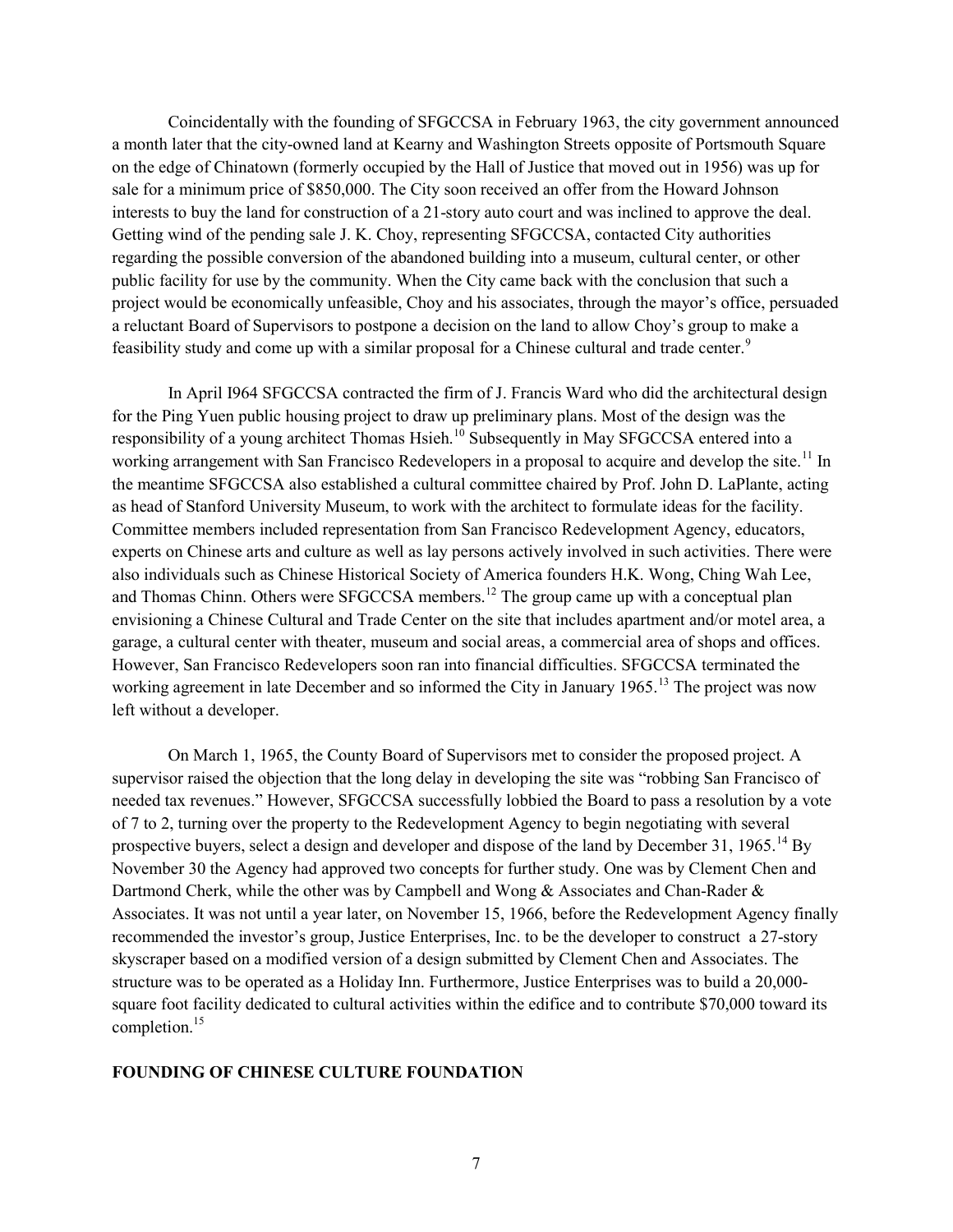Meanwhile advocates of the proposed center incorporated on October 15, 1965, as the Chinese Culture Foundation of San Francisco (CCF). The new non-profit corporation's stated primary objective was "to establish a forum of Chinese culture in San Francisco by means of collection and presentation for public enjoyment and education the best historical contemporary paintings and objects of fine art and the best examples of early Chinese culture, artifacts and articles depicting the contribution of the Chinese people in the United States; and to present outstanding artistic, literary, dramatic, dance, and musical expression, and other creative and performing arts, by Chinese and Chinese American artists." CCF will establish "a museum, library, auditorium, and other appropriate facilities for carrying out the programs and purposes of the Foundation"; i.e., a Chinese Culture Center.<sup>16</sup>

 The thirty-four CCF founders each, from his or her own perspective, had an interest in promoting Chinese and Chinese American culture. The majority were Chinatown businesspeople and leaders in Chinatown organizations, mostly of the immigrant generation. More than half were active participants in SFGCCSA, which assumed the role of principal supported of CCF until the Chinese Culture Center (CCC) opened. There was also a significant minority of America-born Chinese and non-Chinese that were connected with financial and neighborhood organizations, social agencies, churches, or cultural circles. The political leanings of individuals among the founders varied from moderately conservative to moderately liberal. J. K. Choy became acting president of the fledgling organization aided by Quailand Tom of San Francisco Savings and Loan Association as secretary; Samuel Wong as treasurer. Later Joe Yuey became executive vice-president. He was to continue in the role of Choy's right-hand man in the organization until after CCC began operations.<sup>17</sup>

 After a year of intense negotiations, CCF signed a lease with Justice Enterprises on November 21, 1967, for 20,000 square feet of space including the entire third floor of the new structure plus storage and plaza areas as a cultural center for fifty years at an annual rental of \$1. The lease provided for an additional ten years at the end of fifty years if the structure continued to be operated as a hotel. The developer agreed to contribute \$650,000 for construction of the facility that would include an auditorium seating 500 persons, an eighteen-foot high exhibition hall, and lecture rooms and offices for community uses.<sup>18</sup> As the project inched towards the start of construction the Nationalist regime on Taiwan also became increasingly interested in the Center and invited M. Justine Hermann of the Redevelopment Agency and Clement Chen, project architect to Taipei to discuss support for and involvement in the cultural aspects of the forthcoming facility. As a result of the negotiations Dr. Paul H. C. Wang, Director of the Bureau of Cultural Affairs, Ministry of Education arranged for gifts of publications, films, artwork, etc., from the National Palace Museum, the Nation Historical Museum, city of Taipei and other Taiwan institutions. Taiwan authorities also agreed to provide the services of an architect to consult on embellishment of the pedestrian bridge connecting Holiday Inn and the Chinese Culture Center to Chinatown. Later that year they sent noted artist-architect Chi-kwan Chen to assist with the final design.<sup>19</sup> Ground-breaking for building construction that took place on August 20, 1968, with a projected completion date of early  $1970.<sup>20</sup>$ 

# HOLIDAY INN AND THE BRIDGE

Now that the Holiday Inn with a Chinese cultural center was going to be a reality, the project became caught in the swirling political currents of the community. The late 1960s was a period of social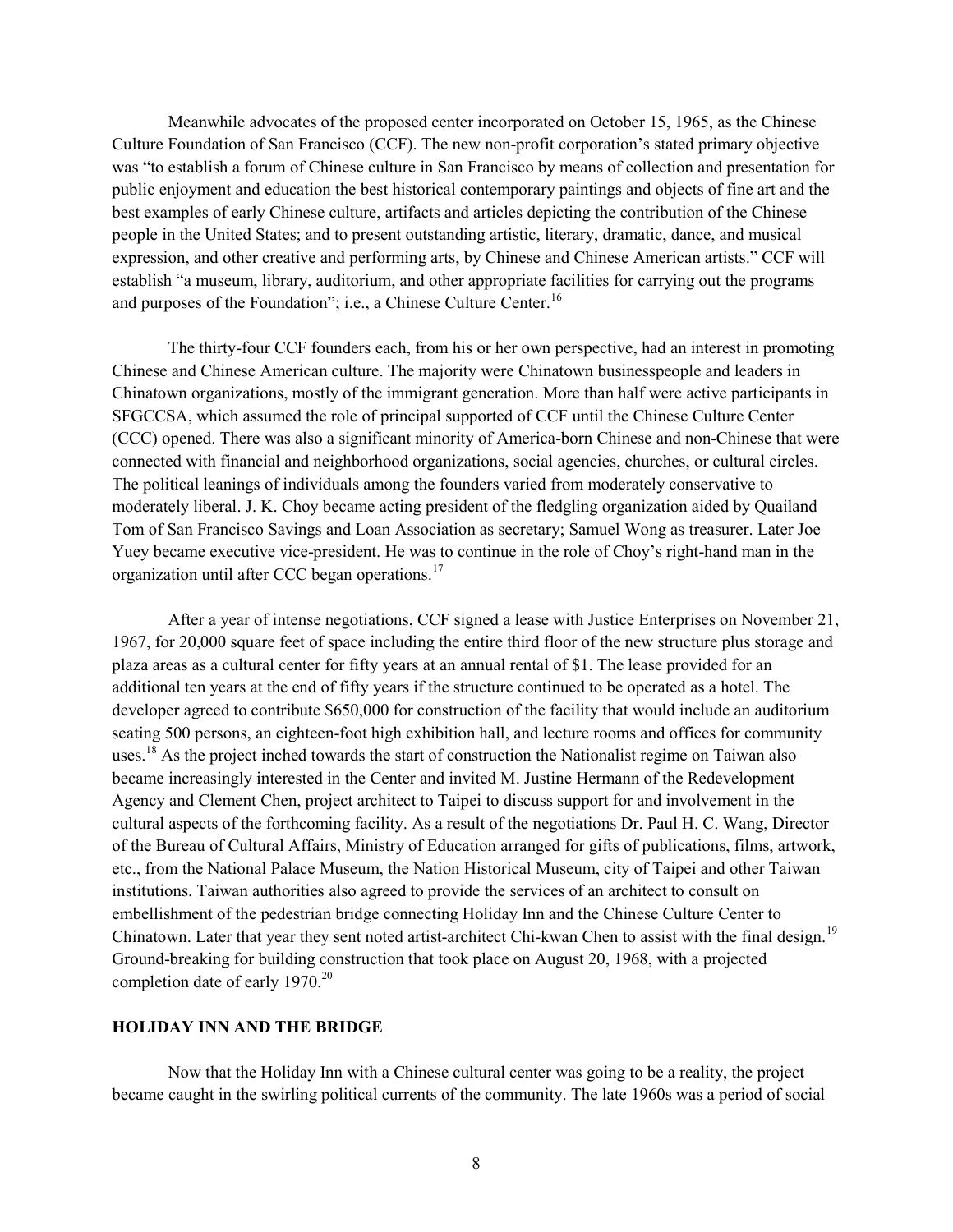action in America sparked successively by movements demanding civil rights for African Americans and other ethnic minorities, and an end to the Vietnam War. The tumultuous events sparked a demand for change in the Chinese American community. In 1968 street youths organized as the Wah Ching, with George Woo as their spokesperson, demanded at a meeting held at Chinese American Citizens' Alliance Hall that CCBA and the traditional organizations contribute funds to help solve the youth problems.<sup>21</sup> In 1968 and 1969 activist Chinese American students participated in strikes demanding the establishment of curricula on Asian American Studies in San Francisco State College and University of California at Berkeley. The students soon combined forces with community activists pushing for change in Chinatown.

 When construction began on the Holiday Inn, the activists negotiated fruitlessly with the contractor to place Chinese American workers in construction jobs on the project. Their failure spurred a group to form Chinese for Affirmative Action (CAA) to promote equal opportunities for and to fight discrimination against the Chinese in America. While construction was going on, CAA continued to press Holiday Inn to train and hire more Chinese on its future staff.<sup>22</sup> As construction proceeded other dissenting voices felt that the site should have been used for public housing. Thus when the Holiday Inn sans pedestrian bridge was formally dedicated by San Francisco Mayor Alioto on January 13, 1971, not only were there firecrackers, a lion dance, speeches and two young ladies popping out from a giant fortune cookie, but present also were young activists with signs shouting "Housing for the people --not a hotel for tourists." $^{23}$ 

 The elevated pedestrian bridge planned by the developer to span the busy arterial of Kearny Street and facilitating access between the hotel containing the proposed culture center and Chinatown became another point of connection. Opponents charged that the structure will obliterate some precious open space and shut out the sun on Portsmouth Square -- traditionally a place where Chinatown elders relaxed and children played. Particularly, they pointed out that the bridge will cast a shadow over the children's play area. Thus when the City Recreation Park and Planning commissions respectively approved the bridge on November 14 and 21, 1968, soon after ground-breaking for building construction, they required that the playground be moved to another part of the park. Detailed design, however, was not approved until more than two years later on January 4, 1971, when the City issued a construction permit with the proviso that the bridge be designed to withstand the heavy traffic expected for some Culture Center events, adding some \$160,000 to the originally estimated \$480,000 construction cost. The bridge finally opened for traffic in August 1971, but the facility for Chinese culture still remained an unrealized dream. However, anticipating its early completion, San Francisco Federal Savings and Loan Association offered to CCF use of its Chinese Community House for use as a temporary office from October 1, 1968, to January 31, 1970.<sup>24</sup> As events unfolded and the opening was delayed for another three years, CCF had to move after termination of the lease successively to temporary offices as 41 Spofford Alley, 560 Pacific Avenue, the lobby of Holiday Inn, and finally in the unfinished CCC facility.<sup>25</sup>

# PLANNING THE FACILITY

While the construction was progressing on the Holiday Inn CCF board modified the Foundation's internal structure. In 1969 the maximum number of directors on the board increased from thirty-four to forty-four in an attempt to broaden the base support to make CCC a reality.<sup>26</sup> New faces appeared as the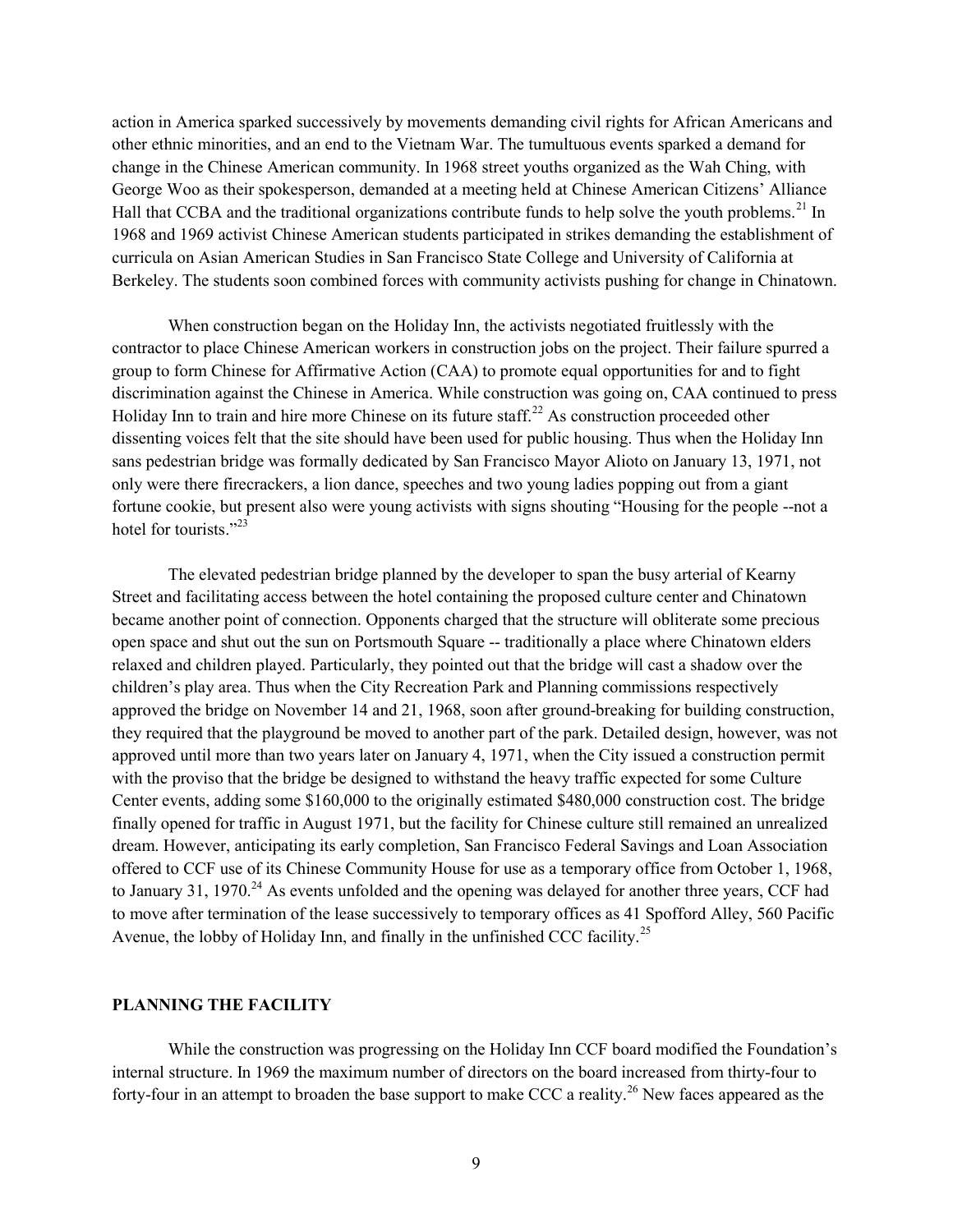CCF board added more member of the Chinatown business community as well as non-Chinese from the larger community influential in the political and cultural spheres.

On July 1, 1969 the CCF board appointed Shanghai-born William D. Y. Wu as the first Executive Director of the culture center in the making. Wu had been involved in the embryonic Asian American movement on the East Coast. When he accepted the appointment he was teaching at Dartmouth College and had just established a seminar Arts in Society. In the course enrollees worked on problems of culture in black ghettos, depressed white communities, etc., giving Wu an opportunity through observations and implementation to work out a theoretical blueprint for a community-type institution such as a Chinese Cultural Center.<sup>27</sup>

The facility that Justice Enterprises had agreed to construct and turn over to CCF was originally meant to be only one floor with a twelve-foot headroom. \$70,000 was allowed for finishing the interior for occupancy. As Wu worked with the board on concrete plans for the facility it gradually became clear that there was inadequate working space in the facility as planned by the contractor. The CCF boards decided the facility should be 20-foot high with an auditorium and a mezzanine. The Foundation also requested the contractor to relocate four columns that would obstruct the audience's line-of-sight in the proposed auditorium. All these changes resulted in unforeseen additional design and construction costs. The Redevelopment Agency had to arbitrate the dispute that arose between CCF and Justice Enterprise as to the share of fiscal responsibility borne by each party. Thus after the Holiday Inn was formally dedicated on January 13, 1971, followed by the completion of the bridge in August of the same year, the Culture Center remained an unfinished cavernous vault awaiting resolution of the dispute. Even more important, CCF had not come up with its share of the construction money.<sup>28</sup> It was during this period that CCF became embroiled in the political controversy that was to affect the CCC's course of development for the next two decades.

# POLITICAL CONTROVERSY

According to time-honored practice in the Chinese American community, CCF had planned to solicit contributions from Chinese all over the United States to build the Chinese Culture Center. On August 6, 1969, its requested and received the important unanimous endorsement of the board of directors of the influential Chinese Six Companies urging the Chinese community to support the Center.<sup>29</sup> After this endorsement, many major families and district associations responded positively with pledges for donations, and as the culture center was more finalized, membership and donations increased. On September 7, 1970, a San Francisco delegation consisting of Joe Yuey, Park Louie, Albert Wong and George Wu flew to New York to obtain the approval of the project in a meeting with the representatives from seven major associations of the Chinese Consolidated Benevolent Association of New York, the most influential traditional organization on the eastern seaboard.<sup>30</sup> Everything apparently was going smoothly.

A fortnight later the situation suddenly changed when the Chinese Six Companies voted on September 22 to withdraw its support from CCF because certain unnamed Foundation officers had made unfavorable remarks about Nationalist China in an article that appeared in the February 23, 1970, an issue of Newsweek. In that essay reporter Min Yee had quoted Joe Yuey as saying: "It's a question of what a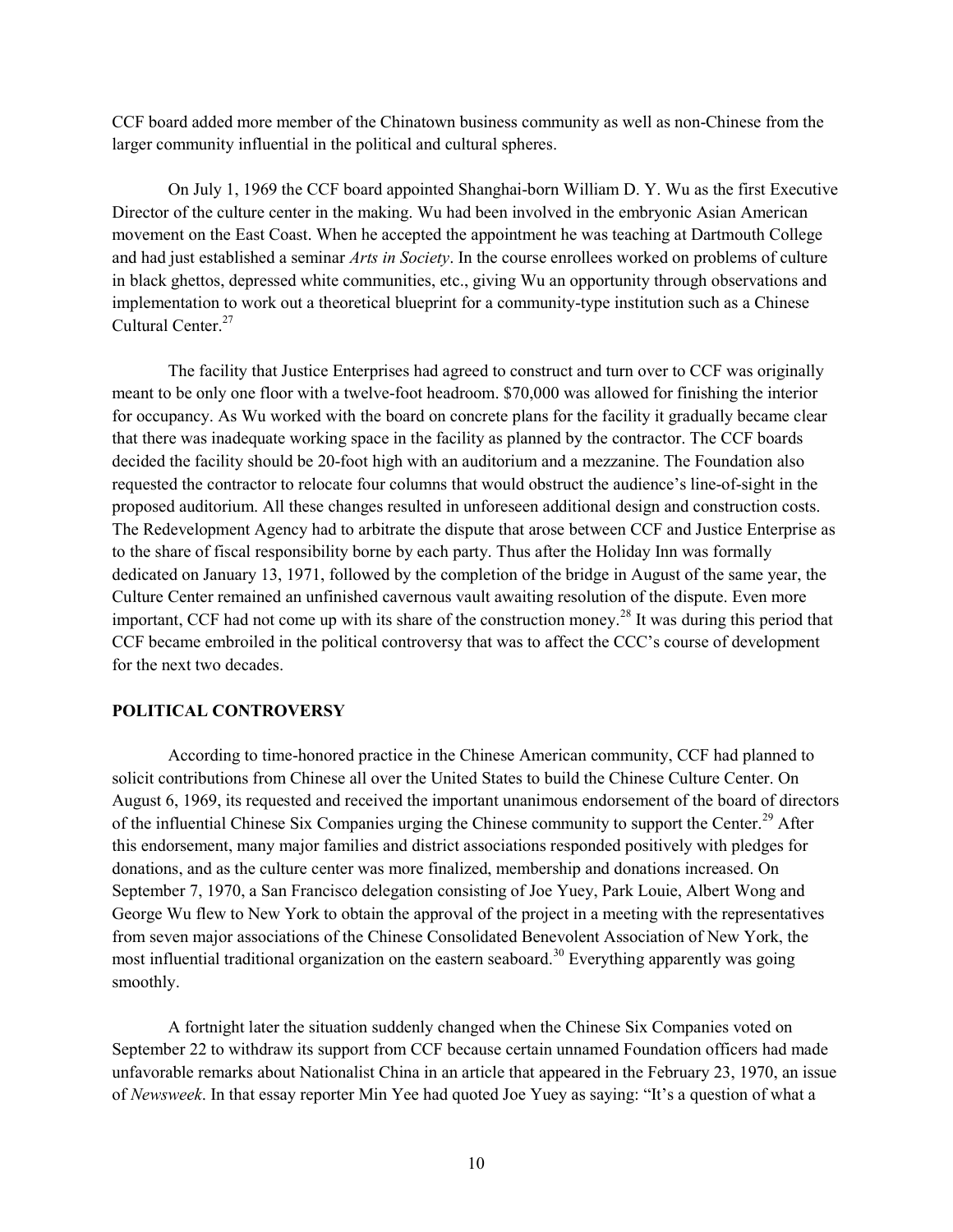government can do for the people. The Nationalists were in power for forty years and nothing happened. Look at China now, after only twenty years. No matter now you look at it, the Communists are helping the people."31

In reality CCBA's break with the CCF was the culmination of a situation that had been festering over several years. At the time a change in the international and national arenas was already in the air. In 1968 the United States' next-door neighbor Canada had announced its intention of establishing diplomatic relations with the PRC. The United States was already exploring means to relax tensions with the Chinese mainland. Correspondingly, the Taiwan Kuomintang regime and its supporters abroad stepped up efforts to buttress their interests in different countries and to ensure continued sympathy and support for Taiwan. In the Chinese American community the principal effort continued to be the maintenance of Taiwan. Thus although expressions of opinions favoring the better US-PRC relations were not uncommon even among Chinese Americans, open advocacy, especially in a national periodical, was unacceptable to supporters of the Taiwan regime guarding against political heresies in the Chinese American community.

 An addition factor was that during this same period President Lyndon Johnson's domestic "War on Poverty" program had led to the establishments of social agencies in Chinatown funded by federal money. Their appearance attracted the influx of western-educated professionals and idealistic students intent on changing the Chinese community and bringing it into the American mainstream. Prominent among these were activists pushing for action on issues such as unemployment, housing, and juvenile delinquency prevention. Some of the activists soon came into conflict with guardians of the status quo as represented by the CCBA and the traditionalist organizations. The Chinatown-North Beach Economic Development Agency was one of the principal battlegrounds. A number of activists were also on the board of directors of SFGCCSA and/or CCF. Most advocated such liberal policies as US recognition of the PRC, opposition to the Vietnam War, integration in the public schools, etc., all of which were diametrically opposite to the political stances of the Kuomintang and CCBA.

CCF, along with SFGCCSA, had been two of the few major Chinatown organizations outside the orbit of the CCBA. CCBA leaders had long been irritated with the outspoken and sometimes scornful criticism emanating from the CCF leaders such as J. K. Choy and Samuel Wong. CCBA was especially sensitive to what was perceived as their questioning of CCBA's leadership capability and right to occupy the top position in the Chinatown community hierarchy. These organizations were also free from the political domination by the Kuomintang, who suspected the political reliability (i.e., support for Taiwan) of their officers, J. K. Choy and Joe Yuey. Thus individuals in power in both CCBA and the Kuomintang had an underlying hostile and distrustful attitude toward CCF and principals connected with the organization.

CCF foes seized available opportunities to harass and to discredit individuals connected with the organization. Earlier on in 1966 they had struck at the outspoken J. K. Choy. On the morning of Oct. 12, 1966 Choy found garbage and rubbish heaped at the door of Chinatown's San Francisco Savings and Loan. At the same time rumors circulated in Chinatown that the financial institution was about to fail and the president had fled to Mexico. A run started on the Chinatown branch as anxious Chinese Americans flocked to withdraw their hard-earned savings. More than \$3 million in funds was distributed in three days before the panic subsided.<sup>32</sup> Again in 1969 the Chinese community was rife with the talk charging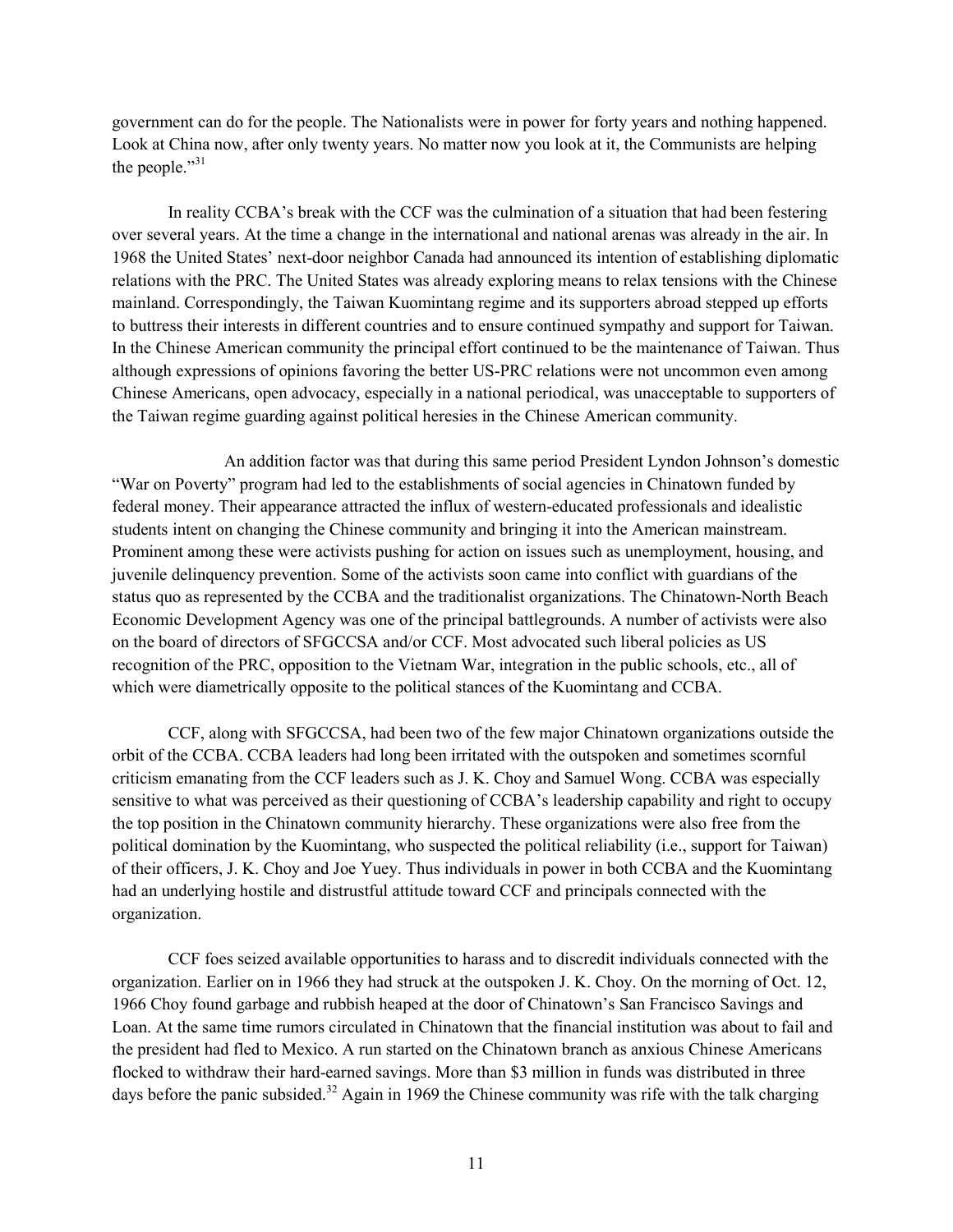that Alan Wong, SFGCCSA member and CCF founder, was affiliated with Communist and radical groups. Wong, a member of the Chinese Y.M.C.A. staff, was affiliated in the "War on Poverty" Program where he often clashed with board members speaking for CCBA. He had also openly advocated better understanding between the US and PRC. Wong finally had to run a personal advertisement in the Chinese newspapers to refute these groundless allegations.<sup>33</sup>

Toward CCF the Taiwan partisans exhibited in turn the velvet glove and iron fist. In early 1970, eleven Taiwan government agencies held a March 5 ceremony at the Literature and Arts Center of the Cultural Bureau in Taipei to formally donate art objects and decorations for installation on the pedestrian bridge connecting Holiday Inn to Chinatown.<sup>34</sup> Taiwan government representatives also offered to lease space in the facility for a Republic of China information office; however, CCF turned down this offer since it felt that, being Chinese American in origin, there must be no doubt that the organization is no the agent of any foreign government.<sup>35</sup>

During the same period, articles hinting that certain CCF board members were politically undesirable and embarrassing to the Taiwan government began to be planted in Chinatown newspapers. On May 4, 1970, the pro-Taiwan Truth Semi-Weekly reported that the Taiwan government was about to take over the Culture Center. Subsequently Taiwan Consul-General Chou Tung-hua and Chinese Six Companies director Foo Hum requested an August 21, 1970, meeting with Justin Herman, director of the Redevelopment Agency and Foundation representatives to discuss changing the composition of the Foundation board of directors. But despite heated exchanges and unsubstantiated changes during the talks, no one could really openly disagree with the appropriateness of the Foundation's policy that J. K. Choy's reiterated: "We operate according to by-laws. We exclude no one." It was after the failure of this attempted takeover of the Foundation board that Taiwan supporters staged the vote to annul the CCBA endorsement.<sup>36</sup>

Unwilling to let the accusations go unanswered, CCF called a press conference on October 7 presided by Board chairperson George Davis and President J. K. Choy. In the meeting Choy stressed that Joe Yuey expressed his opinion as an individual and not as an officer of the Foundation. Reporter Min Yee, who was president, also pointed out that during his numerous interviews in the Chinese community many had expressed similar views. In a prepared statement Choy stated: "We feel that the Six Companies do not understand that we live in a free society here and that individuals can express themselves openly." He further reminded the audience that the Unites States recognizes only single citizenship and an American citizen can be loyal only to the United States, but Taiwan maintains dual citizenship and uses it to control cultural activities of American citizens [of Chinese extraction]. In response to a reporter's question Choy accused Doon Wong and Foo Hum by name of seeking to take over CCF, and failing that, to destroy it.<sup>37</sup> After the press conference Choy received an anonymous letter on Oct. 8 threatening to kill him and Joe Yuey.<sup>38</sup>

By this time the indefatigable J. K. Choy, who had spearheaded the effort to build a culture center since its inception, was in his late seventies and it was inevitable that he would soon have to pass the leadership to a younger person. Key board members led by Joe Yuey were anxious that the CCF continued to have a leadership that could maintain its status as an independent non-political Chinese American institution. At the time a rising star among the new generation of Chinese American activists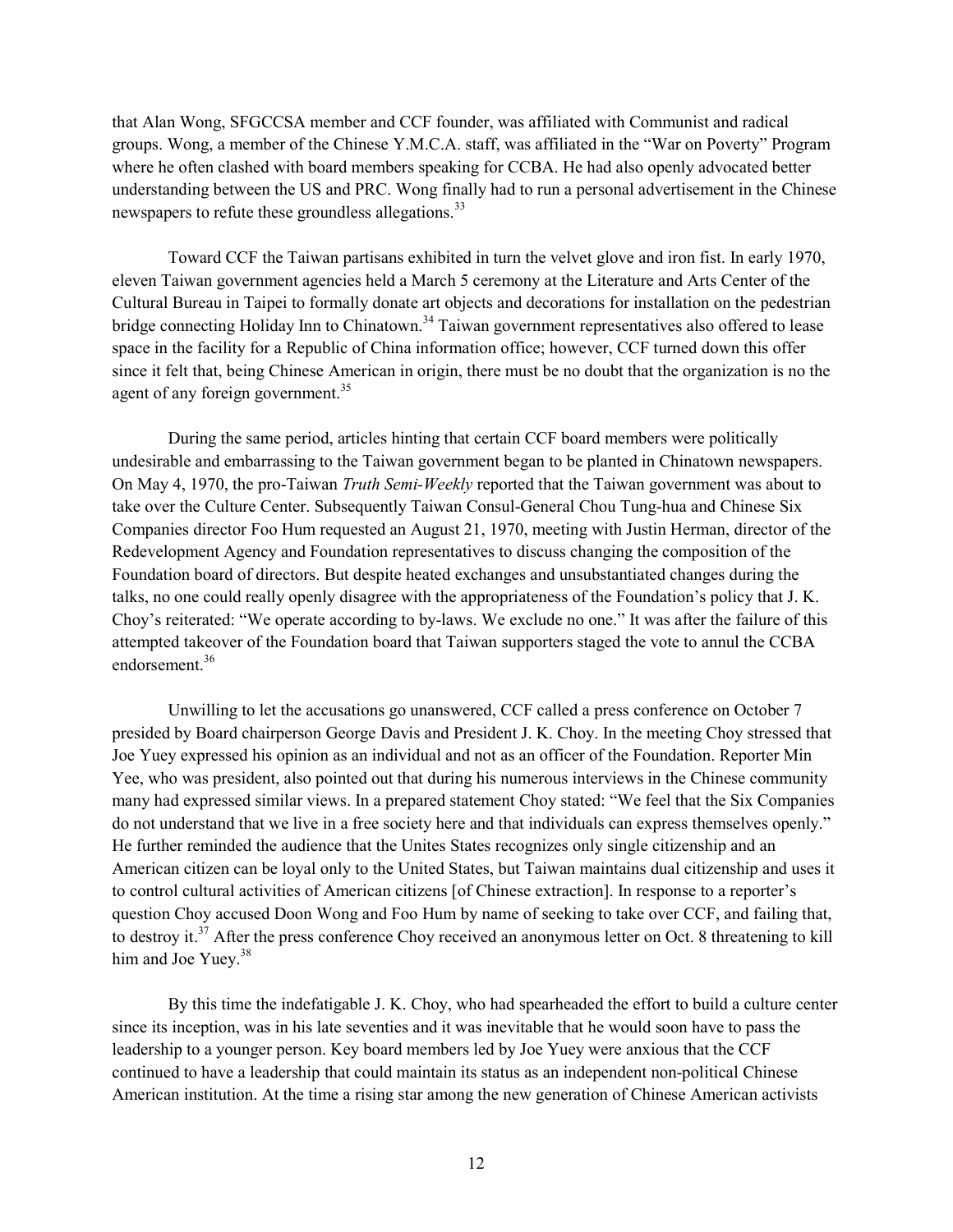who were ready to change the Chinese community and raise the status of Chinese American activists was a 27-year old attorney named Gordon Lau. Lau had been actively organizing the Chinese in American society around civil rights, housing and unemployment issues. In late 1968 Lau had announced his candidacy seeking a seat on the San Francisco Board of Supervisors.<sup>39</sup> He had a number of supporters on the CCF board, among those was the influential executive vice-president Joe Yuey, who had been steadily moving toward a close working relationship with the activists. Lau became a CCF board member in 1969. In 1971 he succeeded J. K. Choy as CCF president. Choy co-chaired the board along with Attorney George Davis for one year before he retired from that office in 1972 and was succeeded by Lim P. Lee.<sup>40</sup>

In 1971 Dr. Rolland Lowe, who came from a family that had long supported progressive causes, entered the CCF boards. During the 1960s Lowe had played an active role in a number of Chinatown organizations and social agencies. In 1968-69 he participated actively in the San Francisco Chinese Community Citizens' Survey and Fact Finding Committee that looked into the problems and issues faced by the contemporary San Francisco Chinese community.<sup>41</sup> Another entering the board the same year was activist Ling-chi Wang. Wang had been an outspoken critic of the CCBA and the Kuomintang and active in the "War on Poverty" Program. Around 1969 he was one of the group that supplanted the more conservative faction that had been in control of the influential Chinese American Democratic Club (CADC). In 1971 Wang had just resigned as director of Youth Service Center working on juvenile delinquency prevention and activities.<sup>42</sup> During the next few years other liberal community activists also became board members. However, although they made important contributions to the development of CCC, their principal focus was on activities outside CCC.

For awhile, it appeared that the Taiwan government ministries had a friendlier attitude than the San Francisco party loyalists toward CCF. As the pedestrian bridge connecting Holiday Inn to Portsmouth Square approached completion, part of the embellishments promised by the Taiwan authorities arrived in mid-1971. The remainder was also loaded at the port of Keelung, Taiwan awaiting the voyage across the Pacific.<sup>43</sup> However, San Francisco Kuomintang hard-liner leaders Doon Wong and C. T. Shew soon prevailed when they appealed to Republic of China President Chiang Kai-shek to halt further shipments. No further shipments arrived.<sup>44</sup> Taking their cue from the CCBA most Chinatown traditional organizations instituted a de facto boycott of the Culture Center. This situation had a profound effect on CCC's course of development for more than a decade and did not change for the better until after the relaxation of tension between Taiwan and the PRC beginning in the late 1980s.<sup>45</sup>

#### BUILDING THE FACILITY

Following the withdrawal of the CCBA endorsement, a number of Chinatown traditional organizations canceled their donation pledges. Although CCF assured public that it would overcome financial obstacles to finish the project with or without the Chinese Six Companies, by 1972 CCF had raised only about \$120,000, not nearly enough to build the facility. In an attempt to further broaden its base the maximum number of directors became fifty-four that same year. Another significant change was that CCF increasingly began to target Chinese living away from Chinatown, especially in the Americanborn and western-educated professionals, since they tended to be less involved in Chinese politics. Also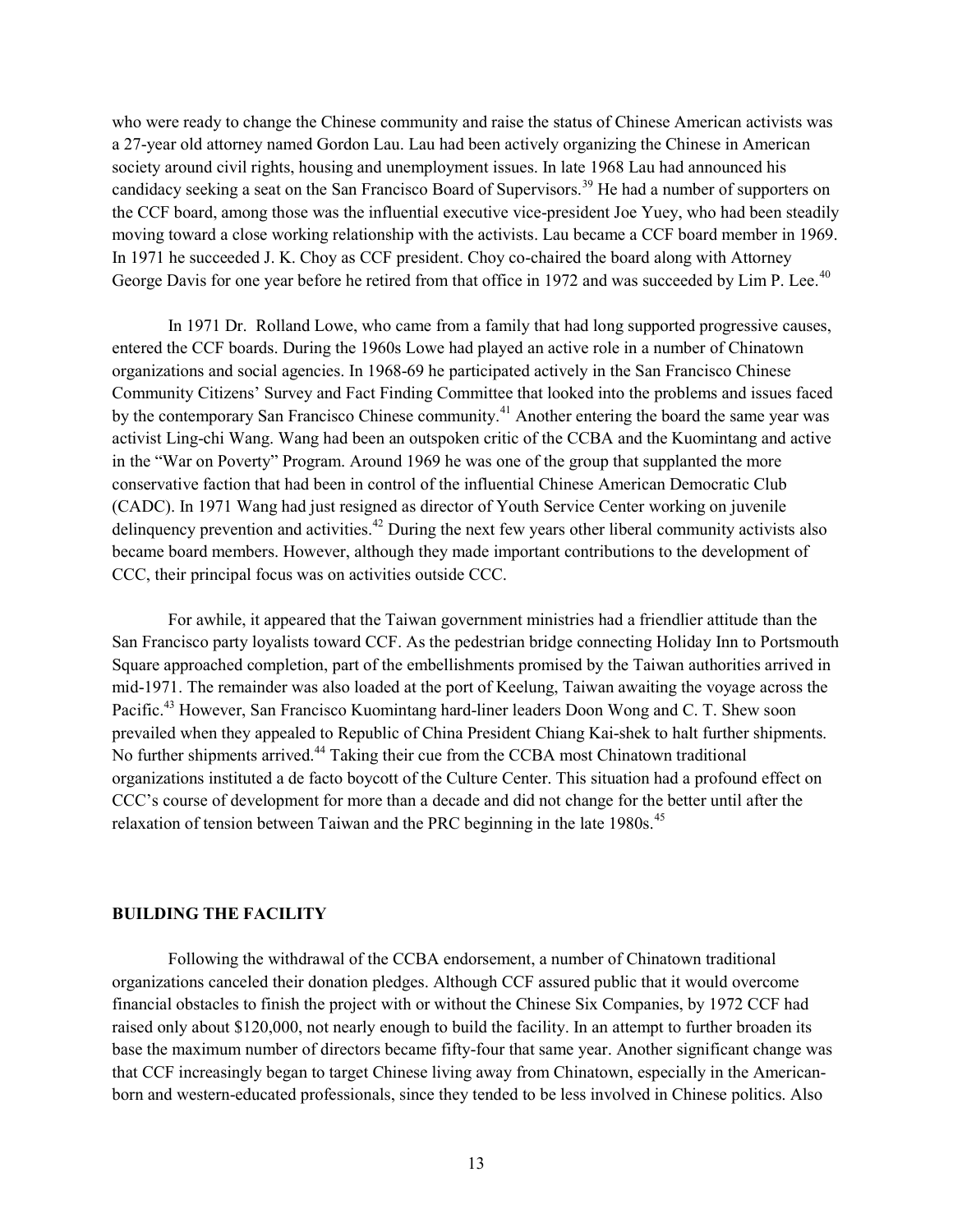they were more educated and many were of middle class status with the interest to support cultural and artistic activities. Increasingly, new board members were drawn from these quarters. They became the nucleus of volunteers for planning and implementing activities and raising funds.

 In mid-summer 1972 CCF proponents received critical support when the San Francisco Board of Supervisors Cultural Activities Committee passed a resolution "Endorsing the Chinese Cultural [sic] Foundation and its efforts to provide a worthy cultural project" and urging the public support for the Center.<sup>46</sup> Bolstered by the reaffirmation of support, the CCF board, largely through the efforts of J.K. Choy and the others, persuaded three banks -- Hong Kong Bank of California, Bank of the Orient and Bank of America to lend \$150,000, \$50,000 and \$50,000 respectively to complete construction of the Culture Center.<sup>47</sup> The facility was to include an auditorium, exhibition galleries, library, audio-visual room, meeting room, and offices.

 Work on the Chinese Culture Center began on January 27, 1973. Despite being the target of derisive and sarcastic attacks from published articles such as Mike Miller's "Meanwhile, back in Chinatown, the Inscrutable Chinese Cultural Center -- It's a Holiday Inn" <sup>48</sup> and Allan Temko's "Dr. Fu Manchu's Plastic Pagoda: San Francisco's new 'Chinese Cultural Center' has given the 'Inscrutable East' the Worst Screwing It Has Had in a Century,"<sup>49</sup> the facility was ready for occupancy by fall 1973.<sup>50</sup> It had taken almost a decade for the Chinese Culture Center to progress from abstract concept to concrete reality. It was a facility for cultural activities that had no rival in Chinese community of that era, but CCF was also saddled with a heavy construction debt.

# OPENING AND OPERATING THE CHINESE CULTURE CENTER

## DEFINING A CHINESE CULTURE CENTER

While planning and construction of the facility was progressing, Executive Director William We and the CCF board were also tackling the monumental task of organizing and building programs for the Culture Center and defining the Center's working objectives. Since this was the first such institution among the Chinese in the United States, there were no prototypes for reference. The fact that Chinese culture itself had so many facets and had gone through many changes rendered the definition of a Chinese Culture Center that much more difficult. Thus even though there was a general consensus on the desirability to establish a Chinese Cultural Center, there were wide variations in conception and objectives.

The older generation in the Chinese community was primarily concerned with the preservation of their own cultural links to the ancestral land: family customs, moral values and traditional culture. For example, at the founding of CCF, Joe Yuey was said to have pledged half of his Chinese art collection for display in the Center. Moreover, the older generation was anxious that the younger generation continue to be literate in Chinese and speak in their ancestral tongue so that at least the generations could communicate. Members of the younger generation, at least the more articulate and vocal, defined their ethnic identity as the totality of their American experience, distinct from mainstream American culture and from the culture imported from the ancestral land. They were eager to create a culture as distinct as the Afro-American culture. In addition, there were non-Chinese who found the idea of a culture center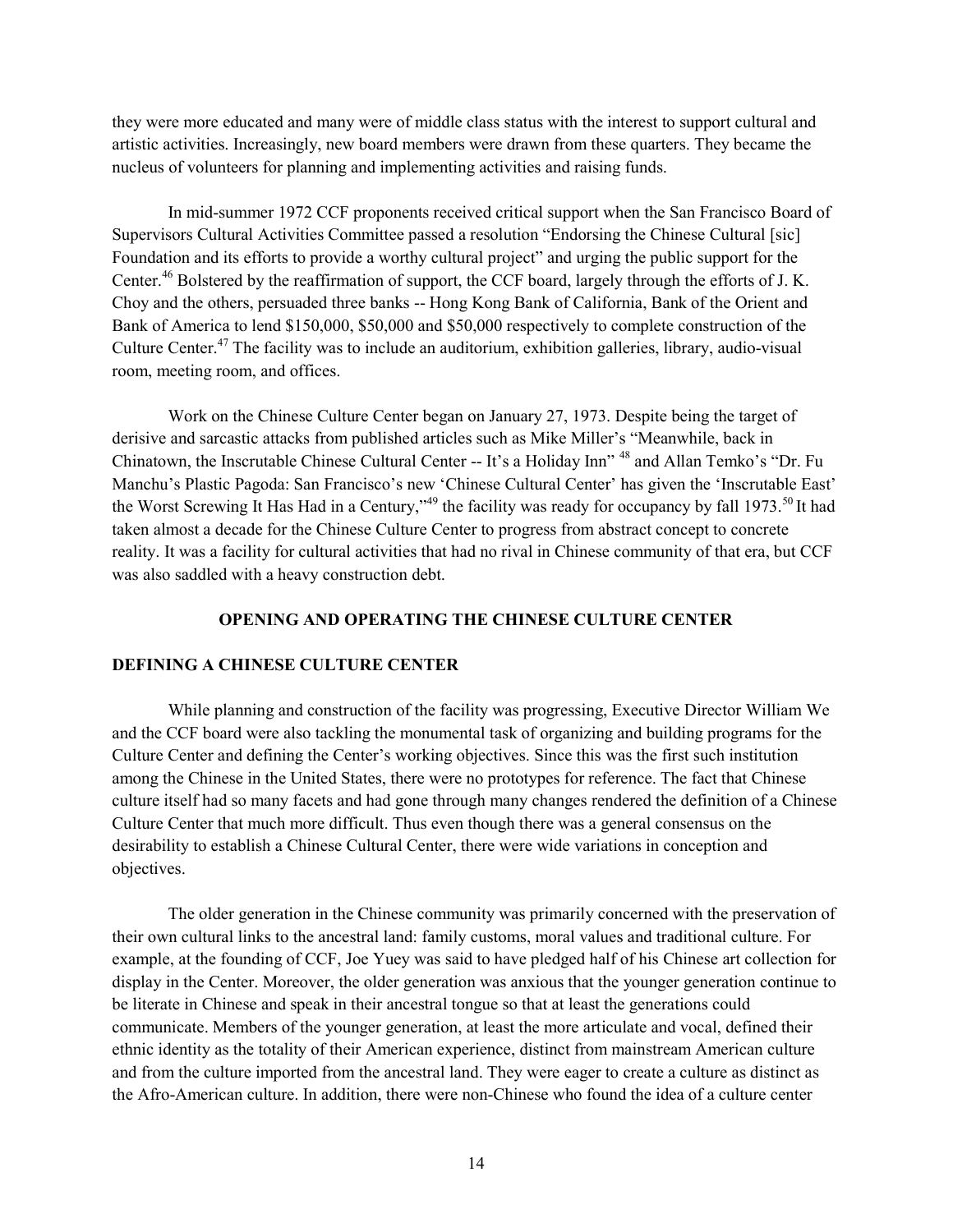appealing: an opportunity to relate to Chinese culture but from the standpoint of identity and heritage, but from the aesthetic viewpoint. To them, a Chinese culture center meant access to the richness and variety of Chinese culture that they would like to experience close at hand. Thus it was a coalition with the diverse interests and different outlooks that was working together toward realization of a Chinese Culture Center.

Executive Director Wu eventually developed a set of guiding principles for CCC activities that was generally acceptable to a range of people: To reaffirm the identities of Americans of Chinese ancestry and to develop those areas of Chinese culture that remain meaningful to contemporary and future lifestyles. These had remained that goals of the institution. Up to this point, all discussion had centered on the establishment of a Chinese Cultural and Trade Center. However, as programming objectives became better defined and programs evolved, it became clear that the name "Chinese Culture Center" would be more appropriate for the type of activities envisioned and the change was made around 1972.

With his small staff and a core of dedicated volunteers, Executive Director William Wu implemented a number of innovative ideas, many new to the San Francisco Chinese community. Wu strove to put on non-controversial, non-political cultural programs and be even-handed in the highly sensitive area of dealing with Taiwan and the PRC. One of the earliest CCF programs initiated around 1969 was a folklore workshop that in 1971 developed into weekly story-telling sessions by Kenneth Joe. These sessions continued until the late 1970s and was one of the CCF programs with the greatest longevity. In 1970, CCF organized in-service training workshops on Chinese music and arts and crafts for teachers in the San Francisco Unified School District. There were workshops for music, dance and shadow play in 1971. CCF also organized a moon festival celebration at Portsmouth Square. In 1972 the Foundation co-sponsored performances by the Tung Hua shadow play troupe from Taiwan. In 1973, the first film on recent archaeological finds in the People's Republic of China was presented at the Palace of Fine Arts. As program activities increased, CCF initiated publication of a newsletter to keep members informed of CCF activities.<sup>51</sup> Executive Director Wu also added Vivian Chiang to the staff as his assistant in  $1972^{52}$ 

During this period CCF began also to play an important role presenting outstanding Chinese artists and talent to the public, especially those who had recently arrived in America. CCF was one of the earliest institutions to introduce dancer Chiang Ching to the followers of Terpsichore in the San Francisco Bay Area. Chiang went on to establish an international reputation as a dancer and choreographer.<sup>53</sup> CCF was also instrumental in enabling Chinese pugilism master Lien Ying Kuo and his wife Eing Ru Loo (Simmone L. Kuo) to gain permanent residence in the United States. Master Kuo was one of the earliest teachers who helped popularize tai chi chuan in this country.<sup>54</sup>

## MORE POLITICAL CONTROVERSY

 Despite these accomplishments, international development during the early 1970s continued to be a negative factor exacerbating CCF relations with the conservative Chinatown establishment. 1972 saw the initiation of "ping pong diplomacy" between the United States and the PRC. Many Chinese Americans had high hopes for better relations between the two nations. In January 1972, a Chinese Americans for Better US-China Relations Committee launched a petition drive aimed at drawing support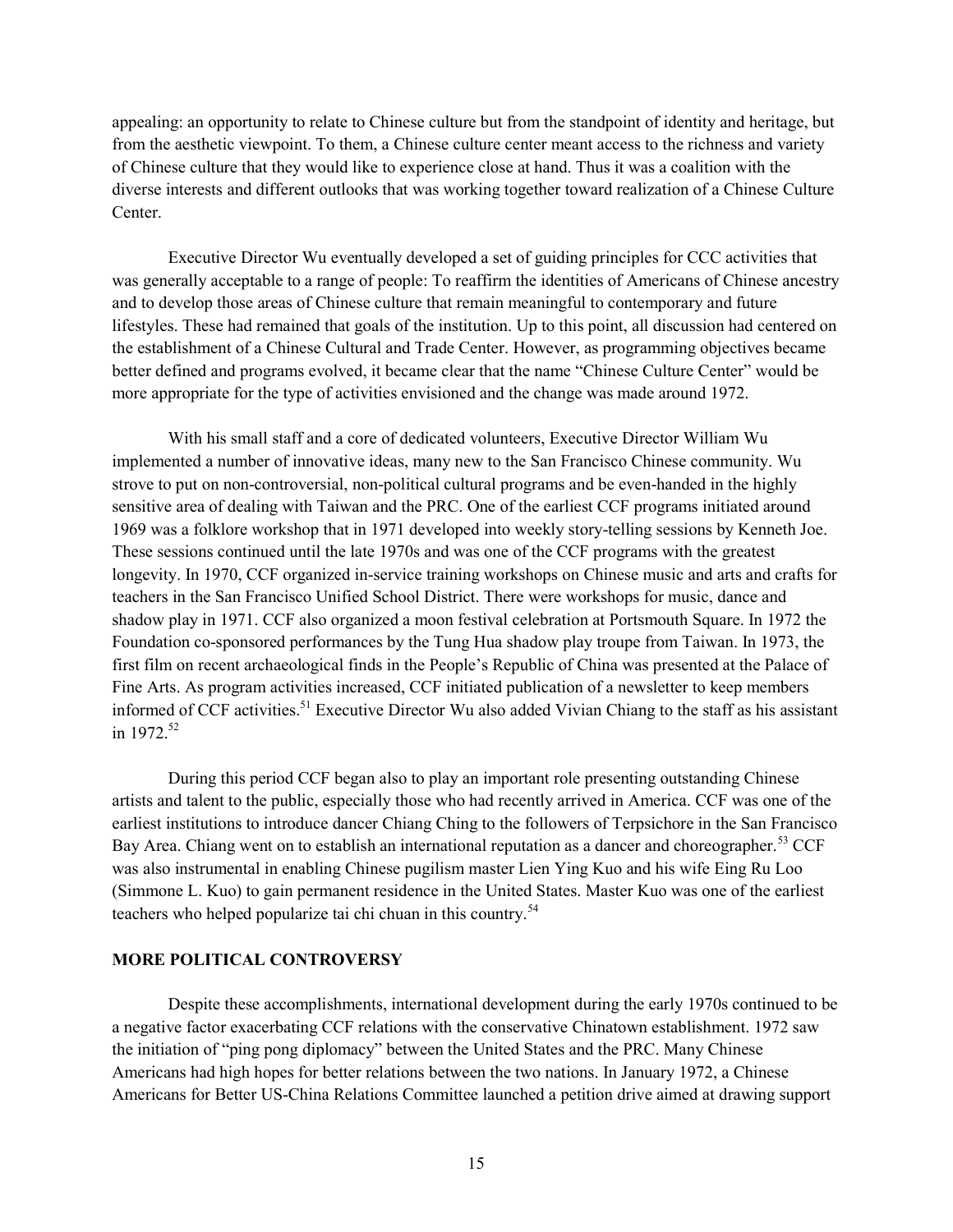for the President's forthcoming trip. Heading the committee was Joe Yuey, Gordon Lau, and Ernest Wong, all CCF board members. Four of the eighteen committee members were also current or former CCF board members. The Kuomintang party organ Young China immediately branded the committee as "fellow travelers and dupes" and anyone who signed the petitions as supporters of "Mao's communism."<sup>55</sup> After the breakthrough in US-PRC relations following Nixon's trip to China, CCF joined with more than a hundred organizations in Northern California to sponsor a reception in April for the visiting PRC to explore the possible cultural changes.<sup>56</sup> Leading the support for these actions were Joe Yuey and the younger activists who felt that it was time for the Chinese community to get in step with changing US-PRC relations rather than be governed by the dictates of a foreign regime. Some board members, especially certain individuals with close ties to the Chinese community, however, feared that they would further antagonize pro-Taiwan elements and make it even more difficult for CCF to gain support in Chinatown.

 To allay these apprehensions the CCF annual meeting on November 14, 1972 passed a resolution affirming that CCF was a non-profit, non-political organization and that its objectives were promoting culture and working for the public welfare. Members participating in political activities should do so as individuals unafflicted with CCF.<sup>57</sup> It was probably the same line of reasoning that led CCF board to change the official Chinese name of Chinese Culture Center of San Francisco from Sanfanshi Zhongguo Wenhua Zhongxin to Jiujinshan Zhonghua Wenhua Zhongxin. The more generic term Zhonghua, pertaining generally to people of Chinese descent, was used rather than Zhongguo, referring to China the national state, to emphasize that CCF's focus was on Chinese culture regardless of political boundaries. The organizations also chose to use *Jiujinshan*, (old gold mountain), the widely used Chinese term for San Francisco, rather than the more local Cantonese transliteration Sanfanshi as an indication that CCF intended CCC to be more than merely a local institution.<sup>58</sup>

 However, fine legal distinctions meant little to the pro-Taiwan camp who saw CCF as intending to create a PRC beachhead in San Francisco Chinatown. It continued to exert unremitting pressure on CCF. At the annual conference of the Kuomintang held in San Francisco in August 1973 members of the San Francisco and Oakland party branches presented a resolution charging that CCF was "an organ used by Maoist communists to build a united front." The resolution requested central party headquarters on Taiwan "not to donate any cultural objects to the Chinese Culture Center without the agreement of the General Branch in America."<sup>59</sup>

These attacks did not cease when the Chinese Culture Center formally opened in October 18, 1973 and celebrated the occasion with a village fair, an idyllic re-creation out of 12th century China. This was an approach to Chinese culture fresh to America with the emphasis on folk arts and crafts, music and dances and almost 10,000 people attended. But a reporter for the pro-Taiwan Chinese Times sneered at the cultural presentations, branding them "disappointing" and remarking that "if these were the representatives of Chinese culture than they missed by a thousand miles." At this point Executive Director William Wu, having reached a milestone, announced his resignation, effective Dec. 31, 1973, in order to devote more time to research. Vivian Chiang became acting executive director until the board appointed a permanent executive director. Wu continued to be a valued advisor and from 1981 through 1986 served on the board of directors.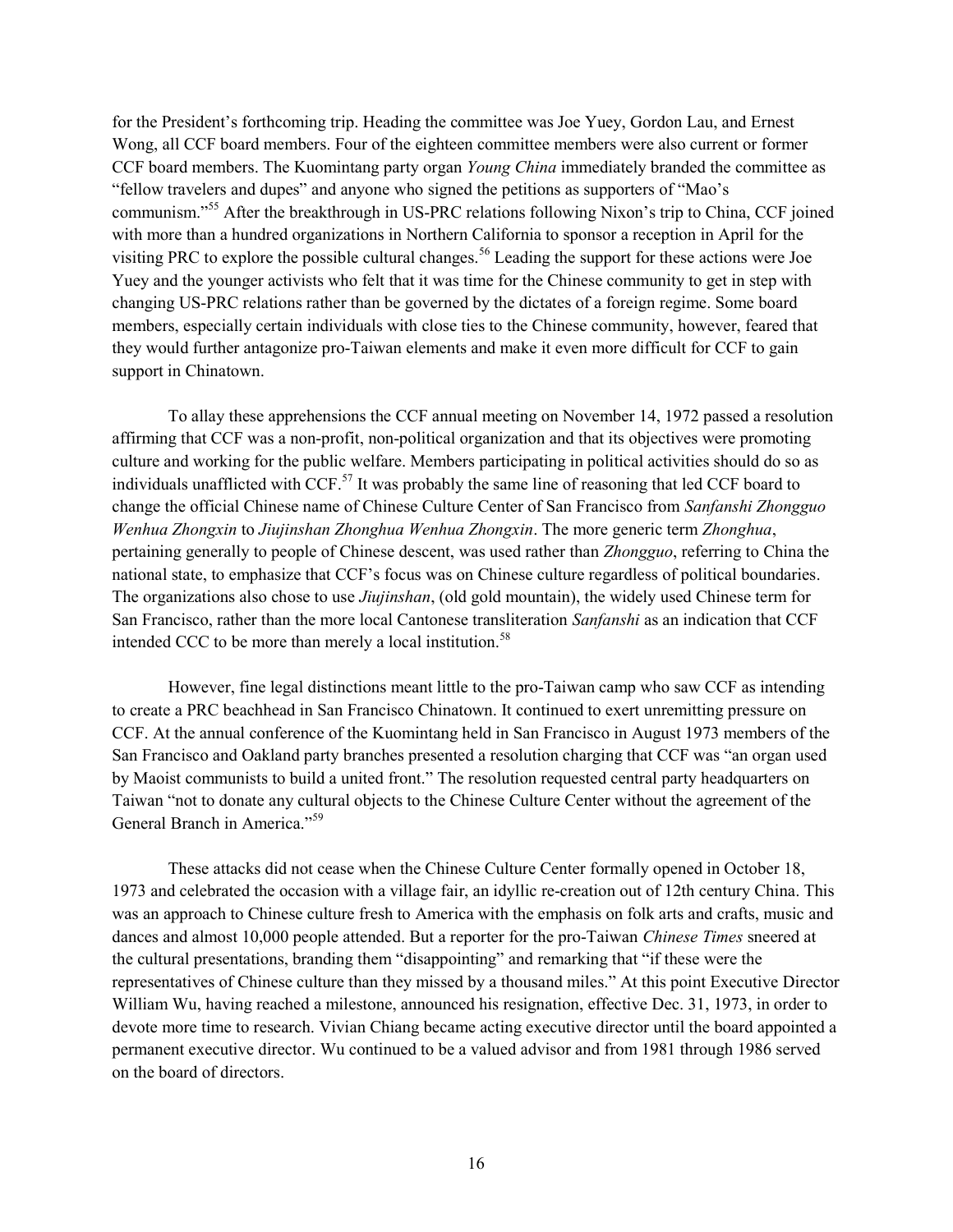In an attempt to mute the criticism that the CCF was pro-PRC, the CCF board elected Lim P. Lee president in 1974. Lee had been long active in the Chinese American community and had numerous contacts in the traditionalist power structure. He had worked closely with the CCBA especially during the 1950s when the Federal Government was investigating Chinese immigration fraud. Lee was also actively participated in mainstream politics and was identified with the more conservative faction in the Chinese American Democratic Club that the younger generation had displaced around 1969.

Lee and other directors with close connections to the traditional associations tried to pour oil on the stormy waters. However, when board director Dennis Wong stated the case for CCF to the editor of the influential Chinese Times, the response was an editorial ridiculing CCF's claims of non-involvement in politics and accusing it of "displaying a ram's head while in reality selling dog meat." CCF's weak response was an advertisement in the Chinese newspapers reaffirming its non-profit, non-political status. This only resulted in a second round of calumny and accusations from the right. These exchanges became the stimulus for a rash of articles in the Chinese press attacking and defending CCF's viewpoint on Chinese culture. $60$ 

CCF's foes tried in other ways to undermine CCF programs. When CCF invited taichi master Kuo Lien-yin and his pupils to demonstrate the martial arts at a fundraising banquet in 1974, Kuo received an unsigned letter asking: "Are you not a delegate from Suiyuan Province to the National Assembly? Are you not a citizen of the Republic of China?... [By accepting the invitation] you simply are dishonoring your character and performing a disservice to the nation [meaning Republic of China] and all your fellow Chinese. What a pity!" Kuo ignored the letter and the performance went on as scheduled.<sup>61</sup> However, political pressure Republic of China Consul-General Y. S. Lee allegedly exerted on Katherine Wang, Peking opera performer from Taiwan, resulted in her withdrawal from a scheduled CCF-sponsored performance.<sup>62</sup>

At these events were unfolding the CCF Board took time out on May 15 to choose a new executive director. The strongest candidate for the position was Shirley Sun. The Shanghai-born Sun was raised in Taiwan. She matriculated at Stanford University receiving a bachelor's degree in Asian literature and an M.A. and Ph.D in Asian Studies and East Asian art history. She was a curator of a Chinese American historical exhibition Three Generations of Chinese - East and West that was shown in the Oakland Museum from October 2 to 28, 1973. The exhibit was then augmented with the artifacts on loan from the Chinese Historical Society of America and became the first exhibit in the new CCC facility from December 15, 1973 to February 17, 1974. Thus the board was very familiar with Sun's qualifications. However, in 1971 Sun had been among the first Chinese Americans invited to visit the PRC after the US had lifted the ban on travel to mainland China, and she was known to support better US-PRC relations. The decision on her candidacy split the board with President Lim P. Lee leading the opposition to her appointment. After a heated discussing the board voted 17 to 10 in her favor over two other finalists.<sup>63</sup>

After Shirley Sun became the new Executive Director on June 1, 1974, CCF continued with a bit of unfinished business and called a press conference on June 26, 1974, to answer its Chinatown critics. Several CCF board members attended the meeting, including Dianne Feinstein, then president of the San Francisco Board of Supervisors, who was there to demonstrate CCF ties to mainstream political figures. During the conference Co-Chairperson Davis accused the Taiwan Consulate-General and the Chinese Six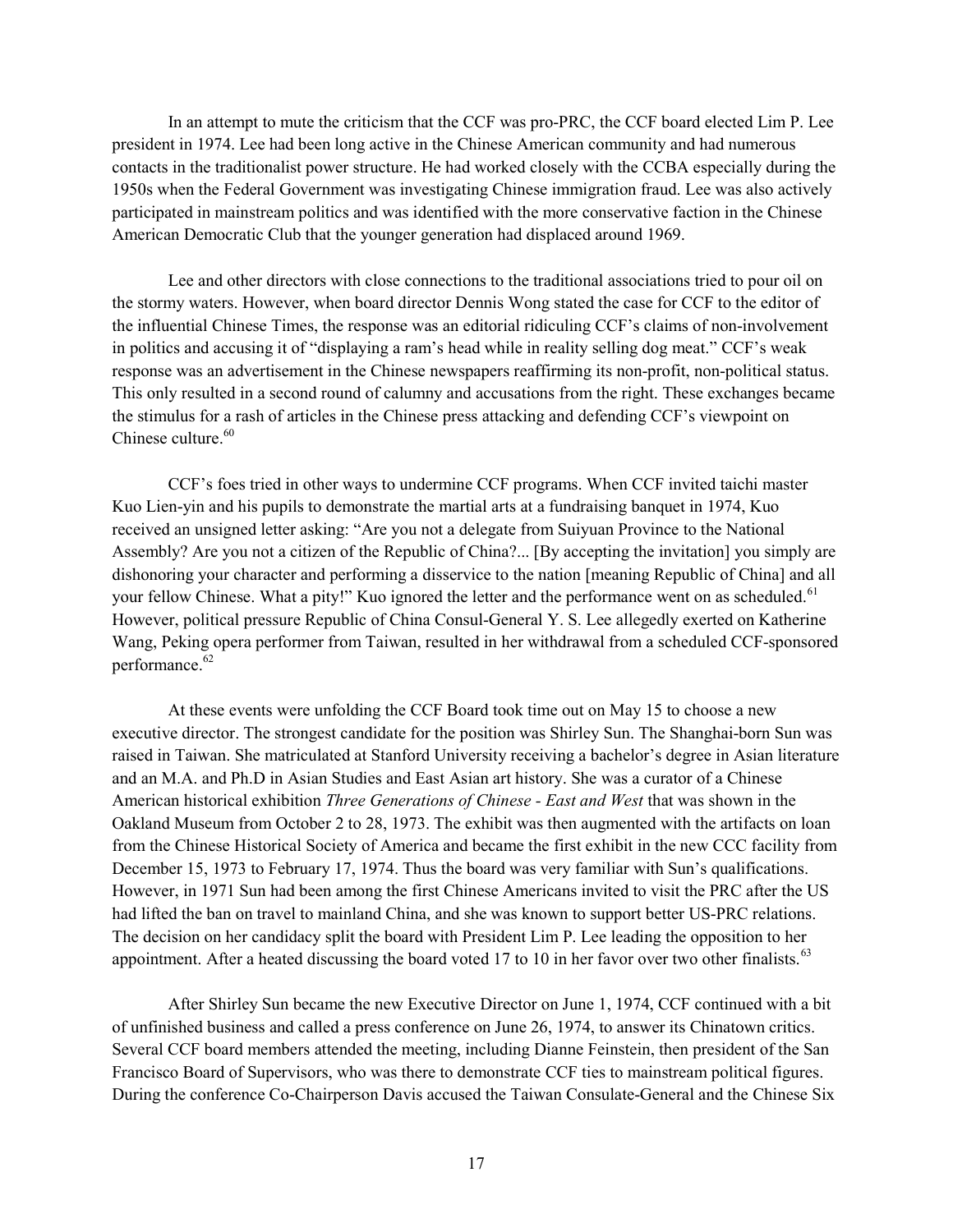Companies of interference in the affairs of the CCF. He further charged: "We have found sufficient evidence that the consulate-general of Taiwan is following the dictate of its government to take over organizations that are capable of being taken over, and this is one of those organizations." Davis complained that CCF had been blackballed by the Chinese Six Companies and that word had been sent out through newspaper editorials in the Chinese press that described the members of the CCF as Communists. Davis, referring to the conflicts on the board, also denounced unnamed Peking-oriented individuals that had tried to pack meetings to take over the board; however, his principal target was the actions of the pro-Taiwan group.

Subsequently, Supervisor Feinstein introduced a resolution that the Board of Supervisors passed on July 8 reaffirming "its unqualified support of the Chinese Culture Center and the sponsoring Chinese Culture Foundation" and urged "all people to support the Chinese Culture Center." The resolution read in part that "the Center is devoted strictly to the presentation of Chinese art, music, and literature regardless of origin and is devoid of political consideration; and…

"Unfounded chargers and rumors that the Center is dominated or influenced by Nationalists or Communists are harmful, even if absurd; and…

"Political interference in the growth and well-being of the Chinese Culture Center is unwarranted under any circumstances..."<sup>65</sup>

This strong reaction and endorsement from the City authorities had the desired effect of silencing CCF's Chinatown critics for the moment, but the CCBA and traditionalist associations continue to maintain their boycott of CCF-sponsored events. The political controversy continued the division within the CCF boards as to whether the institution should continue to try to placate the right or to disregard them and move ahead on an independent course.

# EXPANSION OF ACTIVITIES

 Newly appointed CCF executive director Shirley Sun was an aggressive, hard-driving, strongwilled and astute individual. She quickly perceived that there was an intense growing interest in American society concerning mainland China and she was eager to capitalize on the situation to help develop programs at CCC. However, President Lim P. Lee, affected by the pervasive Cold war mentality, feared that too close a relationship with the PRC will be detrimental for the CCF's image and put obstacles in many of her proposed actions in this direction. The result was a frustrating stalemate. Soon after Sun took office, the Wushu Troupe from the PRC offered a benefit performance for CCF. In order to avoid a bitter debate at the board level, some board members and friends organized Friends of the Chinese Culture Foundation to sponsor the event.

Sun was determined to change this situation. She recruited sufficient new members into CCF who at the end of 1974 voted to help elect directors more receptive to her ideas. President Lim P. Lee and cochairperson Davis were among the directors deposed.<sup>66</sup> Sun now had firm control of CCC's destiny. The newly constituted CCF board was by no means radical, but it exhibited a more open attitude toward programs emanating from the PRC. This change marked the beginning of a new phase in the development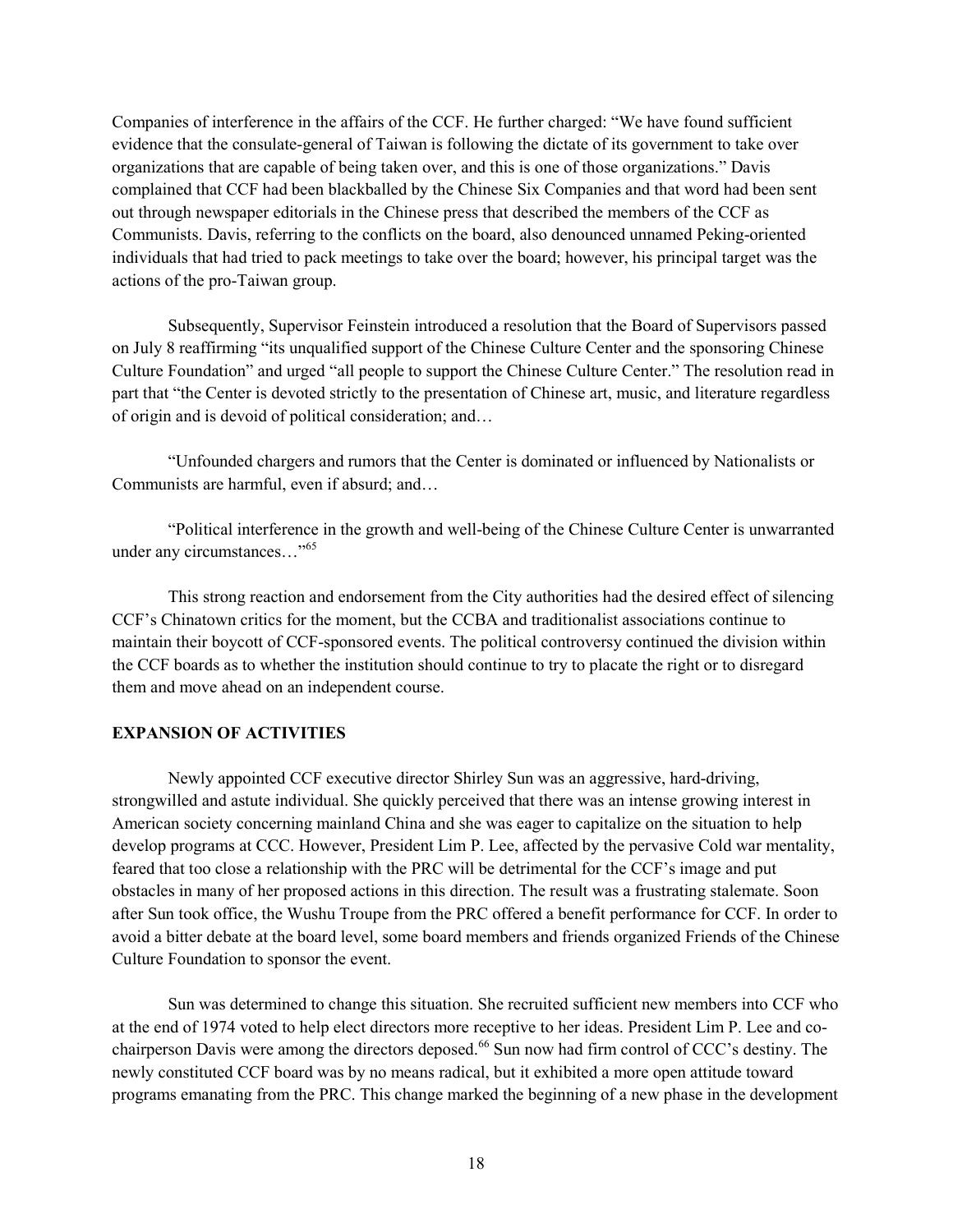of CCF. One by one directors with ties to SFGCCSA and Chinatown retired from the scene, and CCF's destiny was increasingly in the hands of directors who had fewer ties to the Chinatown community. Dr. Rolland Lowe became president in 1975 and held the office until 1978. He successfully rallied different factions on the board to support Executive Director Sun in defining the newly opened CCC.

During the last year of William Wu's tenure as executive director, Shiley Sun, who was already actively seeking the position, had learned that revenue sharing funds were available from the City. She persuaded eleven community cultural groups, including the Chinese Culture Foundation, to form a loose group known as the Chinatown Council for the Performing and Visual Arts (CCPVA) in July 1973, with the announced objective of dealing with current and future issues pertaining to arts and culture of the Chinese community.<sup>67</sup> By August, CCPVA had gone before the San Francisco Art Commission and successfully lobbied for a grant from the funds.<sup>68</sup>

After protracted negotiations, CCF executed a sublease with the City on May 21, 1975. Under its terms the City-run Neighborhood Arts Program (NAP), through CCPVA, was to have full usage of the audio-visual room (renamed the Community Room), one-third usage of the auditorium, and 24% usage of the lobby for 15 years, starting June 15, 1975, in return for a one-time rental payment of \$125,00 plus \$25,000 for utilities. \$60,000 of this amount went toward discharging part of the \$250,000 construction debt incurred to build the Culture Center.

The board soon found that even the reduced debt figure was still a heavy burden. The lion's share of CCF's annual fund raising went toward payment of interest on the bank loans with little surplus left for retirement of principal. In 1976 the CCF board was able to negotiate agreements with the banks to retire the principal first and paying the interest at the end.<sup>69</sup> However, the situation remained such that little money was left for facility improvement and program development. The fact that there was no income generating profit center nor endowments to provide a financial buffer led to chronic tight budgets. A legacy of this state of affairs was that a major share of the energy of the CCF board each year was devoted to solving budgetary issues. It is to the dedicated core of volunteers who planned and implemented fund-raising events as well as those who attended these events and donated generously that credit is due for enabling CCF to continue to develop despite these daunting problems.

CCF's tight fiscal situation forced it to develop a high degree of dependence on private and public foundations and corporations for funding its major programs. At that time such funding was fairly readily available, especially for exhibitions. When record crowds visited the Exhibition of Archaeological Finds of the People's Republic of China in the Asian Art Museum of San Francisco during the summer of 1975, CCF initiated highly popular coordinating programs to enhance this event. In 1976 CCC presented Frontrunners in Modern Chinese Painting, an exhibition of works by modern Hong Kong and Taiwan artists, after which came Eastern Streams, an Asian multimedia presentation. In 1977 the Center became the first gallery on the West Coast to exhibit the Han and Tang Murals from the People's Republic of China. Other major exhibitions were Hu Xian Peasant Paintings (1978) and Chinese Woodcuts (1979). In this manner CCC attended national prominence and recognition for the quality of its programs within a few years. Unfortunately the upscale tone set by many of the programs gave an impression of elite snobbishness. It also offered to the outside world an appearance of affluence that the organization did not possess.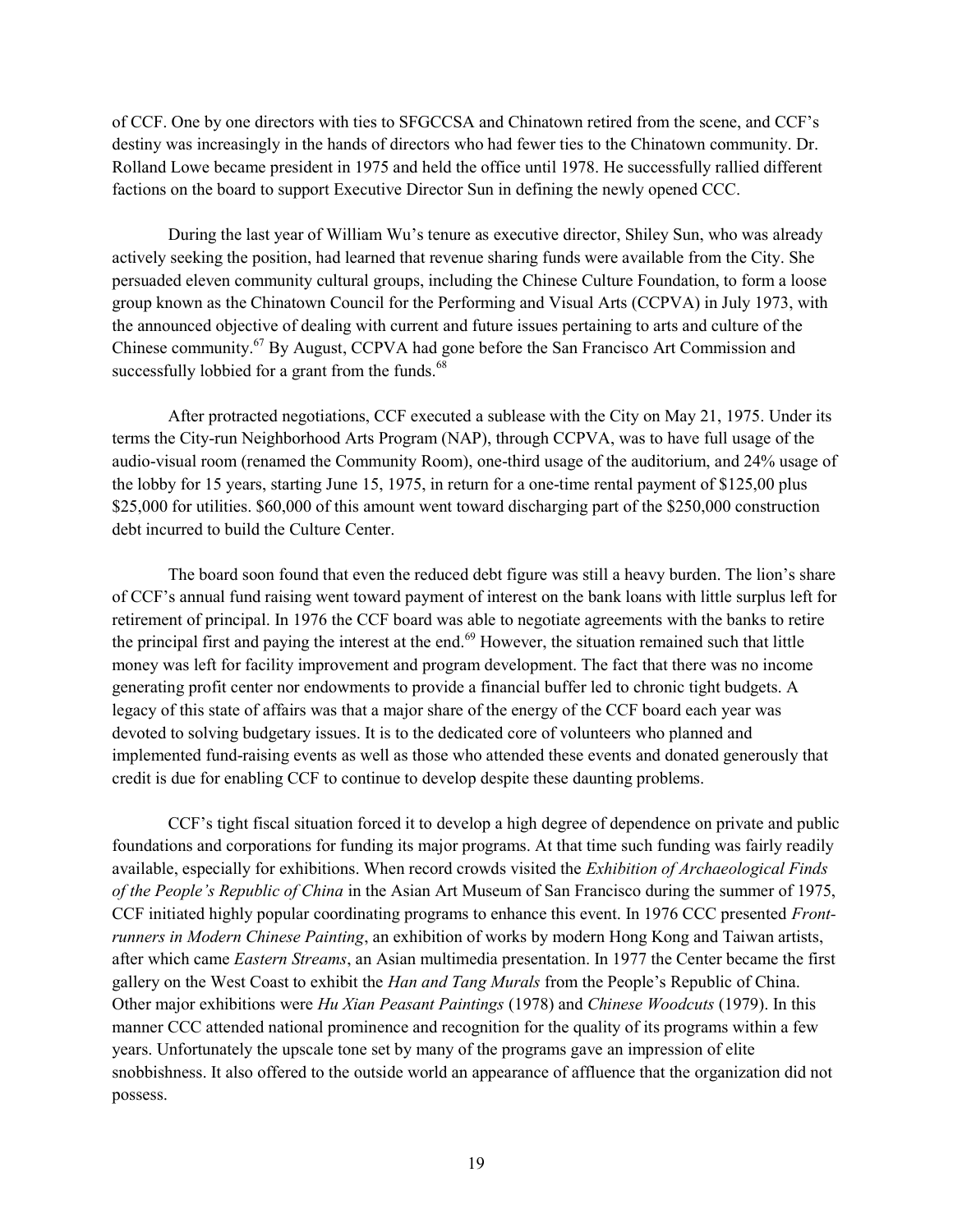In the meantime those features and embellishments expected of a functional public facility had to be added, Soon after the CCC opening, a logo was adopted by CCF. It was designed in 1973 by architect Ted Wu based on the concept wai fang nei yang ("square on the exterior and round in the interior").<sup>70</sup> In 1975 a donors' plaque installed in the CCC lobby.<sup>71</sup> A canopy with the CCC name and logo was designed by architect Worley Wong and constructed and installed by contractor Bob Yick in 1976. The name of the Chinese Culture Center in Chinese characters was rendered by artist C. C. Wang. Facsimiles of the calligraphy were used on the canopy and at the elevator entrance.<sup>72</sup> In 1977 a founders' plaque was added as well as a security system for the facility.<sup>73</sup>

Jack T. Quan, as head of the CCF board Building Committee during the 1970s and early 1980s, spearheaded many of these efforts to upgrade the facility. Soon after the CCC opened it was discovered that severe noise and vibrations were occurring in the facility as well as malfunctioning of the air conditioning system. It was Quan and naval architect Lawrence Jue who worked out acceptable engineering solution in 1975 to minimize the effects.<sup>74</sup> Later during the early 1980s Quan also headed a project to expand the exhibition space in the CCC's north gallery.

Thus during the 1970s each of the features visualized for a functioning CCC came into being except for one component that failed to materialize. During the design phase a reading library opened to the public had always been intended as part of the facility. Indeed, in 1976 the CCF board had solicited and received donations of publications to formed the start of a collection.<sup>75</sup> However, due to the shortage of staff and available space as well as lack of operation funds the establishment of a public reading library was postponed indefinitely.

Shirley Sun ran CCC with a firm hand and was quick to discourage and board attempts to infringe upon what she considered the Executive Director's prerogatives. Under Sun's direction, activities burgeoned to use the new facility to its fullest advantage. The staff organized Mandarin language classes, shadow play, painting and calligraphy, and Chinese dance workshops, as well as martial arts, culture, arts and crafts workshops for youth. A Chinese-American youth orchestra was organized in 1974 that performed both Chinese and western musical compositions. The same year also saw the establishment of a docents program and the inaugural of Heritage Culinary Walks in which docents gave guided tours in San Francisco Chinatown. A gallery shop was established in 1975 to sell quality publications and art objects. (At first it was named Zhaohua Zhai (Studio of flowers in the morning) Shop, but the name never gained general acceptance.) The walks and the gallery shop preformed important functions as media for introducing Chinese and Chinese American culture and society to the public. In the process they also brought in revenue to supplement the CCF budget. With all these cultural activities CCF was becoming known as a leader in promoting Chinese culture in the American context. In 1975, the Ninth Annual Festival of America Folklife in Washington D.C. sponsored by the Smithsonian Institution invited CCC to participate as the first Chinese American group to be represented in this event.

Director Sun encouraged community organizations to use the CCC facility. During this period the Hop Jok Fair (1974) and Chinese Spring Festival (1975) saw their beginnings as annual community activities. For about a year beginnings with March 1976, CCF sponsored a series of membership nights in which community groups presented skits, musical performances, and dance programs. Periodically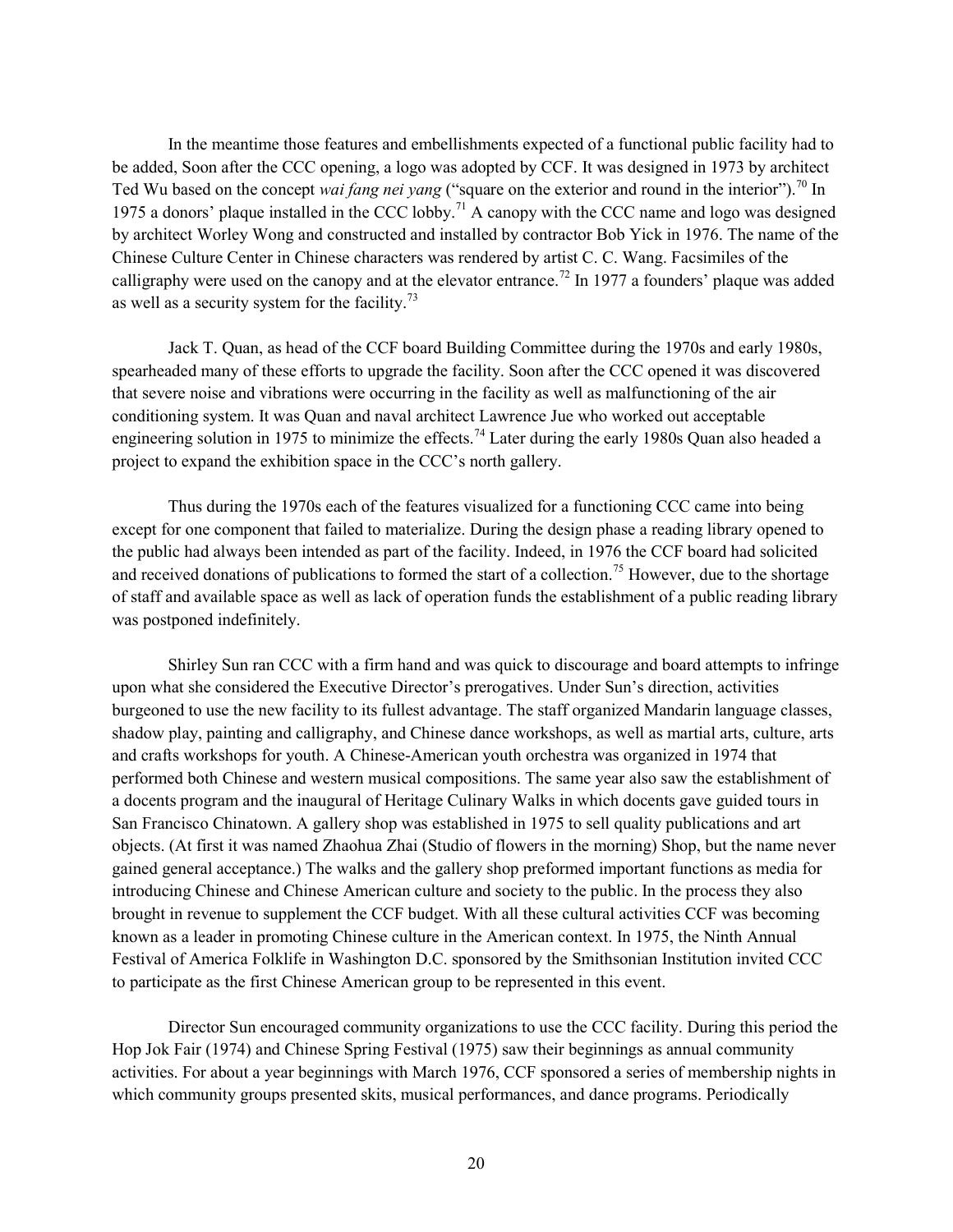classes and workshops for learning Mandarin, Chinese calligraphy painting, Chinese dance, folk crafts, martial arts and other aspects of Chinese culture were offered to adult and youth.

Periodically CCF sponsored well-received public lectures on different aspects of Chinese art and culture. The lectures included experts in their respective fields such as Prof. Wei-ming Tu (1974), Prof. Ming-yueh Liang (1975), William Wu (1975, 1976), Prof. Wen-chung Chou (1976). Due to the popular interest in China after the relaxation of tensions between the United States and the PRC during the 1970s, CCC offered lectures and travelogues on the region. Speakers at these popular sessions that helped better the understanding of a region that had been cut off from contacts with America for more than two decades included Prof. John K. Fairbank (1973), Jack Chen (1975, 1978), Prof. Chien-ning Yang (1975), Prof. Chang-lin Tien (1979), John S. Service (1979), as well as other recent visitors to China. When PRC Premier Zhou Enlai passed away in 1976, CCF co-sponsored with five other organizations a symposium Chou En-lai: His Time and Impact. In 1980 CCF co-sponsored a lecture series, Impact of Foreign Trade on China at the World Affairs Council. Most of the CCF-sponsored lectures and symposia were delivered in the English language.

CCF was also successful in obtaining grants from some research projects. In 1975 CCF received funding to document and record Chinese folklore. Another grant was for production of instructional materials on Chinese history, art, music and food for high school teachers. Director Sun also became interested in films and film making. In 1978 CCF co-sponsored with the San Francisco International Film Festival the West Coast premiere of the cartoon made in the PRC Monkey Makes Havoc in Heaven. The same year CCF received a grant for a Chinese Cinema research project in 1978 to gather historical information and to write synopses of a film produced in China between 1905 and 1949. In 1949 the CCF co-sponsored with Pacific Films Archives of the University of California, Berkeley, and Center for East Asian studies of Stanford University the showing off of a series of five PRC films. Sun also received a grant to film three cities in China - Beijing, Xi'an and Suzhou. This series co-produced with Sue Yong Li became one of her first major works.

During this period, due to the refusal of the Taiwan authorities to deal with the CCF, many CCC activities and exhibitions by default were connected with the PRC. But CCF at all times strove to maintain a non-political, non-partisan stance. In 1975 the CCF board passed a resolution affirming that the CCC facility cannot be used for overt political purposes and meeting.<sup>76</sup> Users also had to agree not to display foreign flags. However, most Chinatown traditional association leaders, following the lead of the great majority of the board members were increasingly westernized and English speaking often lacking fluency in Chinese, created a barrier to communications between CCF and the Chinese speaking members in decision making capabilities were unable to understand or unwilling to communicated in Chinatown in the prevalent Cantonese dialect.

#### CONFLICT WITH COMMUNITY ACTIVISTS

The adverse conditions CCF faced in Chinatown led the organization to look to the more liberal activists elements in the Chinese American community for support. However, this proved to be an uneasy relationship. Activists and their organizations tended to have egalitarian outlooks and were suspicious of what they considered elitist tendencies in CCC's approach to programming. This was accentuated by the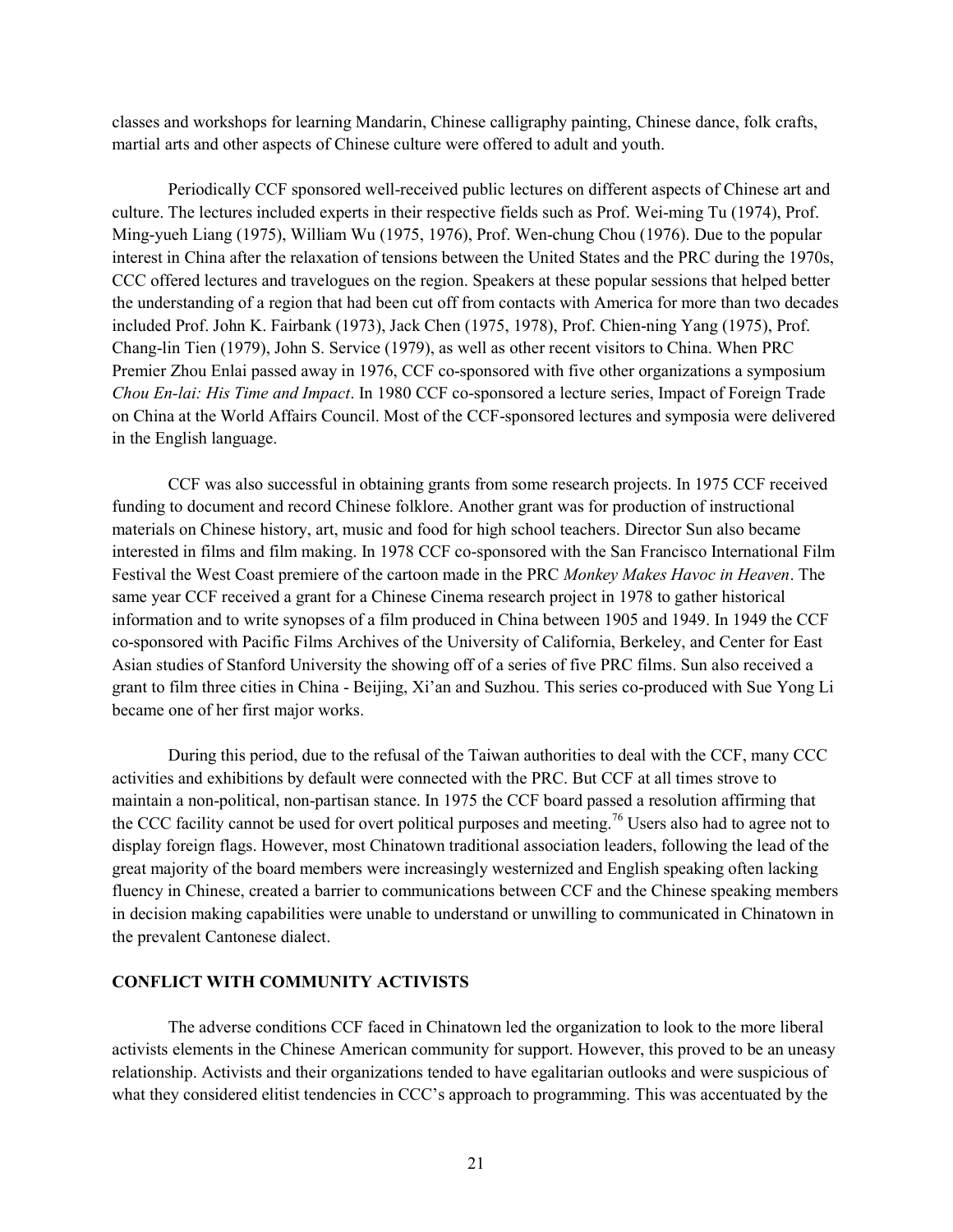fact that some CCF events, such as exhibition opening receptions and fund-raising dinners were targeted toward the more affluent upper middle class from which the organization received much of its financial support. By 1978 these differences had given birth to a controversy over community usage of the facility.

CCF's agreement with the City allowed community cultural organization access to the facility, and provided the furbishing of the auditorium. It also bought a number of NAP-sponsored programs, greatly diversifying programming at the center. Programming and space usage became the responsibility of a part time coordinator working for the City. In the beginning it was Jim Yee, who was succeeded by Andy Chan.

CCPVA applied the NAP guidelines for community use of CCC space rather than loosely. As activities and the demand for usage increased, CCF felt that there was a need for more coordinated and orderly scheduling as well as more stringent adherence to the NAP requirements. In 1977 the CCF board had appointed a committee to draft a master plan for long range development of CCC that included upgrading exhibition space and programming.<sup>77</sup> In order to clear the way for implementing the plan CCC Executive Director Shirley Sun met with Director Martin Snipper of the San Francisco Art Commission in 1978, bypassing CCPVA, and reached agreement to clarify certain provisions of the sub-lease with the City.<sup>78</sup> Some changes were reasonable and necessary while some others were subject to further negotiations. The tactless manner in which the proposed changes were handled, however, led CCPVA to greatly distrust CCF's motives. Interpreting CCF's proposal as the first steps in restricting community usage of CCC, CCPVA led by Russell Lowe of Chinese Media Committee raised strenuous objections and called upon the Chinese American community activists for support. Community meetings were convened; feelings ran high; the CCF board became split on the issue. Editorials appeared in concerned Chinese community newspaper appealing to two sides to resolve their differences CCF president Rosalyn Koo, who had just succeeded Rolland Lowe, was caught in a maelstrom not of her making. After several months of negotiations, CCF finally reached agreement with the CCPVA.

Community activists had focused much of their ire on the Executive Director Sun. Also, by this time her increasing interest in films had increasingly exacerbated the conflict between her personal growth and execution of her professional duties as a executive director. Sun resigned as Executive Director in 1979 to become Deputy Director of Public Program for the National Endowment for the Humanities and also to devote more time to film making.<sup>79</sup> Vivian Chiang once again became acting as executive director while a search committee recruited a new head for CCC. At that time CCF had received a grant for a *The Chinese of America: 1784-1980* exhibition that was intended to be the most comprehensive presentation on Chinese American history and society to date. Plans for this exhibition and the accompanying Second National Conference on Chinese American Studies were only partially completed when Sun resigned. The Board of Directors appointed Him Mark Lai to oversee these projects which were completed in 1980. (The exhibition subsequently traveled to St. Louis, Chicago, Knoxville, Minneapolis, Boston, and Oakland. In 1985 CCF donated it to the Returned Overseas Chinese Association of Beijing for exhibition and for its possible inclusion in a proposed Overseas Chinese Museum.) In the meantime Rolland Lowe assumed the presidency to mend the cracks in a badly fractured board.

# INCREASING COMMUNITY OUTREACH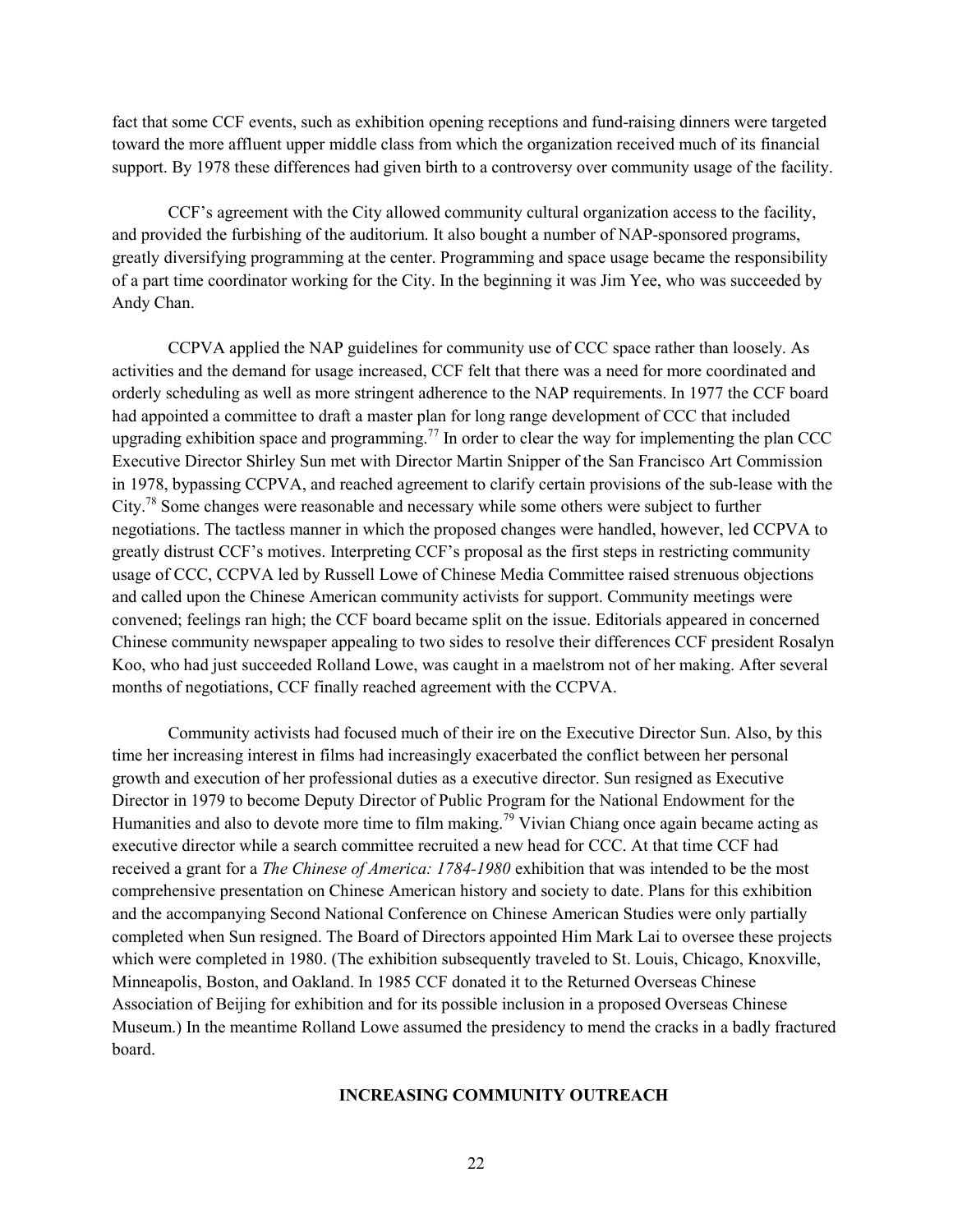## ADJUSTMENT TO NEW REALITIES

On January 1, 1981, Lucy Lim assumed the position of Executive Director. Lim was born in the Philippines and received her B.A. in English Literature from University of Michigan, her M.A. in Art History from University of California at Los Angeles, and was a Ph.D. candidate in Chinese art history at New York University. She was greatly respected by colleagues for her expertise in Chinese art. However, Lim had little administrative experience. A loner who preferred to concentrate her efforts on organizing and planning art exhibitions, she delegated the administrative duties into the hands of Vivian Chiang. Chiang also became responsible for CCF-sponsored community programs. Due to Lim's disinterest in management the board played an increasingly stronger participatory role and exercised more supervisory oversight on CCC staff.

The 1980s was the beginning of a period of reduced federal funding, reflecting a downturn in the national economy. Many funding sources dried up and competition for resources became fierce. CCC presented more exhibitions packaged by other institutions; however, the policy of presenting quality programs was maintained under the Executive Director Lim. Chinese American arts and crafts were well covered by the exhibitions Not on the Menu and A/P: Posters About People in 1981 and Made in America in 1982.

In 1982 the Foundation co-sponsored an exhibition and conference to observe the centennial of the Chinese Exclusion Act of 1882 as well as a presentation of the Chinese American drama Paper Angels. Following on the heels of *Chinese of America* exhibit, the first exhibition of Chinese women in America opened on August 20, 1983. Other major presentations at the Center included: Eve Arnold's In China (1981), Daily Life in the Shanghai Region (1982).

Him Mark Lai served as president for one year in 1982. During the year the Foundation joined with organizations in six other US and Canadian cities to sponsor the first North American tour of the Guangdong Yue Opera since the founding of the PRC.<sup>80</sup> The troupe was led by the famous prima donna Hongxiannü and actor Chen Xiaofeng. This event, which required complex coordination and involved more than a hundred volunteers, raised \$90,000 for CCF, the high water mark in fundraising events up to that point. Part of the funds raised was expended in 1983 on an expansion of the exhibition space in the north gallery, a project headed by CCF board member Jack Quan. The first major show in the enlarged space was an exhibition of contemporary Chinese paintings from the People's Republic of China (1983 - 84).

The visit of the Yue opera troupe established new standards for such presentations in North America and opened the door for visits by other PRC Yue opera troupes; however, similar to the situation that had developed in China and Hong Kong, the audience for the opera was largely those who were middle-aged or older. The novelty soon wore off and a second tour in 1985 without Hongxiannü, even though the troupe was more evenly balanced talent-wise, only netted \$3,000 for CCF.

As US-PRC cultural exchanges and the number of Chinese artists in this country increased, CCC would from time to time sponsor public performances by these artists. CCC was one of the institutions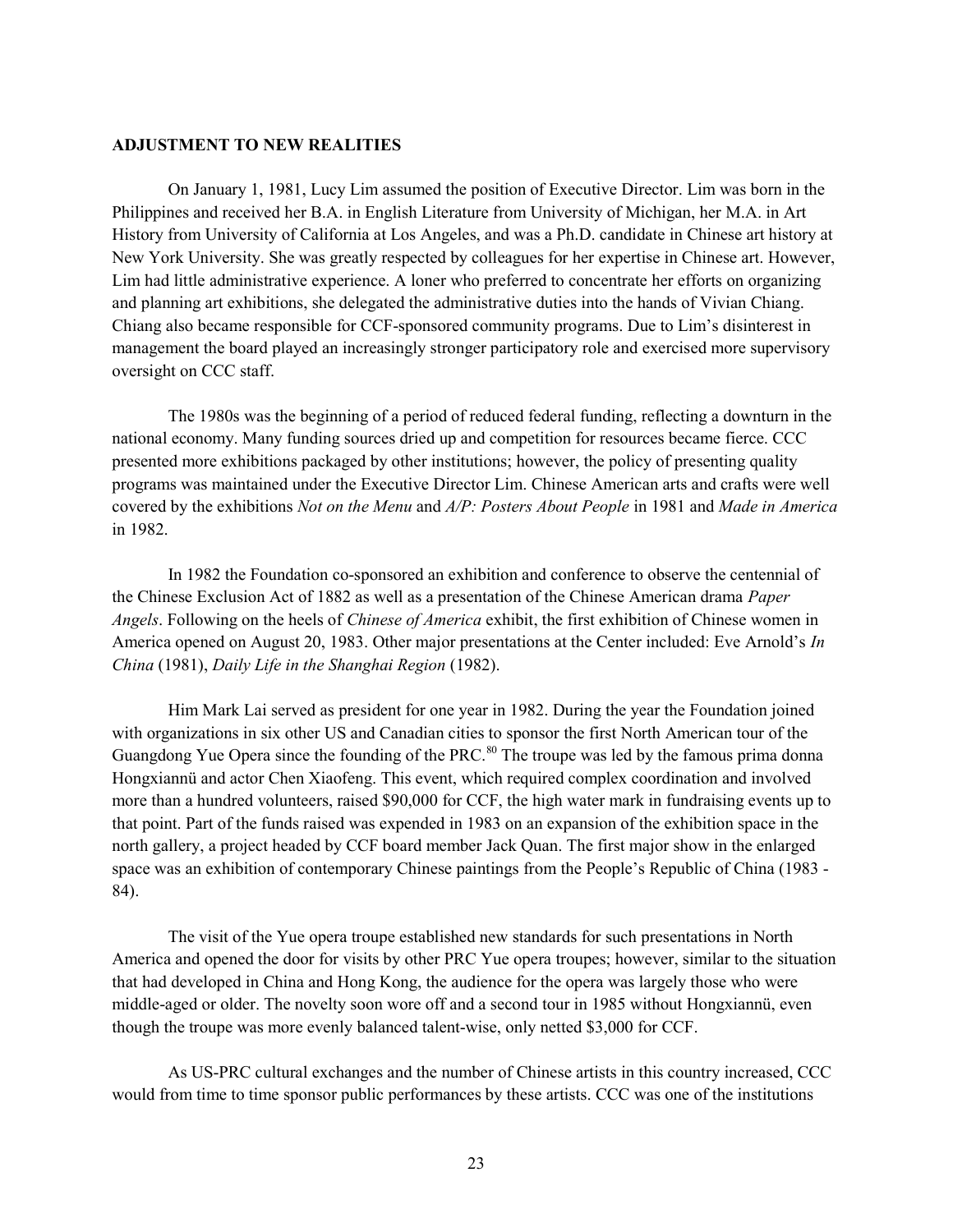sponsoring concerts for *zheng* performer Wei-shan Liu when she first arrived in America in 1982. These performances inspired many to take up this instrument and led to the founding of the San Francisco Guzheng Music Society in 1983. CCF staged special programs such as a lecture by visiting Chinese composer Chen Gang (1981), a performance by Yen-lu Wong and her dance troupe (1981), a book party for and a talk by author Han Suyin (1985), a retrospective of eight films by noted director Xie Jin (1985). Periodically CCF would also sponsor performances by community traditional instrumental ensembles, choruses, Cantonese opera clubs and Chinese folk dance groups.

Thrusts in new directions were made. In the crafts, micro-carver Yang Zhou came from China to demonstrate his skills at the 1983 Chinese Spring Festival. The Center was instrumental in organizing the well-received Chinese kite exhibition in June 1983 entitled Flights of Fancy that also featured workshops conducted by kite master Ha Yiqi from the People's Republic of China. This event culminated an International Kite Festival on the Marina Green in collaboration with the American Kite fliers Association. In October 1984 CCF and the Shanghai-San Francisco Friendship Committee were joint hosts to the Shanghai Puppeteers Troupe. During the group's half-month sojourn it gave twenty-three lectures and demonstrations, reaching over  $6,000$  school children.<sup>81</sup>

Up to this point much of the funding for large scale activities at CCC had came from the public sector. Due to drastic cutbacks in government funds beginning in early 1980s, a heavier burden was placed upon the private sector. Increasingly CCF had to depend on fundraising in the private sector against heavy competition. It also had to rent out the auditorium for use by non-cultural groups and to Holiday Inn clients in order to help finance the CCC operating budget. The tight fiscal situations also caused CCF to be unable to repay its construction loans in full. Finally the banks wrote off the unpaid interest and remaining principal of \$35,000 as bad debts around 1987.

In light of the new fiscal realities CCF also reexamined its operations for greater efficiency and effectiveness. Still trying to broaden its base of support, the maximum number on the board of directors was increased to sixty in 1980. It did not take long to discover that so large a number was unwieldy and an obstacle to the organizational effectiveness and responsiveness. Under the leadership of Dr. Rolland Lowe, who occupied the office of president again from 1983 to 1985, the board in a December 1983 retreat concluded that the size should be reduced. In 1985 the board amended bylaws to pare the number of directors to forty-five by the 1986 CCF annual meeting.

In 1983 Julie Cheung became NAP coordinator after succession of coordinators -Dennis Dun, Jim Dong, and Wilma Pang, had each served a short time in the position. The bilingual Cheung was highly motivated to reach out to the Chinese community. Under her direction NAP community programming greatly expanded to complement CCF programs at CCC. With the efforts made by Vivian Chiang and Julie Cheung, the next few years marked the development of more harmonious and fruitful relationships with the Chinese community.

# FOCUS ON EDUCATIONAL ACTIVITIES

During the 1980s the CCF board began to hold annual one-day retreats to review past activities and project future plans. Since the opening of CCC in 1973 a major focus had been on exhibitions, since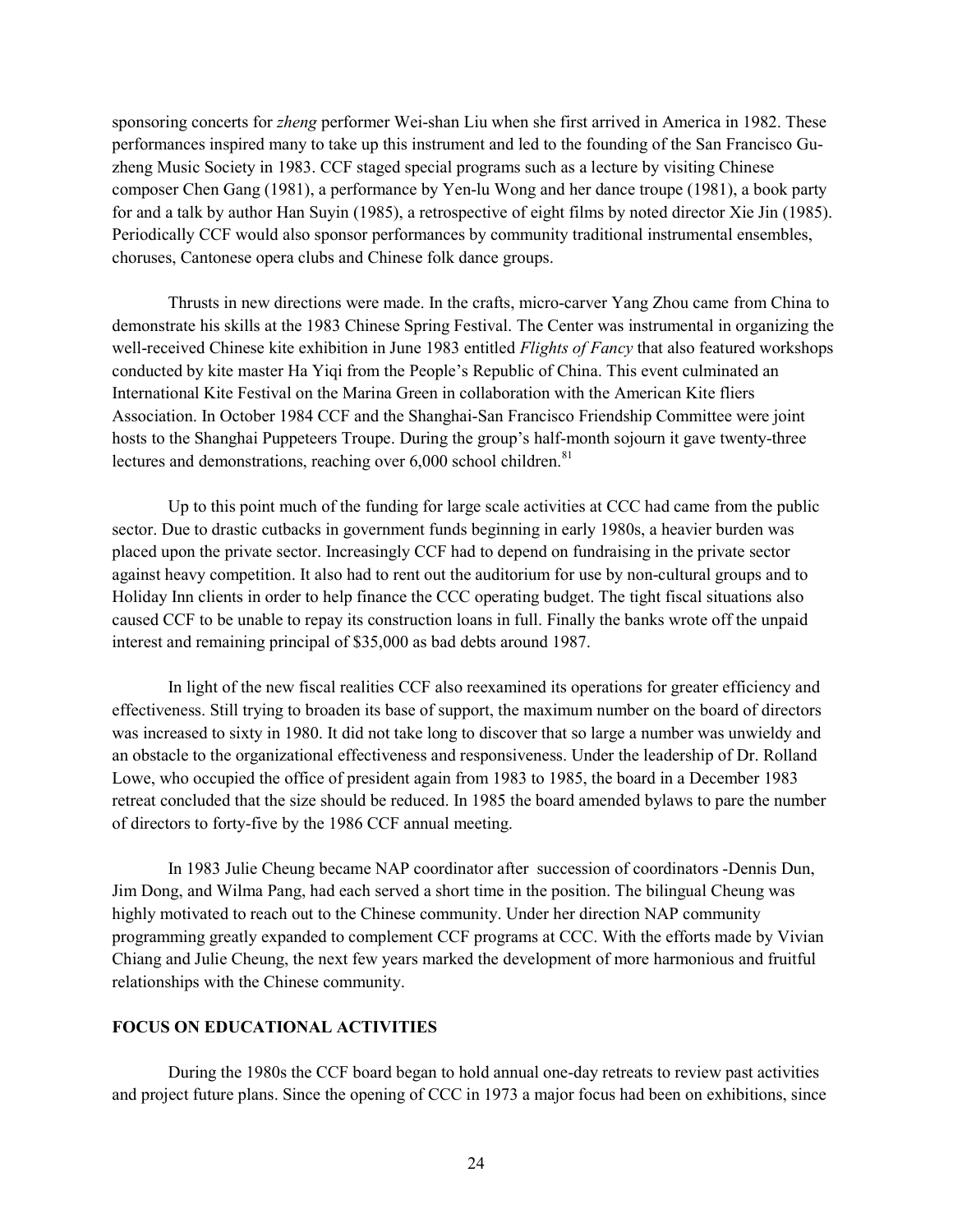funding sources were readily available for such activities. However, many on the CCF board saw exhibitions as being a passive medium that was inherently ineffective in implementing the guiding principles of the organization; i.e. to reaffirm the identities of Americans of Chinese ancestry and to develop those areas of Chinese culture that remain meaningful to contemporary and future lifestyles. In an early 1984 retreat the CCF board reexamined CCF's principal purpose and mission and concluded that its chief focus should be on educational activities.

Emory Lee assumed the office of president in 1986 and served for three years. With the increasing interest among American businesses in doing business with the PRC, CCF hoped to make an impression on the business world as an institution offering expertise that could facilitate such ventures. In 1986 it co-sponsored a business seminar with the Monterey Institute of International Studies, *China* Business for Profit: Managing Key Cultural Issues. Although the event was well attended, CCF failed to make the impact it had hoped for. The event did not generate much momentum for follow-up activities and proved to be a dead end. A more successful program was the Summer Youth Program on Chinese Culture and Heritage that was initiated by staff in cooperation with Community Education Services in 1988. This popular program was continued annually until 1994.

In 1989 there appeared to be a possible partial solution to CCF's fiscal needs when the Thomas Fong Enterprises proposed to establish a Museum of Chinese American History on the premises. But after intense negotiations and planning for a year and a half the project was scrapped due to limited available space at CCC for the museum and some negative publicity based on misconceptions.<sup>82</sup> When the 15-year lease with the City's Neighborhood Arts Program expired on May 31, 1990, President Lee led negotiations for CCF to continue the mutually beneficial relationship. At the end of the year CCF received donations totaling in \$200,000 from Eva and Rolland Lowe to establish the Lawrence and Eva Choy Lowe Endowment Fund. Since then, however, progress in building the endowment had been slow.

In 1989, the Chinese Historical Society of America initiated and co-sponsored with Chinese Culture Foundation and Cheng Family Association of America to hold a Chinese American Family History/Genealogy Symposium -- the first such event held in the San Francisco Bay Area. Just as planning was being finalized, the Loma Prieta earthquake shook the San Francisco Bay Area and caused extensive damage. In spite of this disturbance, however, the event was well attended. Following this favorable response, CCF received a \$10,000 grant from Dr. Richard and Tatwina Lee that was implemented in a pilot program In Search of Roots, co-sponsored with the Chinese Historical Society of America, the Community Education Services (dropped out in 1994), and the Guangdong Province Office of Overseas Chinese Affairs. With the successful conclusion of the pilot program, In Search of Roots became an established annual program. Ten youths between the ages of sixteen through twenty-five wishing to trace their ancestries to the Pearl River Delta region in Guangdong Province were selected to be interns. Given basic background information on Chinese American history as well as Chinese geography and history, the interns researched their family histories under guidance, visited their ancestral villages, and contributed their family trees and family histories towards an exhibition at CCC. This program has proven to be effective in giving the participants increased awareness of their heritage and their Chinese American identity.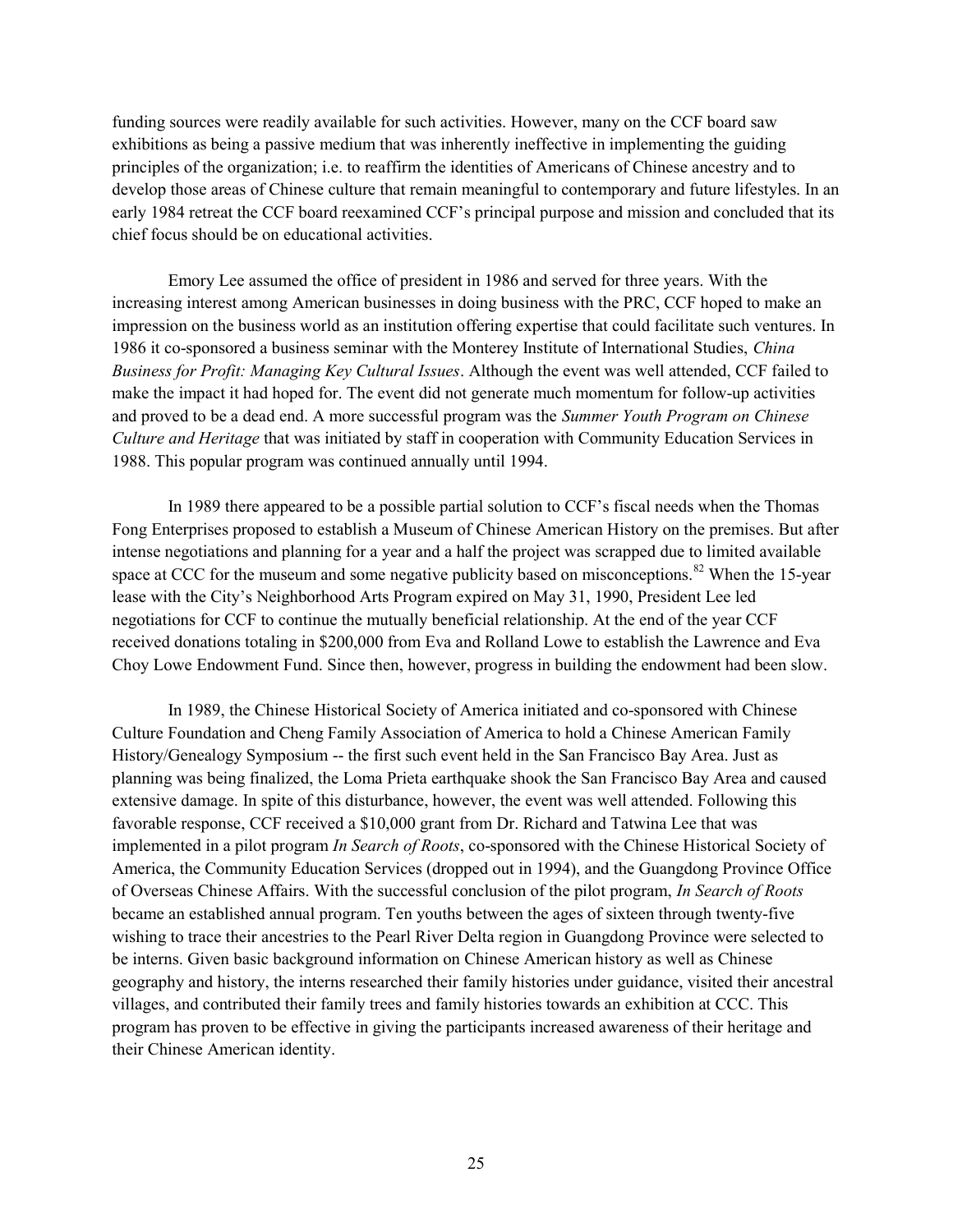President Emory Lee continues the ongoing reassessment of CCC operations, and in 1987 the bylaws were amended once again to cut the number of directors to thirty as of the 1989 annual meeting. The same year the CCF board reaffirmed the mission enunciated at the 1984 meeting that the CCF's chief focus should be on educational activities. The board appointed a strategic planning task force to develop a clear definition of goals and objectives and a plan of action. The board also reexamined and reorganized the facility for greater effectiveness. The position of executive director was redefined, giving it responsibility for administrative and budgetary tasks. It was further recommended that curatorial duties be delegated to separate staff member.<sup>83</sup>

The implementation of the changes mandated by the 1987 CCF board proved to be more complex and slower than anticipated. Tatwina Lee, who served as president from 1989 through 1991, continued implementation of these changes. As the CCF board carried out the reorganization of CCC, relations between the Executive Director and the board became strained. This was exacerbated by personality conflicts between Lim and key board members. After lengthy negotiations Lucy Lim submitted her resignation to then President Tatwina Lee effective December 31, 1990, thus culminating the process of changes that had been initiated during the term of President Emory Lee in 1988!

Despite tense relations with the board during the latter part of the 1980s Executive Director Lim had continued organizing major exhibitions on Chinese art and culture that drew favorable reviews. These included Stories from China's Past: Han Dynasty Pictorial Tomb Reliefs and Related Archaeological Objects from Sichuan Province, People's Republic of China (1987) and Wu Guanzhong, A Contemporary Artist (1989), both of which also went on international tours after their premieres at the CCC. Exhibits related to Chinese American history, art and culture included *Myriad Worlds: 200 Years of the Chinese in* Hawaii (1990). After Lim's departure her influence was still evident in later exhibitions that she had been in the process of organizing when she resigned. A major exhibit was Six Contemporary Chinese Women Artists (1991-1992). Another was an exhibit of the works of a Chinese American artist, Weyman Lew: Of People and Places (1991). Another exhibit she initiated was Symbol and Adornment: Traditional Costumes and Jewelry of China's Minorities (1991-92). In this particular case, however, she enlisted the help of CCC's first executive director William Wu as curator. Symposia and lectures by experts in the field also were coordinated with many of these exhibitions to educate the public.

An important development in 1990 occurred when the Lowe family through Rolland Lowe donated to CCF \$200,000 from its share from capital gains from the sale of the building housing the World Theater which was sold in 1990 to a Hong Kong group, rumored to be the Ching Chung Taoist Association. Another \$200,000 was donated to Chinese for Affirmative Action. The major part of the Lowe's family share, however, was used to set up a Lawrence Lowe Memorial Foundation, which set up an endowment fund to progressive Chinese American cultural activities. CCF used the donation to set up an endowment fund to help finance future activities.

After Lucy Lim's resignation President Tatwina Lee and Executive Vice-President Julie Chu filled in as interim co-executive directors until the board appointed Beijing-born Kathleen Guan to the position on May 1, 1991.<sup>84</sup> Guan had received her B.A. in English and Psychology from Southwestern University and her M.A. in Education from Texas Wesleyan College. At the time of her appointment she was Asian American community liaison for California State Senator Milton Marks.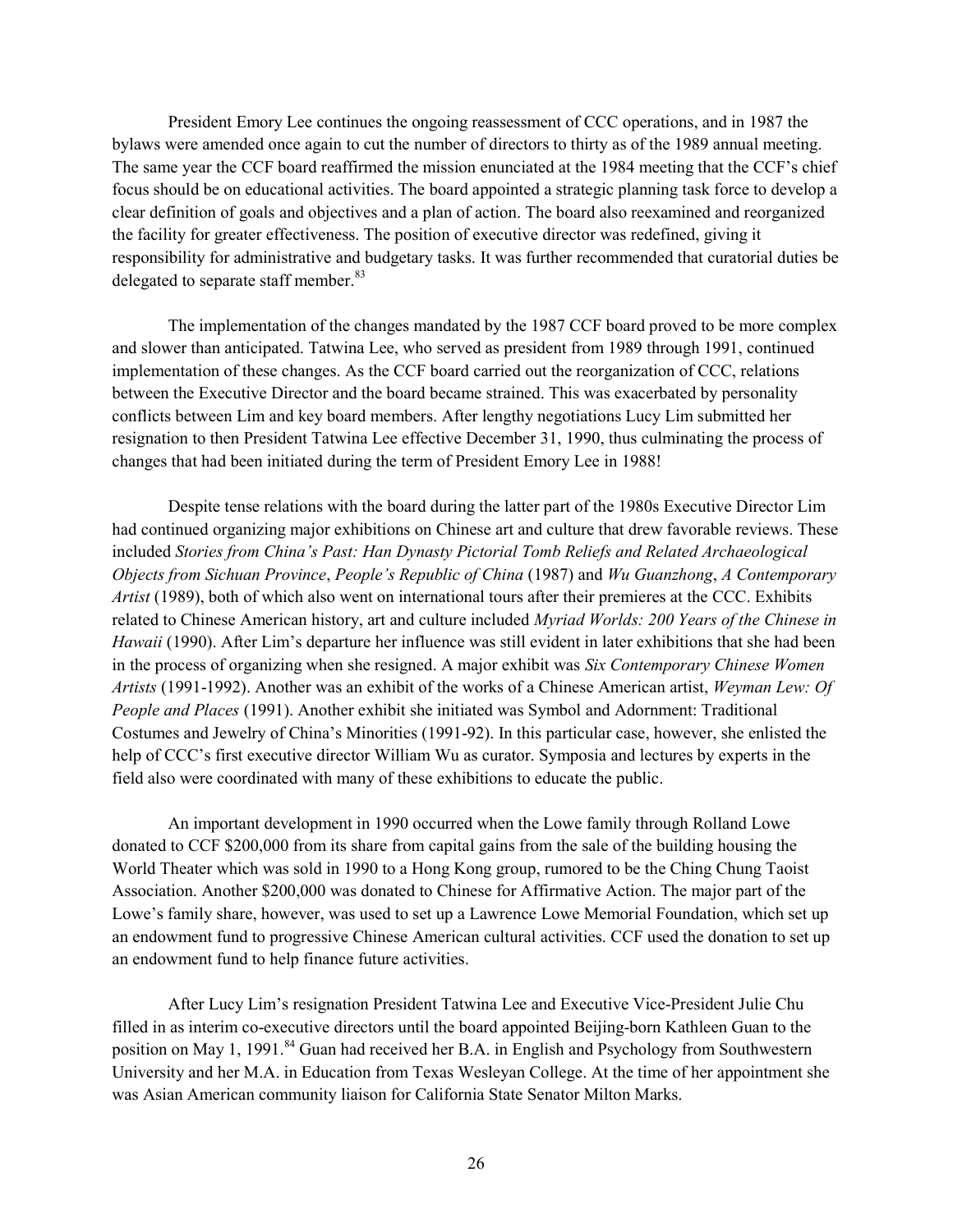Guan was the first CCC executive director who did not have expertise of either Chinese art or Chinese culture. She had a pleasant personality that enabled her to work well with people. From the beginning, however, she was frustrated by her inability to raise much program money. She was soon overwhelmed by the demands of the position and was unable to exert strong leadership to implement the board-mandated changes.

In 1992 Theodore Kao succeeded Tatwina Lee as president. Kao was re-elected in 1993. Under leadership of the board, CCC planned and launched the first Dragon Boat Festival in San Francisco. This 1992 event, held in Chinatown's Portsmouth Square, was attended by thousands. Unfortunately, construction in the park during the succeeding year stymied a repeat of this promising new program.

During this period, there were great changes in the international arena. The Cold War ended with the collapse of the Soviet Union. In Taiwan, martial law ended and many restrictions on trade and travel between Taiwan and Mainland China were gradually lifted beginning in the late 1980s. This easing of tensions in the Taiwan Straits soon reflected in Chinatown politics. In the 1990s the boycott by traditional associations had began to relax. In June, 1992 Charity Culture Services Center, an agency affiliated with the Chinese Six Companies, co-sponsored with CCF to hold the Chinatown outstanding father award program at the CCC on Father's Day. In 1993-1994 CCC was host to the first exhibition from Taiwan -- Tradition and Innovation: The Art of Au Ho-Nien. It appeared that CCF may finally be emerging from the shadows of political controversy and constraints to do what it does best; namely, to promote Chinese culture and Chinese American culture.

In 1993, Kathleen Guan was absent from her post for a total of six months on vacation and then on maternity leave. During her absence Manni Liu, CCC's curator, served as acting executive director. The Hong Kong-born Chinese-speaking Liu was raised in Ecuador. She received her B.A. in Art History from the University of California at Los Angeles and her M.A. in Art History and Museum Studies from University of Southern California. CCC had hired her as assistant curator soon after she had received her M.A. in 1991. Despite her lack of administrative experience, Liu demonstrated a leadership that earned her respect of the CCC staff and board.

Mei Lam succeeded Theodore Kao to the presidency in 1994. Soon afterward Kathleen Guan went on leave due to illness in the family and then vacated the executive director position on April 5, 1994. Manni Liu filled in again as acting executive director. She also continued her capacity as curator. A major exhibition, Shiwan Ceramics: Beauty, Color and Passion which she had planned and organized opened at CCC. This was the first exhibition on this subject mounted in the United States.

After a search, the CCF board appointed John Seto to fill the post of Executive Director effective December 5, 1994. Seto was born in Guangzhou (Canton), China and raised in Sacramento, California. He received his B.A. in Art and Far Eastern Humanities from California State University, Sacramento, and his Master of Philosophy in Art and Archaeology of China from the University of London. He also attended the College of Chinese Culture and worked at the National Palace Museum in Taiwan. At the time he took CCC position Seto was Director of the Ohio Arts Council. He was fluent in English, Cantonese and Mandarin. There are great expectations as the new Executive Director assumed his duties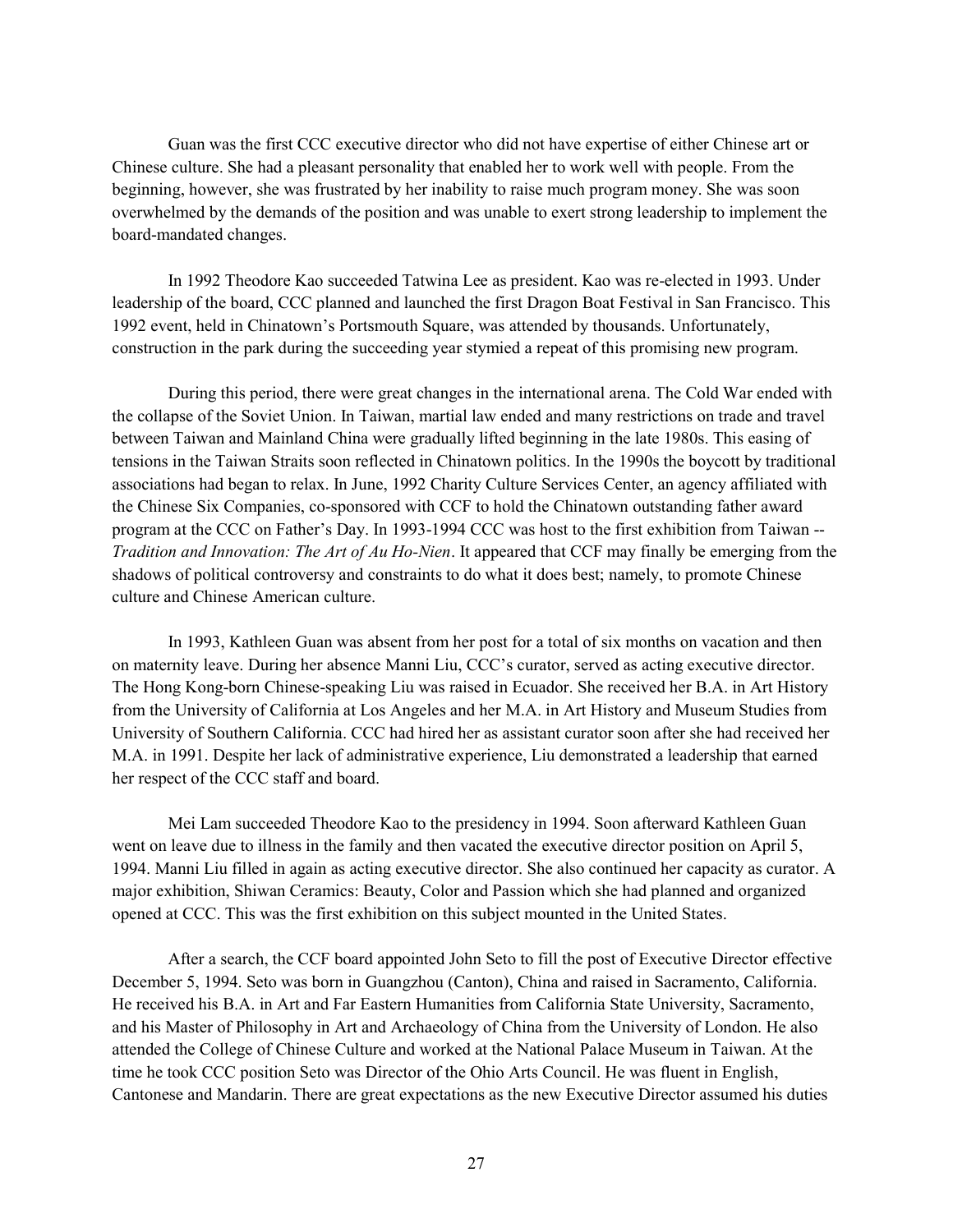with CCC to implement the board-mandated changes, hopefully free at last from the political baggage and encumbrances of the Cold War and the Chinese Civil War. However, Seto proved unable to solve the chronic fiscal difficulties. Albert Cheng became president in 1996. Early that year Chinese Culture Center joined the hyperspace information age by establishing a website at http://www.c-c-c.org and an email address at info @c-c-c.org. In April the Center presented a successful demonstration of a dying Cantonese folk art, the *muk-yu* or wooden fish songs. In October of that year CCF sponsored a symposium *Chinese* Culture within the American Context with the collaboration of the Chinese Historical Society of America (CHSA), media support from Asian Week and endorsements from six regional California universities. Prof. Lorraine Dong of San Francisco State University and CHSA became the symposium coordinator. The great interest shown in the subject matter covered by the symposium, first of its kind, led to optimistic hopes that it can be an annual or at least periodic event to explore various cultural issues affecting Chinese Americans; however, a second symposium never materialized.

During Seto's tenure CCC hosted such exhibitions as *Paintings by the Artist Chiang Ming-shyan*: An Exhibition of Chinese Ink Paintings from Taiwan (1995), Stone Carvings and Paintings by Lu Huan and An Lu (1996); Ready to Explode: Chinese Firecracker Art by James McNulty (1997), Tibetan Rugs and Furniture (1997), and Emblems of Ethereal Grace: Adornments by Pat Tseng (1997). A special photographic exhibition Hong Kong: Past and Present was held on June 28, 1999 in conjunction with the return of Hong Kong to China.

Seto resigned in July 1997 and Manni Liu again became acting executive director and also concurrent curator. She was appointed permanent executive director on January 1, 1999 in preparation to face the challenges of the approaching new millennium; however, in July 2000 she resigned to take a position at United Savings Bank.<sup>85</sup> She held the distinction as being the only executive director who continued to be involved with CCC activities after her departure. Al Cheng was succeeded by Gloria Tai as president in 1999. The inaugural Harmony and Bliss winetasting event was held to raise funds. The format proved to be so successful that it was followed the succeeding years.

Hon Seng Cheng was appointed executive director on November 1, 2000. Cheng was a graduate of Nanyang University of Singapore. He claimed to a businessman in America. Later it was discovered that he was also a minister. After settling in Vacaville, California, he became active in Chinese cultural activities in that community. Cheng had ambitions to increase programming at CCC. He energetically cleared space to provide another exhibition gallery on the south wing and also added several programs. Under his management there were frequent changes in office staff. It was during the second term of Mei Lam, who had become president in 2001, that the board discovered in mid-2002 that CCC was in the red by tens of thousands of dollars, largely due to lax fiscal controls. As the deficit worsened, Cheng resigned by mutual consent, effective February 2003. In 2003 Jonas Miller became the first non-Chinese to become CCF president.

After a brief search Frances Lai an alumnus of Chinese University of Hong Kong became Executive Director; however she became the Executive Director for the shortest tenure when she resigned in 2003 for personal reasons. Gloria Tai then resigned from the board to become interim Executive Director and assumed leadership on an interim basis in April 2004. During this time it was discovered that the center's antiquated air conditioning equipment needed to be replaced. Just at this time Justice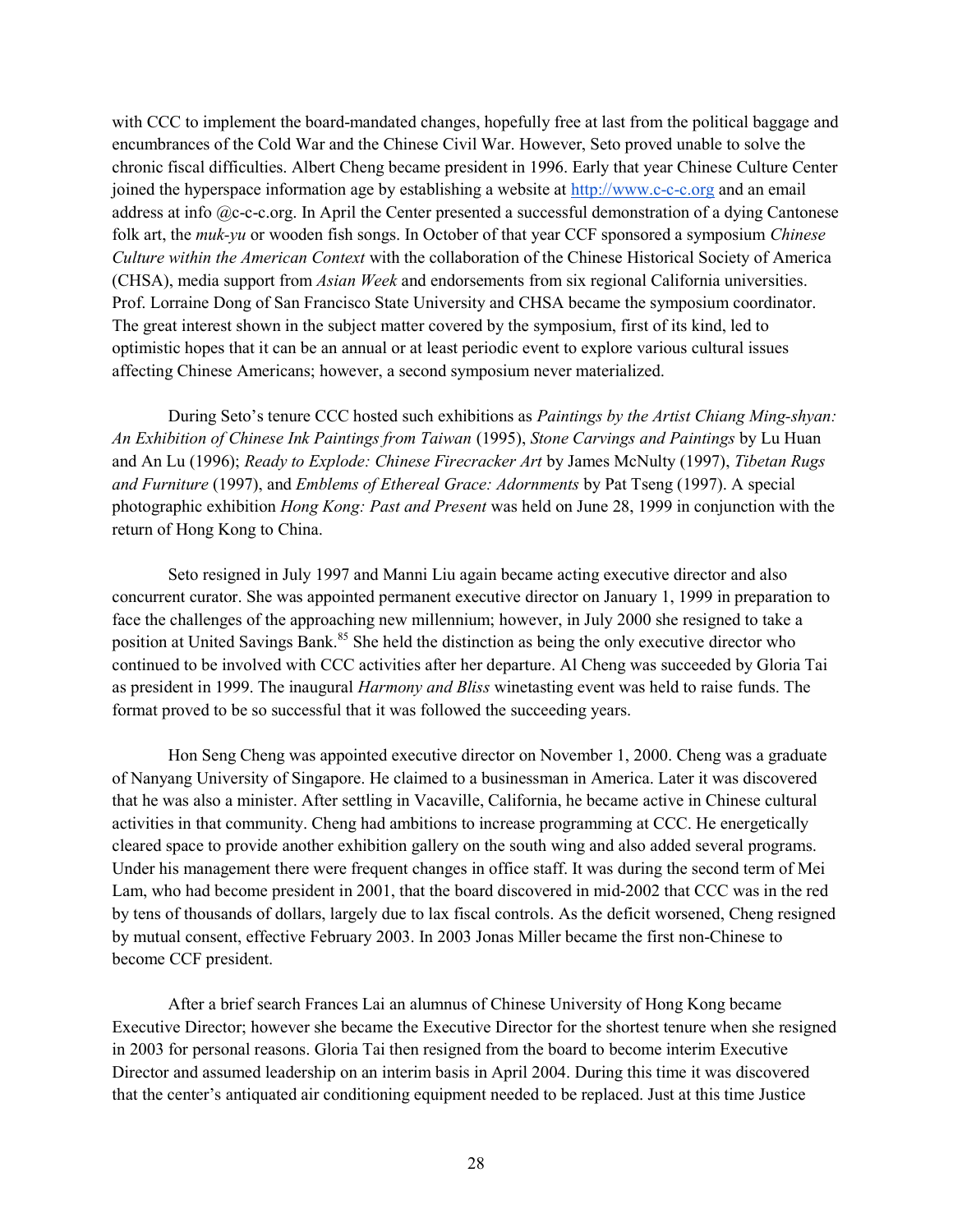Enterprise replaced Holiday Inn with the Hilton to operate the facility and the CCC conducted negotiations with the new hotel operator. Negotiations were completed in early 2005 in which the hotel agreed to bear the cost of replacing the air conditioning and ventilating equipment, bridging the light well in the lobby with a floor, and generally renovating the facility, in return for control of the usage schedule of the auditorium. At the same time there was talk of sharing a curator with the Pacific Heritage Museum that was part of the Canton Bank (now United Commercial Bank) Building around June so that the remodeling can proceed, with a reopening of the remodeled facility tentatively scheduled for February 2006. In the meantime the board launched a capital campaign for \$500,000 to refurbish the new facility as well as \$4 million endowment for a new beginning. Center operations moved back to remodeled facilities on schedule in early 2006, with Tzu-Chen Lee as president. In the remodeling CCF gave up management of the new grand ballroom, which includes the remodeled auditorium as well as the former community room and south wing on the third floor, to the Hilton Hotel but was allowed free use of the facility for a number of pre-scheduled days. American-born of Taiwanese ancestry Sabina Chen, who had been connected previously with Chinese for Affirmative Action and Kearny Street Workshop, joined CCC as executive director in August, 2006. Abby Chen, a P.R.C. immigrant, was hired as program director. Sabina Chen resigned the executive directorship in July 2008<sup>86</sup> and Albert Cheng became interim acting executive director while search committee looked for a new director. Mabel Teng who was elected assessor a few years ago in San Francisco was hired in April 2009 as executive director.

# **CONCLUSIONS**

 America's economic prosperity during the post-war decades fostered rapid growth of a Chinese American middle class of businesspersons, professionals, and technical personnel with interests firmly rooted in this country. In their desire to be treated as equal partners in American society, they developed a group of solidarity expressed by a heightened sense of ethnic awareness and kindred feelings of community. Increasing awareness among ethnic minorities in America during the Civil Rights Movements in the 1960s forced mainstream American society to grudgingly accept the idea of a multiethnic society. This development paved the way for members of the Chinese American middle class interested in preserving their heritage to form a coalition with non-Chinese who are interested in promoting Chinese culture. Those two groups coalesced three decades ago to found Chinese Culture Foundation, which in turn gave birth to the CCC.

At the time the founders had little precedent to follow and had only vague ideas as to what form the final institution would take.<sup>87</sup> With the passage of time, CCC eventually evolved into a cultural institution with distinctive characteristics and a Chinese American orientation. However, as it developed, the direction and pace was very much influenced by contemporary political, economical and social factors.

The founders were able to take advantage of the increased sensitivity toward ethnic institutions at the time to successfully lobby and pressure politicians and bureaucrats for approval and support of the construction project. A more difficult obstacle was encountered in the Chinese community when the organization was involuntarily drawn into the struggle between Mainland China and Taiwan; the CCC was attacked by Taiwan supporters in Chinatown as being pro-PRC. Despite the dominating influence of pro-Taiwan forces in the Chinese community, CCF managed to survive using to advantage its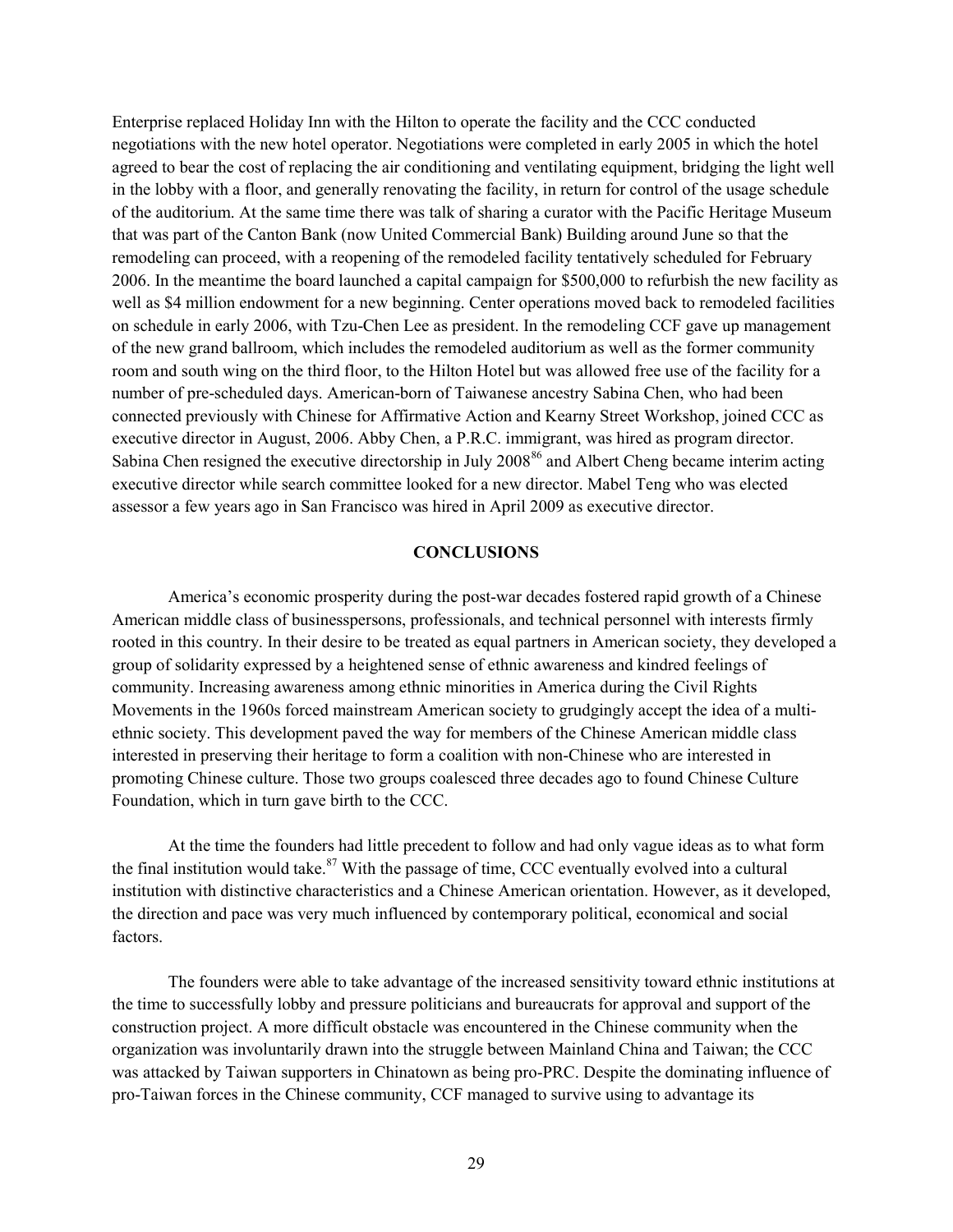connections to mainstream political institutions and influential personalities to deflect and soften the effects of their attacks. However, hostility from the Taiwan quaterm plus Cold War psychology, influenced community's perception of CCF as left-leaning, and created a gap of understanding between CCF and a large part of the Chinese community.

The situation was exacerbated by the fact that during CCC's first two decades its executive directors were trained in the fine arts. Many major activities were organized in these areas since it was the path of least resistance, especially for raising funds. This led many in the Chinese community to perceive that CCF assigned a higher priority to the elite arts than to community activities. The fact that the interest of many directors on the board also leaned toward supporting the fine arts only reinforced that perception. Another factor was that increasingly since the early 1970s most of the board and staff lacked the language fluency to communicate with the Chinatown's basically Cantonese-speaking community. Many did not live in Chinatown area and were unfamiliar with its politics. Also a significant number of CCF-sponsored events, programs, and exhibitions were designed primarily for CCF supporters who generally were American-born and western-educated Chinese with greater English than Chinese proficiency, as well as non-Chinese of the larger society. (This had also led CCF activities to be in those areas of Chinese culture requiring sensory appreciation, but not fluency in the language.)

Since CCC was on the edge of Chinatown with a large Chinese speaking population, it offered a number of activities targeted at this audience. Although such events were well attended but due to the aforementioned limitations of the institution, it proved difficult to develop channels of communication. For this reason, few in the Chinese speaking community were persuaded that they should be other than passive recipients, and participate actively in CCF. While the relaxation in tension between the PRC and Taiwan in the recent years had led to improved relations with the Chinese speaking community, it is still a major task facing the CCF to find a way to work with this community and mobilize its considerable resources and talent to better fulfill its mission of administering to the cultural and educational needs of the Chinese American community.

During the three decades since the founding of CCF and two decades since the opening of CCF, the Chinese population in North America has greatly increased. A number of Chinese culture centers and facilities have also sprung up to serve the various Chinese communities. In Canada the government's multi-cultural policy has led to the establishment of a number of community-based Chinese cultural and community centers. The first one, Chinese Cultural Center of Vancouver, was organized in 1973 and its facility completed in 1980.<sup>88</sup> These facilities offered activities similar to that offered in the San Francisco's CCC. In the United States a large network of cultural and community centers in major Chinese communities was established and funded by the Taiwan Commissions of Overseas Chinese Affairs. The earliest of these opened in San Francisco Chinatown in 1985.<sup>89</sup> These offer space to use for classes, cultural and social events; some have small libraries and reading rooms. The Kuomintang also operate another network of community centers on a smaller scale in many of the same Chinese communities. Another category of community centers are those established by Taiwanese (the descendants of Chinese who settled on Taiwan before World War II) to promote Taiwanese language and culture. One of the earliest is the Taiwan Center (established 1986) in Flushing, New York.<sup>90</sup> There also is the Taiwan Community Center in Houston (opened in 1992).<sup>91</sup> There are cultural and community centers such as Boston's Chinese Cultural Institute,<sup>92</sup> San Francisco American Cultural Center (established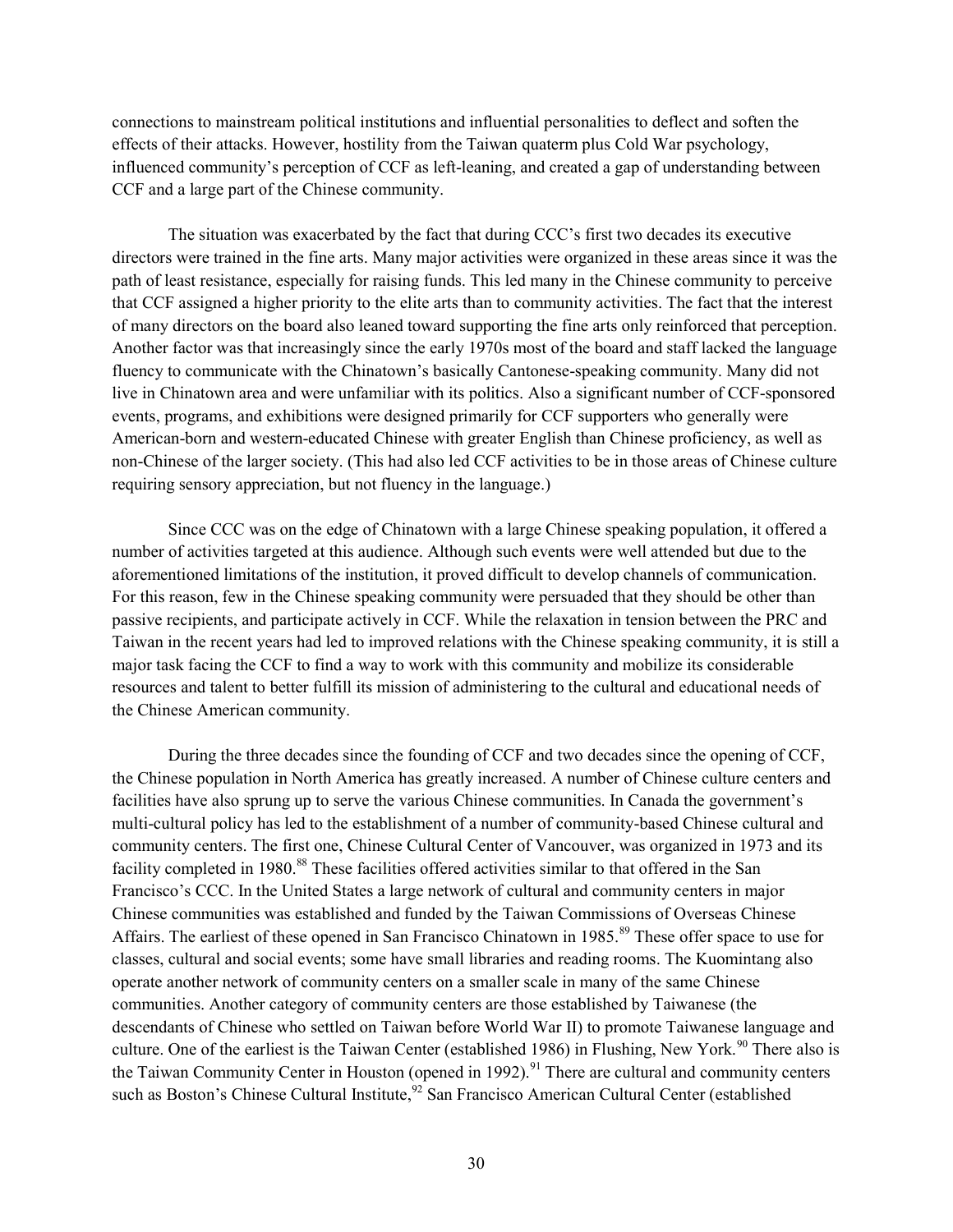1986), <sup>93</sup> Visalia's Central California Chinese Cultural Center (established 1990), <sup>94</sup> and similar institutions in cities such as Dallas, Washington, DC, and Atlanta (established 1989).<sup>95</sup> In the 1990s visiting scholars from the PRC, concerned that their American-born offspring retain some of their Chinese heritage, established a Chinese cultural center in Cambridge, Massachusetts.<sup>96</sup> Some centers organize full programs of cultural activities while others offer mainly a facility for events.

The basic objective of all of these institutions was to promote Chinese heritage in an overseas setting, but there are great differences in the constituencies as well as the focus. This only serves to demonstrate that Chinese culture covers a wide range of subjects with many possibilities for variations in emphasis. Among all these cultural facilities the Chinese Culture Foundation occupies a unique position in that, unlike most of the cultural institutions that focus exclusively on the Chinese community, its target audience includes both Chinese and non-Chinese. It particularly deserves special recognition as a trailblazer in introducing Chinese American art and culture to Chinese Americans and mainstream America. It also played an important role introducing modern developments in Chinese culture to the American public at a critical juncture in history. Today the Chinese Culture Center as operated by the Chinese Culture Foundation is a recognized and respected leader in the cultural field for its innovative quality programs. In spite of its chronic fiscal problems and operational weaknesses and mistakes, it has established itself as a major non-political, non-partisan, multi-functional, community based facility.

As we review the history of the Chinese Culture Foundation and the Chinese Culture Center, a striking fact is that many individuals, institutions and businesses within and outside the Chinese community have contributed time, money and talent to its evolution. It was only through their collective dedication, perseverance and faith that the dream of a culture center was finally realized and its continued development sustained. Today Chinese Americans and non-Chinese on the CCF board and the staff continue to work together to ensure that the institution reaches out to both the Chinese and the larger community to promote greater awareness and understanding of Chinese and Chinese American culture. CCC continues to occupy a unique respected position as one of the few ethnic cultural centers that consciously wedded the goals of heritage, identity, community relations to the meaning of arts and culture. The institution has met and overcome many obstacles to achieve its present status, but challenges still lie ahead in its role to help American society to achieve a fuller understanding of Chinese and Chinese American culture and to ensure that the Chinese heritage can continue to develop and flourish in Chinese America as an integral part of a multi-cultural America. At the beginning of the 21st century, there is a question as to whether the mission statements for the organization that were inspired by conditions in Chinese America of the 1960s should be reexamined for applicability to contemporary conditions.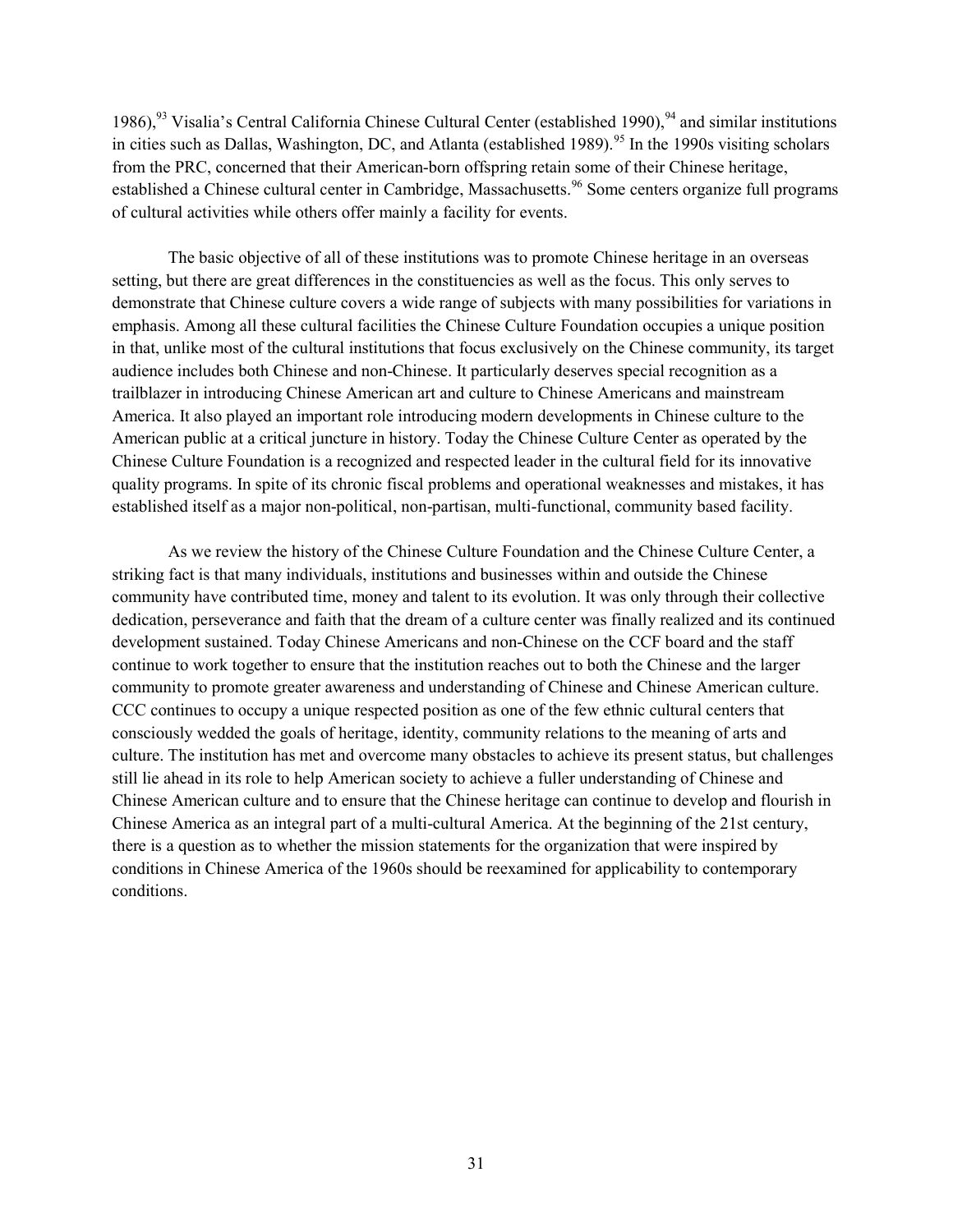#### NOTES

 $1$  San Francisco Examiner, Aug. 14 to 18, 1967.

<sup>2</sup> Ken Wong, "Fact Finding Committee's Report: Six Companies' White Paper Statement on Chinatown Progress," East/West, Oct. 11 1967.

 $3A$  Manifesto by the Chinese Consolidated Benevolent Association with regard to the Chinatown Youth Program (Sept. 1, 1968).

<sup>4</sup> L. Ling-chi Wang, "Chinatown in Translation," Mar. 7, 1969.

 $<sup>5</sup>$  J.K. Choy (1892-1981) was born in Hawaii in 1892. Inspired by the Chinese Revolution he departed for the</sup> ancestral land at the age of twenty after graduating from high school. Shortly afterward, the Guangdong provincial government sent him back to the United States to study law and political science at the Columbia University. After graduation Choy returned to China in 1916, and where he subsequently served in various governmental posts. Choy came back permanently to the United States after World War II. Still very interested in participation in social service and political and financial activities, he became involved in the promotion of the One World organization for international peace shortly after he landed. While on a visit to San Francisco in 1949, he was invited by editor Dai Ming Lee of the Chinese World to participate in the organization of an English edition of the newspaper, making it the first bilingual daily Chinese newspaper. Choy became a director of the newspaper from 1953 to 1955. From 1952 to 1953 he was general manager of the Wo Kee Company, then the oldest Chinese importing firm in San Francisco Chinatown, and helped to reorganize the business. At the time the United States had imposed an embargo on trade with the People's Republic of China (PRC). Choy went to Hong Kong to successfully negotiate with the British and American trade representatives on the issuance of comprehensive "certificate of origin" to indicated that the merchandise did not come from the PRC. After his retirement at sixty-five from Wo Kee, he and his wife settled down in San Francisco.

 In 1954-55 Choy became the first executive director of the anti-Chiang Kai-shek, anti-Communist Crusade for Free Democratic China, Inc. He also became assistant vice-president at San Francisco Savings and Loans Association. Recognizing the potential for deposits from the thrifty Chinese in the Chinatown community, Choy began planning in 1956 the first branch to be established by a savings and loans association in Chinatown. The branch opened operations in 1957 and was an instant success. By the time Choy retired in 1971, deposits at the branch reached \$70 million dollars, to top all Chinatown financial institutions. Ref. Jun Ke Choy, My China Year: Practical Politics in China after the 1911 Revolution (San Francisco: East/West, 1974); Chinese Times, Jan. 1, 1972.

 $6$  Chinese World, June 22, 1960; San Francisco Examiner, June 26, 1960.

 $7$  Chinese World, Feb. 26, 1963. Joe Yuey (1906-) was born in Kaiping County, China and emigrated to the United States in 1923. From humble beginnings in Central Valley towns he rose up to become a prominent leader in San Francisco Chinatown. In 1937 during the Sino-Japanese War he was the one of three Chinese in America that purchased \$10,000 worth of Republic of China National Salvation Bonds. In 1939 he joined in the formation of and became board chairman of a corporation formed by a group of Chinatown merchants to participate in the Golden Gate International Exposition held on Treasure Island in San Francisco Bay. When he was thirty-four he became the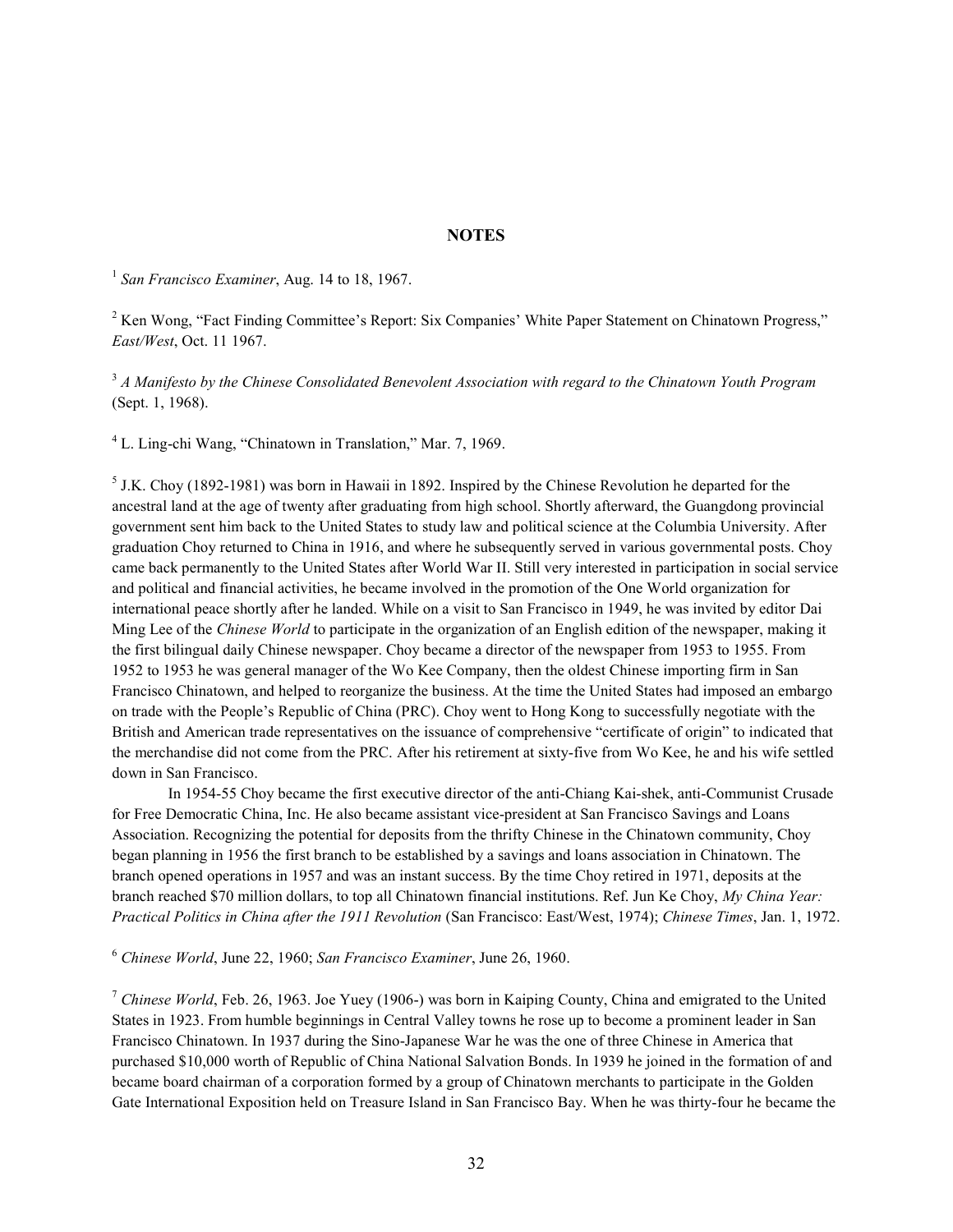youngest person elected to serve as president of the Suey Sing Labor and Merchants Association, a secret society headquartered in San Francisco. He served the organization as president and vice-president for more than twenty terms. During the late 1940s after World War II Joe Yuey was the owner of the restaurant On On. In the early 1960s this became the site of Imperial Palace, one of the earliest upscale Chinese restaurants catering to the middle class. In the late 1949 Joe Yuey was one of a group that purchased the Chinese newspaper Chung Sai Yat Po which became the first San Francisco Chinese newspaper voicing support for the newly established People's Republic of China (PRC). The paper ceased publication a year later when PRC armed forces came to succor of North Korea during the Korean War and engaged in hostilities with troops under the command of US General MacArthur. Joe Yuey also was a well-known collector of Chinese art. (Ref: San Francisco Journal, Aug. 12, 1983.)

<sup>8</sup> Chinese Times, Apr. 6, 7, 1963; Sun Yat-sen News, Mar. 12, 1976; Amerasian Businews, Oct. 31; Nov. 7, 1987. China-born Samuel Wong (1897-1987) was a teacher in his native Taishan. In 1924 he entered the US as a secretary to the Chinese Consul-General in San Francisco. Moving to Quincy, Illinois in 1927 he spent the next thirty-one years as a restaurateur, grocer, and farmer at various times and also made a small fortune through stock investments. Around 1958 Wong moved to San Francisco where he became wealthy through investments in real estate during a period of appreciating values. Wong passed away by his own hands after a prolonged illness.

<sup>9</sup> Announcement by City and County of San Francisco Director of Property Philip L. Rezos, "Sale of City Land," dated Mar. 12, 13, 14, 1963; letter, Director of Property Philip L. Rezos to Mayor John H. Shelley, Mar. 30, 1964; letter, Chief Administrative Officer Sherman P. Duckel to Leo A. Isaeff, President, United Nationalities of San Francisco, Apr. 1, 1964; Chinese Times, April 2, 1964. Mike Miller, "Meanwhile, Back in Chinatown the Inscrutable Chinese Cultural Center -- It's a Holiday Inn," Bay Guardian, Mar. 28, 1972.

<sup>10</sup> Letter of agreement, J. Francis Ward and SFGCCSA, Apr. 7, 1964.

<sup>11</sup> Letter from Irving J. Kahn, President, San Francisco Redevelopers, Inc., May 15, 1964.

<sup>12</sup> Other members of the cultural committee included Joe Yuey, Irving Kriegsfeld, Rev. Kei Tin Wong, James K. M. Hsieh, Prof. Joseph Esherick, Yvon d'Argence, Mrs. Katherine Field Caldwell, Prof. Shih-hsiang Chen, Wellington L. Chew, Thomas W. Chinn, Ching Wah Lee, Nellie T. Quock, and H. K. Wong.

 $13$  San Francisco Chronicle, May 17, 19, 1964; Chinese Times, June 4, 1964; Agreement for Preliminary Architectural Services, San Francisco Redevelopers (working with San Francisco Greater Chinatown Association) and Campbell and Wong & Associates, Chan-Rader & Associates, July 15, 1964; letter, J. K. Choy for SFGCCSA to Norman R. Smith, Vice President of San Francisco Redevelopers, Inc., Dec 24, 1964; letter, J. K. Choy for SFGCCSA to Mayor John F. Shelley, Jan 20, 1965. More detailed architectural plans were drawn up by Campbell & Wong & Associates, and Chan-Rader & Associates.

<sup>14</sup> San Francisco Board of Supervisors Resolution No. 124-65, Mar. 1, 1965; Chinese World, Mar. 3, 1965; letter, Justin Herman, Executive Director, San Francisco Redevelopment Agency to San Francisco Board of Supervisors, June 15, 1965.

<sup>15</sup> San Francisco Chronicle, Dec. 1, 1965; Chinese Pacific Weekly, Sept. 10, 1970; Mike Miller, "Meanwhile, Back in Chinatown the Inscrutable Chinese Cultural Center -- It's a Holiday Inn," Bay Guardian, Mar. 28, 1972. The leading spirit of Justice Enterprises was Harold Moose, founder and head of Western Business Fund, a small business investment company founded in 1959. In 1965 Harold Moose and a few associates, using Wester Business Fund as their financier, created Justice Enterprises in order to bid for the Chinatown hotel project. When the Redevelopment Agency rejected Justice's original bid, it reshuffled the corporation to allow Clement Chen to buy 40 percent of the stock with Justice retaining a 60 percent controlling interest. Chen then sold half of his interest to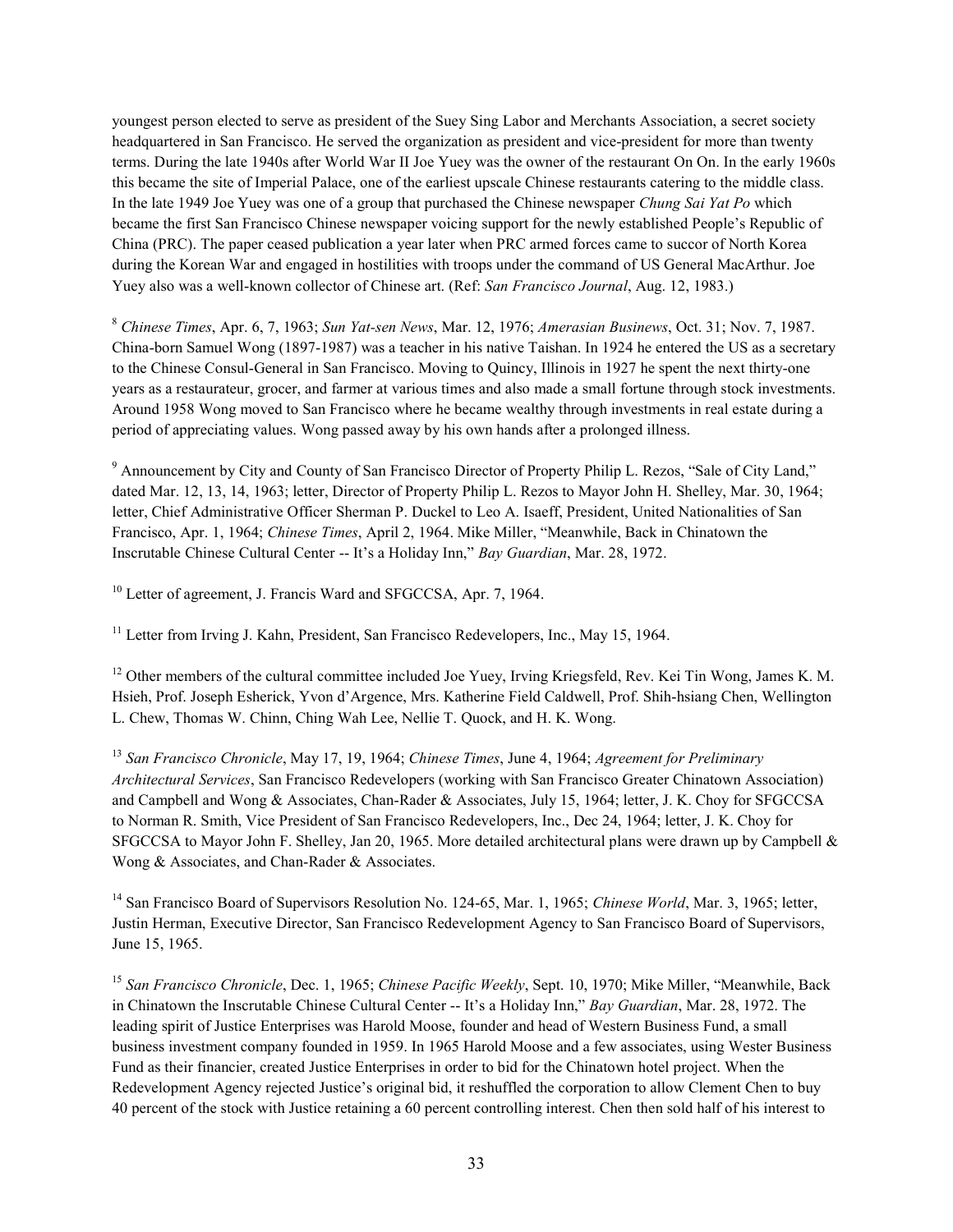Alexander D. Calhoun. The group also created Justice Investors, into which was brought in twenty-two investors, in order to draw in more capital without losing control. The only Chinese investor among the limited partners was Fong and Tong, an accounting firm which was represented on the board in 1967 by George Fong. In 1970 Chinese American investors were said to have owned about 15 percent share in the enterprise.

Chen's design originally called for a forty story skyscraper.

<sup>16</sup> Articles of Incorporation of Chinese Culture Foundation of San Francisco, Oct. 15, 1965.

<sup>17</sup> Special Edition: Chinese Culture Center Tenth Anniversary (San Francisco: Chinese Culture Foundation, 1968). The founders in the order listed in the articles of incorporation were Jun Key Choy, Joe Yuey, Lim P. Lee, Joseph Quan, Paul Louie, James K. M. Hsieh, C. C. Huang, Guey Hong, Clarence Poon, Wu Taam, Salvatore Reina, Howard W. L. Choy, John D. LaPlante, Samuel Wong, Nellie Quock, Irving M. Kriegsfeld, Ronald C. Won, Fook Hong Ng, Man Faye Leong, Ching Wah Lee, Kim J. Ng, Foon Lim, Sang Der, Philip H. Fong, Sung Young, Howard Seeto, Paul F. Wu, Lorna Logan, Alan S. Wong, James Chuck, Stanely S. Tom, Larry Jack Wong, Quailand Tom and James R. Frolik who processed the new corporation's legal papers.

<sup>18</sup> Lease Agreement, Justice Investors and Chinese Culture Foundation, Nov. 21, 1967; press release from San Francisco Redevelopment Agency, Nov. 21, 1967.

 $19$  M. Justin Hermann, *Report on Support and Involvement by Public and Private Interests in the Republic of China* for the Chinese Cultural and Trade Center in San Francisco, Aug. 12, 1968; East-West, Dec. 11, 1968; Chinese Times, Dec. 12, 1968.

 $^{20}$  East/West, Aug. 28, 1968.

 $^{21}$  East/West, Jan. 24, 1968.

<sup>22</sup> L. Ling-chi Wang, "A History of CCA," 3,4 in *Chinese for Affirmative Action 1982* (San Francisco: Chinese for Affirmative Action, 1982): L. Ling-chi Wang, "Holiday Inn Jobs Still Uncertain," East/West, Aug. 5, 1970.

 $23$  East/West, January 20, 1971.

 $^{24}$  Agreement, San Francisco Savings and Loans Association and Chinese Cultural Foundation, Oct. 1, 1968.

<sup>25</sup> Interview with Vivian Chiang, Sept. 6, 1995.

<sup>26</sup> Resolution passed at CCF annual meeting, Apr. 29, 1969.

 $27$  Letter, J. K. Choy to William Wu, Feb. 3, 1969; letter, William Wu to J. K. Choy, Feb. 12, 1969. Wu was from Hong Kong. Wu received his A.B. in Art and Archaeology, all from Princeton University.

 $28$  Chinese Times, Nov. 20, 1971.

 $^{29}$  Chinese World, Sept. 6, 1969; East-West, Sept. 30, 1970.

 $30$  United Journal, Spet. 9, 1970. In that same meeting San Francisco's Doon Wong also made a presentation asking for support for fund-raising to remodel the Chinese Six Companies and to construct two pailou gates. He also received the board's approval in principle.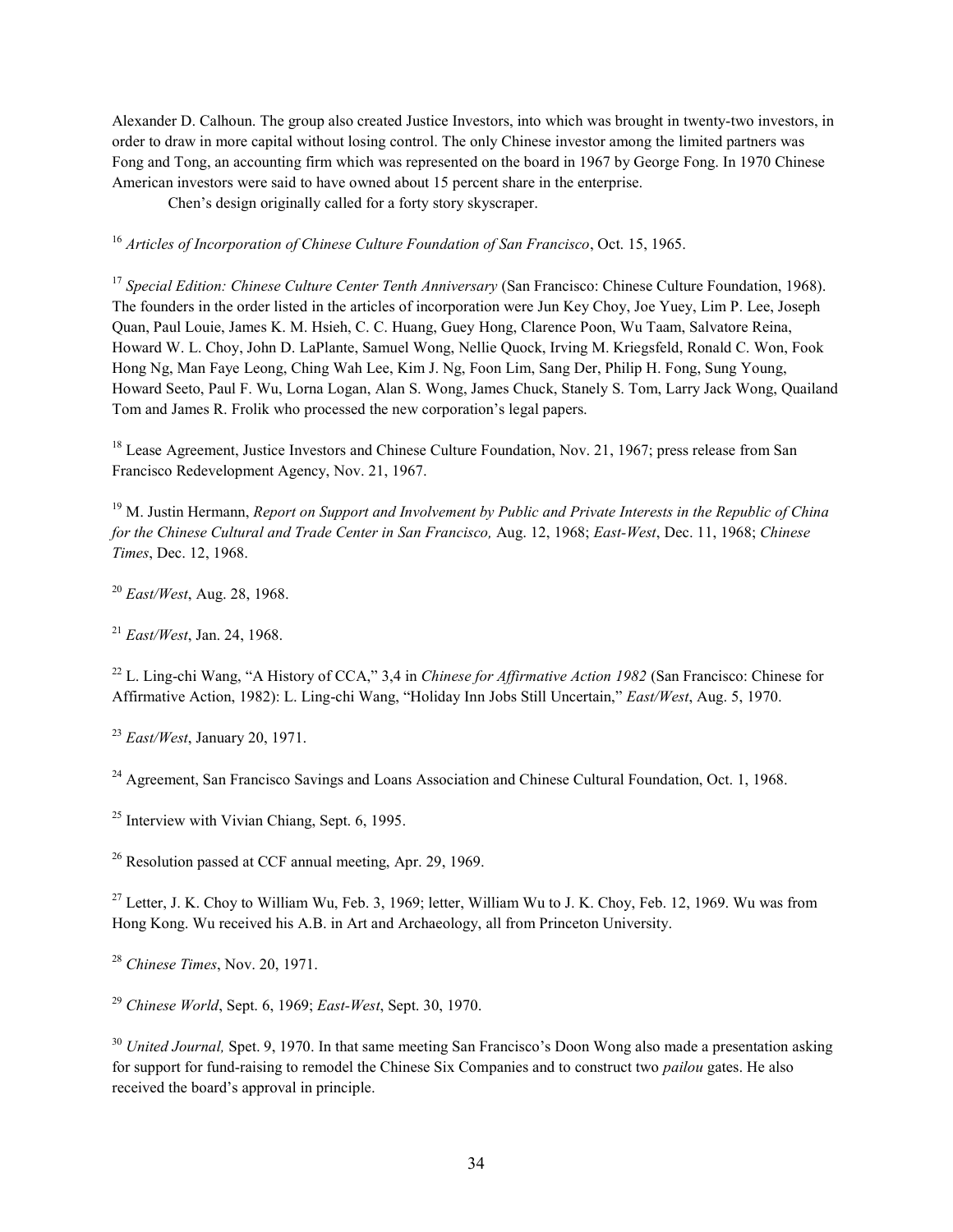<sup>31</sup> Chinese Times, Sept. 25, 1970; L. Ling-chi Wang, "Six Companies Withdraw Backing for Culture Foundation," East/West, Sept. 30, Oct. 7, 1970.

 $32$  Chinese Times, Oct. 12, 13, 14, 1966. The Federal Home Loan Bank of San Francisco which guaranteed the deposits had to run advertisements in Chinatown on Oct. 13, 14 to assure depositors that their money was safe.

 $33$  Chinese Times, Apr. 4, 1969.

 $34$  Mon War Weekly, Aug. 13, 1971.

<sup>35</sup> Don Canter, "Chinese Culture Finds a Home -- Finally," San Francisco Examiner, Jan 28, 1973.

<sup>36</sup> Ken Wong, "Culture Meeting a Puzzle," East/West, Aug. 26, 1970; Chinese Pacific Weekly, Aug. 27, 1970; "Sanfanshi Zhongguo Wenhua Jijinhui wei Zhonghua Zong Huiguan chexiao qian yijue zanzhu'an jinggao qiaobao shu (Chinese Culture Foundation of San Francisco, "Open letter to the Chinese community on the Chinese Six Companies revocation of its previously passed resolution of support"), Oct. 7, 1970.

<sup>37</sup> Chinese Culture Foundation of San Francisco, "Open letter to the Chinese community on the Chinese Six Companies revocation of its previously passed resolution of support," Oct. 7, 1970; Chinese Times, Oct. 8, 1970; Chinese Pacific Weekly, Oct. 8, 1970. Doon Wong or Wong Yen Doon was a dominant figure in the Nationalist Party of China in the United States. He was one of the founders and served several terms as president of the Chinese Anti-Communist League in America. At various times he headed the Bing Kung Tong, the Wong Family Association and other Chinatown traditional associations. He also appointed a member of the central committee of the National Assembly and member on the Chinese Nationalist Party. He was also member of the presidium of the National Assembly and member of the Committee on Overseas Chinese Affairs of the Legislative Yuan in Taiwan as well as Advisor on National Policy to the Presidency. (Ref.: Huang Renjun (Doon Wong), 88 zishu (An account in his own words at age of eighty-eight). Foo Hum was a Chinatown merchant who played a leading role in anti-Communist, pro-Taiwan activities during this period.

 $38$  East/West, Nov. 4, 1970.

<sup>39</sup> East/West, Dec. 18, 1968; July 30, Aug. 20, 27, 1969; Corrie M. Anders, "Gordon Lau Know Bias, But It's Getting Better Now," San Francisco Examiner, Dec. 7, 1977. In 1969 candidate Lau called Chinatown a gilded slum with numerous social problems and proposed a multi-purposed information center in Chinatown to provide council and social services to the unemployed, the elderly, and the juvenile job seeker. That same year he also became counsel for the Golden Gate Neighborhood Grocers Association, formed to pressure the city to provide more police protection for Chinese grocers. He also spoke out against a proposal backed by the union to zone out garment factories in Chinatown. Lau was one of the young Chinese Americans who took over the reins of leadership in the Chinese American Democratic Club during the late sixties. He became its president in 1970.

<sup>40</sup> Chinese Times, Jan. 1, 1972.

 $41$  Due to Chinatown issues and problems that were surfacing with great frequency in the press at the time, a few leaders in the Chinese community prevailed upon San Francisco Mayor Joseph Alioto to appoint a fact-finding committee in mid-1968. The co-chairs were Lim P. Lee, Albert Lim, and H. K. Wong; Project Coordinator was Alessandro Baccari. The 67-member committee, which eventually expanded to more than 300 persons as committee and sub-committee members or advisors, were predominantly western-educated English-speaking professionals and businesspersons. It commenced work on June 12, 1968 and submitted an 834-paged report on April 21, 1969. The report was abridged and published on Aug, 15, 1969 as A Report of the San Francisco Chinese Community Citizens'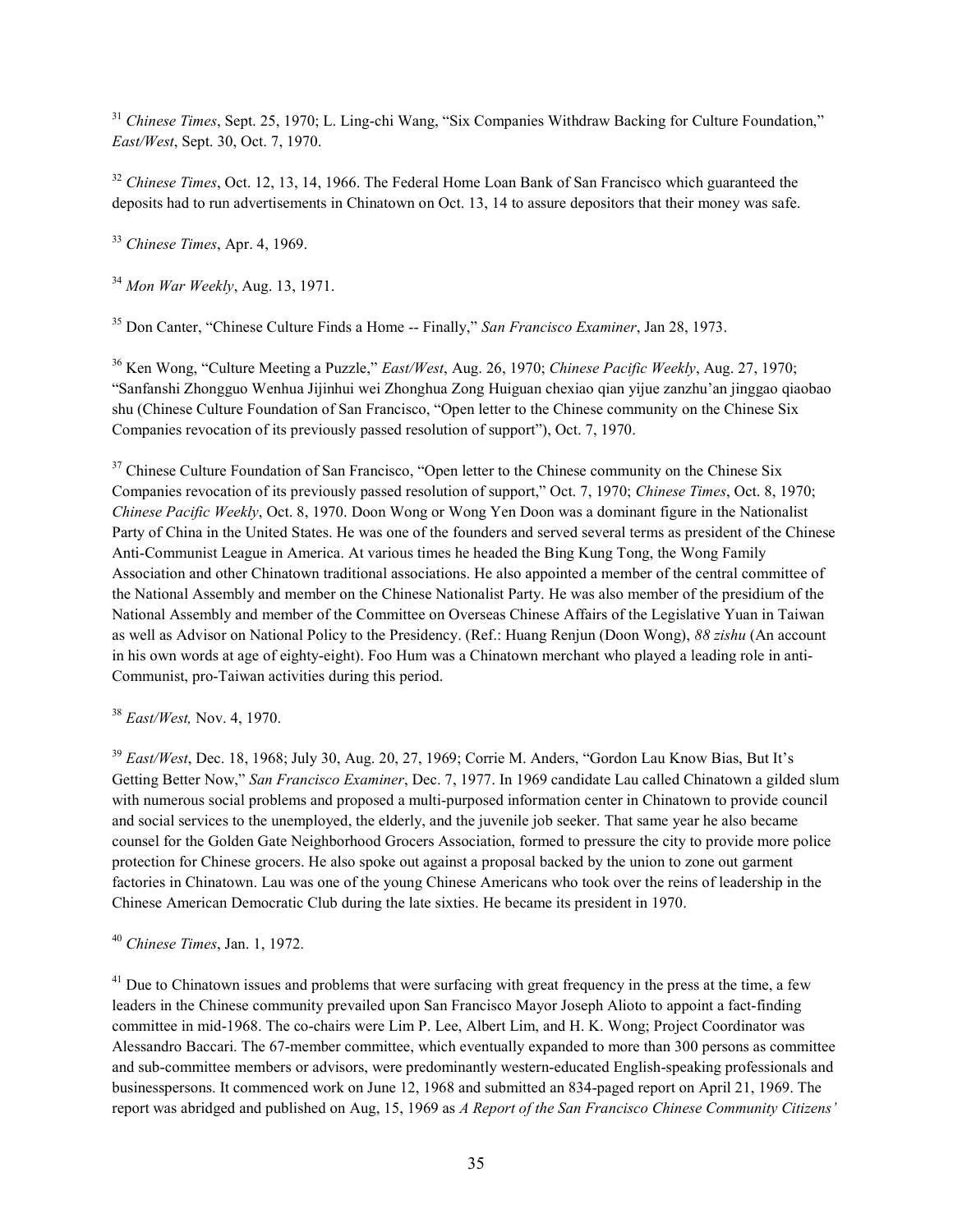Survey and Fact Finding Committee (Abridged Edition). Although most of the recommendations in the report were never implemented the investigations help achieve better understanding of the contemporary San Francisco Chinese community.

 $42$  After the 1969 the activist faction controlled CADC. In 1969 the president was Alan Wong and in 1970, Gordon Lau, followed by Gimmy Park Li and Lambert T. Choy in 1971 and 1972 respectively. Ling-chi Wang was vice president in 1970 and president in 1974 to 1976. James Hsieh was Chinese secretary in 1969 and 1970 while Joe Yuey filled the position in 1971. All these members at one time or another were CCF board members.

 $43$  Mon War Weekly, Aug. 13, 1971.

<sup>44</sup> East-West, Oct. 2, Nov. 20, 27, 1968; John Burke, "Chinatown's Bridge of 1000 Controversies," San Francisco Examiner, July 27, 1971.

<sup>45</sup> Fook Chong Hong Friendly Society, Ning Yung Benevolent Association, Sam Yup Benevolent Association, Young Wo Association, Hip Sing Association, Suey Sing Association, Ying On Association were the only traditional associations that donated to the CCF. Even as late as the early 1990s Chinese Culture Center was not included among Chinatown organizations listed in a major publication San Francisco Chinatown Etiquette (San Francisco: San Francisco Chinatown Etiquette Committee, 1991) that was distributed to Chinatown associations.

 $46$  East/West, May 31, August 9, 1972.

<sup>47</sup> CCF resolution authorizing borrowing money from Hong Kong Bank of California, Oct. 18, 1972; CCF resolution authorizing borrowing of money from Bank of the Orient, Oct. 18, 1972; Chinese Times, Jan. 12, 1973, item announcing loan from Bank of America.

 $48$  Bay Guardian, May 28, 1972.

<sup>49</sup> San Francisco Magazine, July 1972.

<sup>50</sup> San Francisco Examiner, Jan. 28, 1973; San Francisco Chronicle, Sept. 19, 1973.

<sup>51</sup> Chinese Culture Foundation of San Francisco Newsletter, Vol. I (Sept. 1971).

 $52$  The Shanghai-born Chiang was a music major at Beijing's Yanjing University.

<sup>53</sup> Chiang Ching was trained in the Beijing Dance Academy from 1956 to 1961. She left for Hong Kong in 1962. For the next few years she was an actress in Hong Kong and Taiwan films. In 1970 she immigrated into the US and established her own dance troupe in New York three years afterward. In 1980 Chiang was invited to visit the PRC to give a modern dance demonstration program. In 1989 she emigrated with her family to the United States to Sweden. Ref. Chiang Ching, Wangshi, wangshi, wangshi (Bygone times, past events, reminiscences) (Hong Kong: Cosmos Books Ltd., 1992), passim.

<sup>54</sup> Letter, Attorney Jack Wasserman to J. K. Choy, May 17, 1971. Lien Ying Kuo entered the US as a visitor from Taiwan in 1966. While in this country he demonstrated and instructed art of tai chi chuan to many groups. He also established a School of Chinese Pugilism at 11 Brenham (Walter U. Lum) Place in San Francisco. After his visa expired CCF helped him and his family to gain permanent residence in this country.

Tai chi chuan was first introduced to the United States by Choy Hock Pang in 1939 and gradually became popular in the Chinese American community. But for many years mainstream America was still unfamiliar with the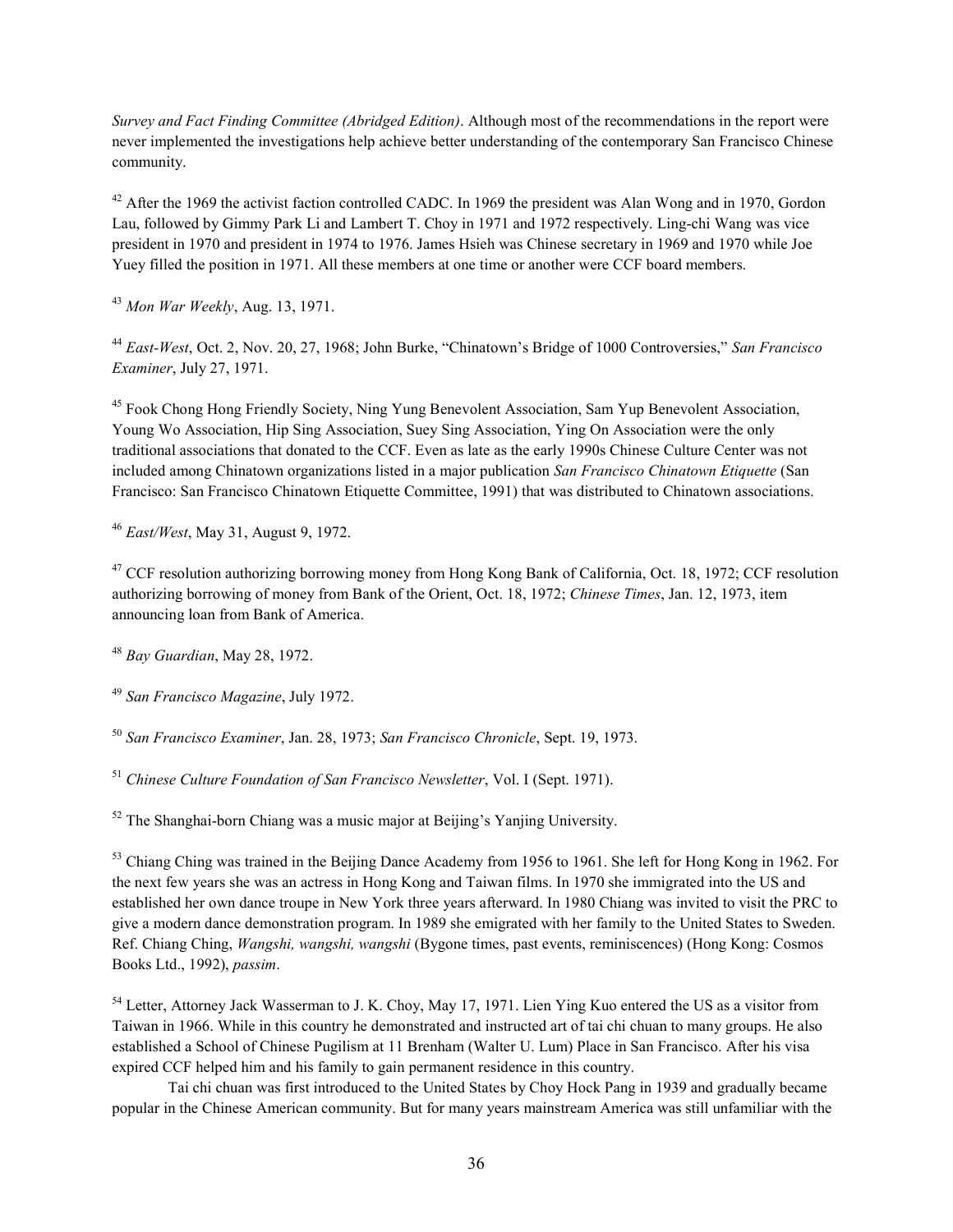exercise. It was Kuo and another master Zheng Manqing who popularized tai chi chuan in American mainstream society in the late 1960s. Ref. Cai Ce, "Taijiquan de shijie (The world of tai chi chuan)," Zhongyang ribao, Jan. 4-6, 1968.

<sup>55</sup> East/West, January 19, Feb. 2, 1972.

<sup>56</sup> CCF, Report to the San Francisco Foundation of Our Cultural Activities from November 30, 1971 to November 30, 1972.

 $57$  Chinese Times, Nov. 17, 1972; East/West, Nov. 22, 1972.

<sup>58</sup> Chinese Pacific Weekly, Mar. 1, 1973. It was alleged that the board was split regarding the proper Chinese term to use for San Francisco. Many Chinese American board members preferred the more familiar local term Sanfanshi while Executive Director Wu and others pushed for *Jiujinshan*, Caucasian board members became the swing votes deciding upon the more universally used latter term.

<sup>59</sup> Resolution No 16, Annual Kuomintang Conference, Aug. 1973.

 $60$  Advertisement, *Chinese Times*, Mar. 20, 1974; advertisement, *Sing Tao Daily*, Apr. 3, 1974.

 Following are some articles attacking the CCF and CCC: Nong, "Tantan Zhonghua Wenhua Jijinhui (A discussion on the Chinese Culture Foundation) A discussion on the Chinese Culture Foundation)," Chinese Times, Mar. 12, 1974; Zhang Benli, "An open letter to Dennis Wong [one of the CCF board of directors]," Young China, Mar. 23, 25, 1974; Huang Xi, "After reading 'A discussion on the Chinese Culture Foundation,'" Chinese Times, Apr. 10, 1974; Gongsun Mou, "Ram's Head; Dog Meat," Cathay Times, Apr. 3, 1974; Huang Zhuofen, "Du Jiujinshan Zhonghua Wenhua Jijinhui zhengzhi falü lichang qishi yihou (After reading the CCF of San Francisco announcement about its political and legal status)," Young China, Apr. 12, 1974; Nong, "Zaitan Zhonghua Wenhua Jiujinshan Zhonghua Wenhua Jijinhui tantan Zhonghua wenhua (A discussion on Chinese culture with CCF of San Francisco)," Chinese Times, Apr. 23 to 25, 1974; Yu Jifu, "Ye tan Zhonghua Wenhua Zhongxin (Also a discussion on CCC)," Chinese Times, Apr. 26 to 30, 1974.

Some newspaper articles defending CCF are as follows: Editorial, "What Constitutes Chinese culture?" East/West, Mar. 20, 1974; Jingnan, "Suibi (Informal essay)," Chinese Pacific Weekly, Apr. 11, 1974; Li Hanling, "Zhonghua Wenhua Zhongxin yu Zhonghua wenhua (CCF and Chinese culture), San Francisco Journal, Apr. 24, 1974.

 $61$  Chinese Pacific Weekly, May 2, 1974.

 $62$  Letter, Katherine Wang to William Wu, May 6, 1974; San Francisco Weekly, July 3, 1974.

<sup>63</sup> San Francisco Journal, May 22, 1974.

<sup>64</sup> Richard Springer, "Culture Center: Attorney Davis Charges Political Interference," East/West, July 3, 1974; Nong, "Zhonghua Wenhua Zhongxin zhi zhikong (CCF's accusations)," San Francisco Chronicle, June 27, 1974; Chinese Times, June 27, July 2, 1974.

<sup>65</sup> Chinese Pacific Weekly, July 11, 1974; East/West, July 17, 1974.

<sup>66</sup> Chinese Times, Dec. 5, 1974, Jan. 1, 2, 1975.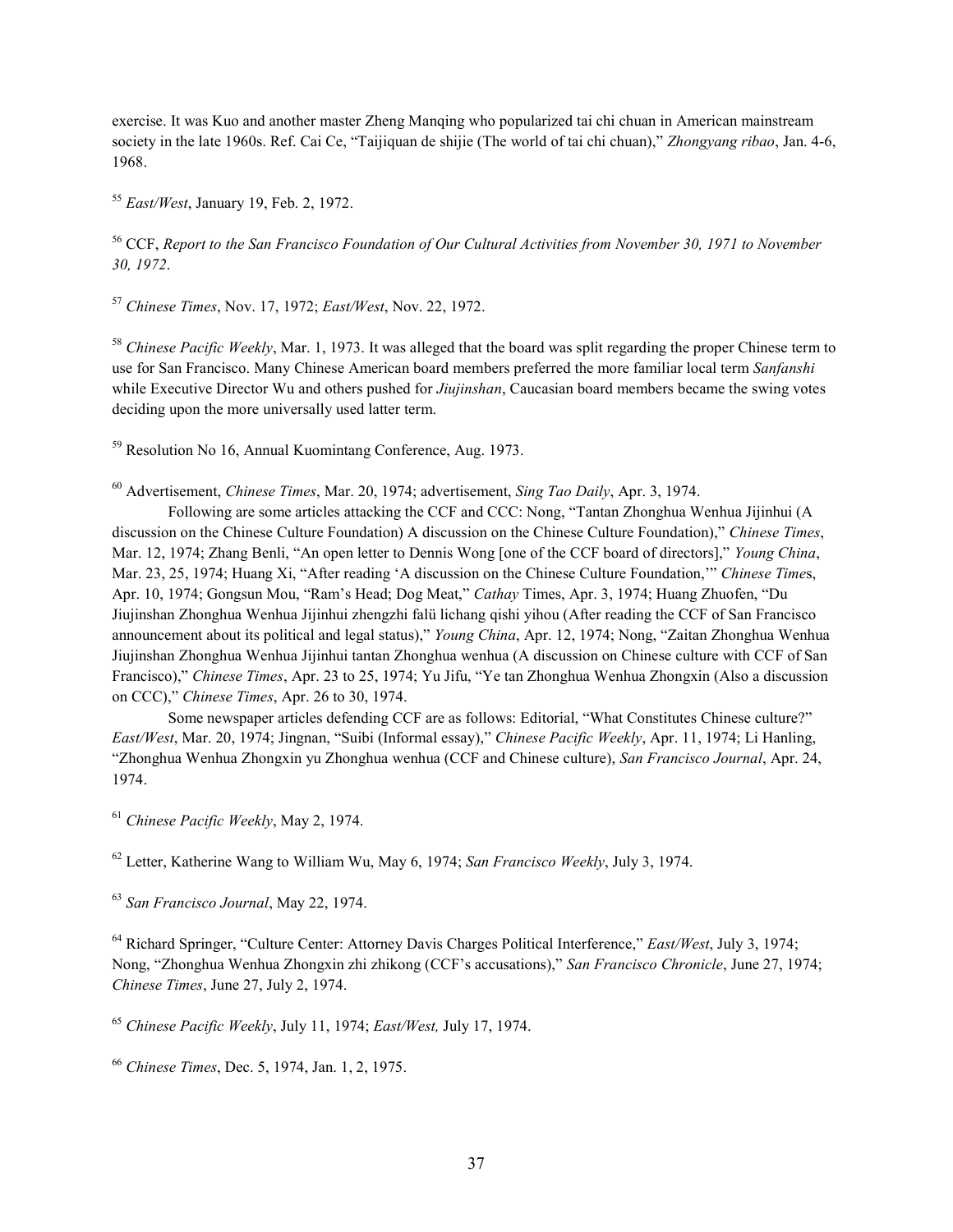$67$  Chinatown Council for the Performing and Visual Arts brochure (n.d.). The founding organizations were Asian Living Theater, Bay Area Chinese Art Club, Chinese Classical Music Club, Chinese Culture Foundation, Chinese Folk Dance Association, Chinese Media Committee, Flowing Streams Ensemble, Kearny Street Workshop, Mandarin Photographic Club, Chinese Community Chamber Orchestra, and Chinatown Photographic Society.

<sup>68</sup> East/West, Aug. 8, 1973.

<sup>69</sup> CCF Board Meeting Minutes, Feb. 25, 1976.

<sup>70</sup> Interview with Vivian Chiang, Sept. 6, 1995.

 $71$  CCF Board Meeting Minutes, Dec. 10, 1975; May 26, 1976.

<sup>72</sup> CCF Executive Committee Meeting Minutes, Apr. 28, June 23, 1976; CCF Board Meeting Minutes. May 26. 1976; interview with Vivian Chiang, Sept. 6, 1995.

<sup>73</sup> CCF Board Meeting Minutes, Dec. 1, 1977.

<sup>74</sup> CCF Board Meeting Minutes, Dec. 10, 1975; Lawrence Jue, *My Memoirs* (manuscript, 1995).

<sup>75</sup> CCF Board Meeting Minutes, May 26, August 25, 1976.

<sup>76</sup> CCF Board Meeting Minutes, Sept. 24, 1975.

<sup>77</sup> Master Plan Committee Draft (Summer, 1977).

<sup>78</sup> Letters, Rosalyn Koo, to Martin Snipper, Feb. 1, 1978, Mar. 1, 1978.

 $79$  Chinese Culture Center Newsletter, winter 1979, summer 1980.

<sup>80</sup> The cities were San Francisco, Los Angeles, and New York in the US; Vancouver, Edmonton, Toronto, and Montreal in Canada.

<sup>81</sup> CCF Board Meeting Minutes, Oct. 31, 1984.

<sup>82</sup> Letter, Thomas and Ronald Fong to Tatwina Lee, CCF President, May 9, 1994. A letter to the editor from E. Chann attacking the proposed museum was published in Asian Week, May 4, 1990.

<sup>83</sup> Attachment C, "Strategic Planning Task Force, CCF board meeting minutes, May 27, 1987.

<sup>84</sup> Guan was a student from Beijing in the PRC. She received her B.A. in English and Psychology from Southwestern University and her M.A. in Education from Texas Wesleyan College.

<sup>85</sup> Chinese Culture Center Newsletter, vol. 14, no. 3 (Summer, 1947); Memorandum: Gloria Tai and Albert Cheng to members of the Chinese Culture Foundation Board, Feb. 18, 1999. Liu received her B.A. in art history from U.C.L.A. and her M.A. in art history from U.S.C. She also interned at the Asian Art Museum in San Francisco.

<sup>86</sup> Email Sabina Chen to H. M. Lai, July 24, 2008.